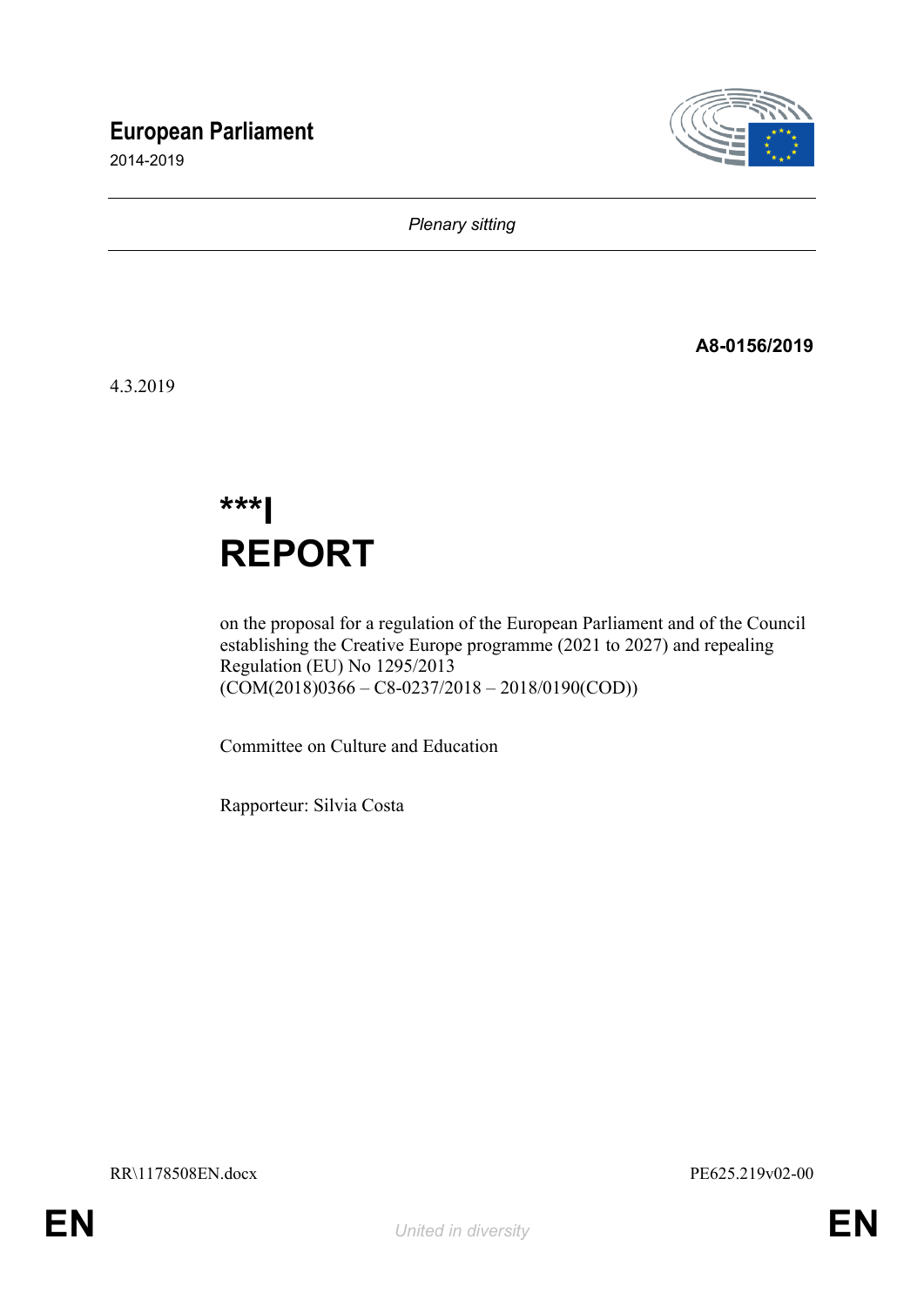| <b>Symbols for procedures</b>                                                 |                                                 |  |
|-------------------------------------------------------------------------------|-------------------------------------------------|--|
| *                                                                             | Consultation procedure                          |  |
| $***$                                                                         | Consent procedure                               |  |
| $***$ <sup>1</sup>                                                            | Ordinary legislative procedure (first reading)  |  |
| ***∏                                                                          | Ordinary legislative procedure (second reading) |  |
| ***III                                                                        | Ordinary legislative procedure (third reading)  |  |
| (The type of procedure depends on the legal basis proposed by the draft act.) |                                                 |  |

## *Amendments to a draft act*

### **Amendments by Parliament set out in two columns**

Deletions are indicated in *bold italics* in the left-hand column. Replacements are indicated in *bold italics* in both columns. New text is indicated in *bold italics* in the right-hand column.

The first and second lines of the header of each amendment identify the relevant part of the draft act under consideration. If an amendment pertains to an existing act that the draft act is seeking to amend, the amendment heading includes a third line identifying the existing act and a fourth line identifying the provision in that act that Parliament wishes to amend.

### **Amendments by Parliament in the form of a consolidated text**

New text is highlighted in *bold italics*. Deletions are indicated using either the symbol or strikeout. Replacements are indicated by highlighting the new text in *bold italics* and by deleting or striking out the text that has been replaced.

By way of exception, purely technical changes made by the drafting departments in preparing the final text are not highlighted.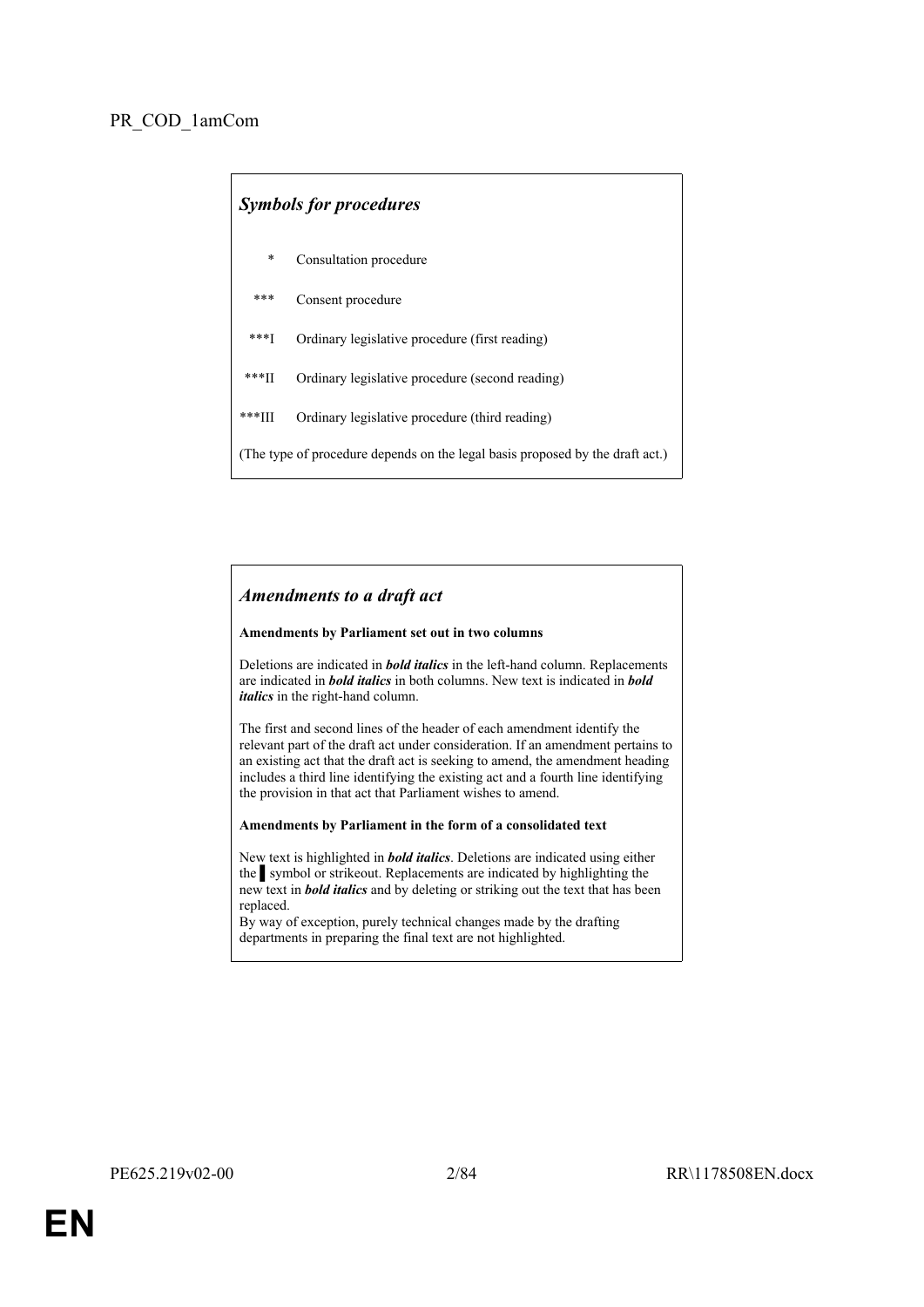## **CONTENTS**

## **Page**

| DRAFT EUROPEAN PARLIAMENT LEGISLATIVE RESOLUTION 4 |  |
|----------------------------------------------------|--|
|                                                    |  |
|                                                    |  |
|                                                    |  |
|                                                    |  |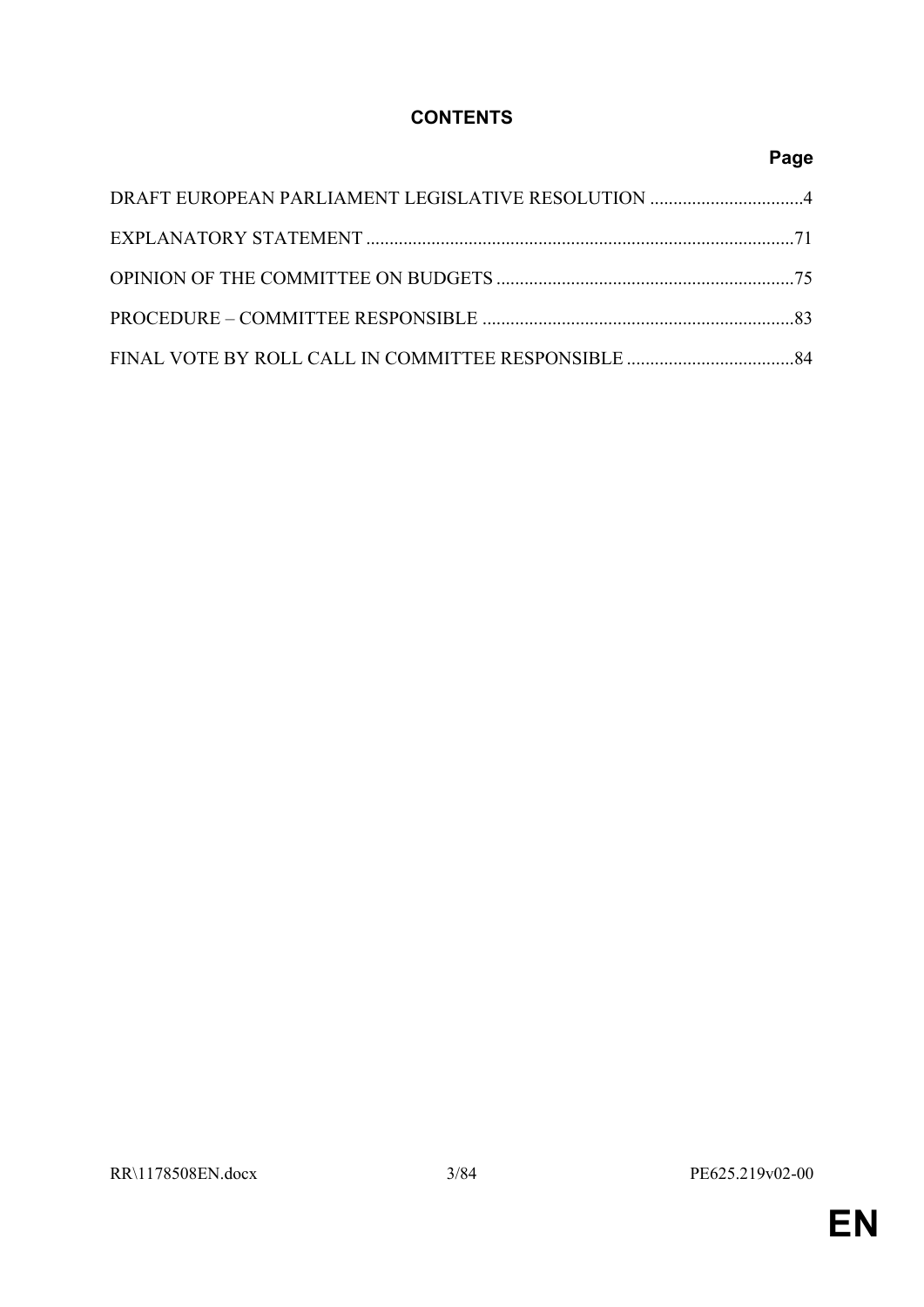## <span id="page-3-0"></span>**DRAFT EUROPEAN PARLIAMENT LEGISLATIVE RESOLUTION**

**on the proposal for a regulation of the European Parliament and of the Council establishing the Creative Europe programme (2021 to 2027) and repealing Regulation (EU) No 1295/2013 (COM(2018)0366 – C8-0237/2018 – 2018/0190(COD))**

## **(Ordinary legislative procedure: first reading)**

## *The European Parliament*,

- having regard to the Commission proposal to Parliament and the Council (COM(2018)0366),
- having regard to Article 294(2) and Articles 167(5) and 173(3) of the Treaty on the Functioning of the European Union, pursuant to which the Commission submitted the proposal to Parliament (C8-0237/2018),
- having regard to Article 294(3) of the Treaty on the Functioning of the European Union.
- having regard to Rule 59 of its Rules of Procedure,
- having regard to the report of the Committee on Culture and Education and the opinion of the Committee on Budgets (A8-0156/2019),
- 1. Adopts its position at first reading hereinafter set out;
- 2. Calls on the Commission to refer the matter to Parliament again if it replaces, substantially amends or intends to substantially amend its proposal;
- 3. Instructs its President to forward its position to the Council, the Commission and the national parliaments.

## **Amendment 1**

## **Proposal for a regulation Recital 1**

## *Text proposed by the Commission Amendment*

(1) Culture, cultural heritage and cultural diversity are of great value to European society from a cultural, environmental, social and economic point of view and should be promoted and supported. The Rome Declaration of 25 March 2017 as well as the European Council in December 2017 stated that

(1) Culture, *arts* cultural heritage*,* and cultural diversity are of great value to European society from a cultural, *educational democratic,* environmental, social*, human rights* and economic point of view and should be promoted and supported. The Rome Declaration of 25 March 2017 as well as the European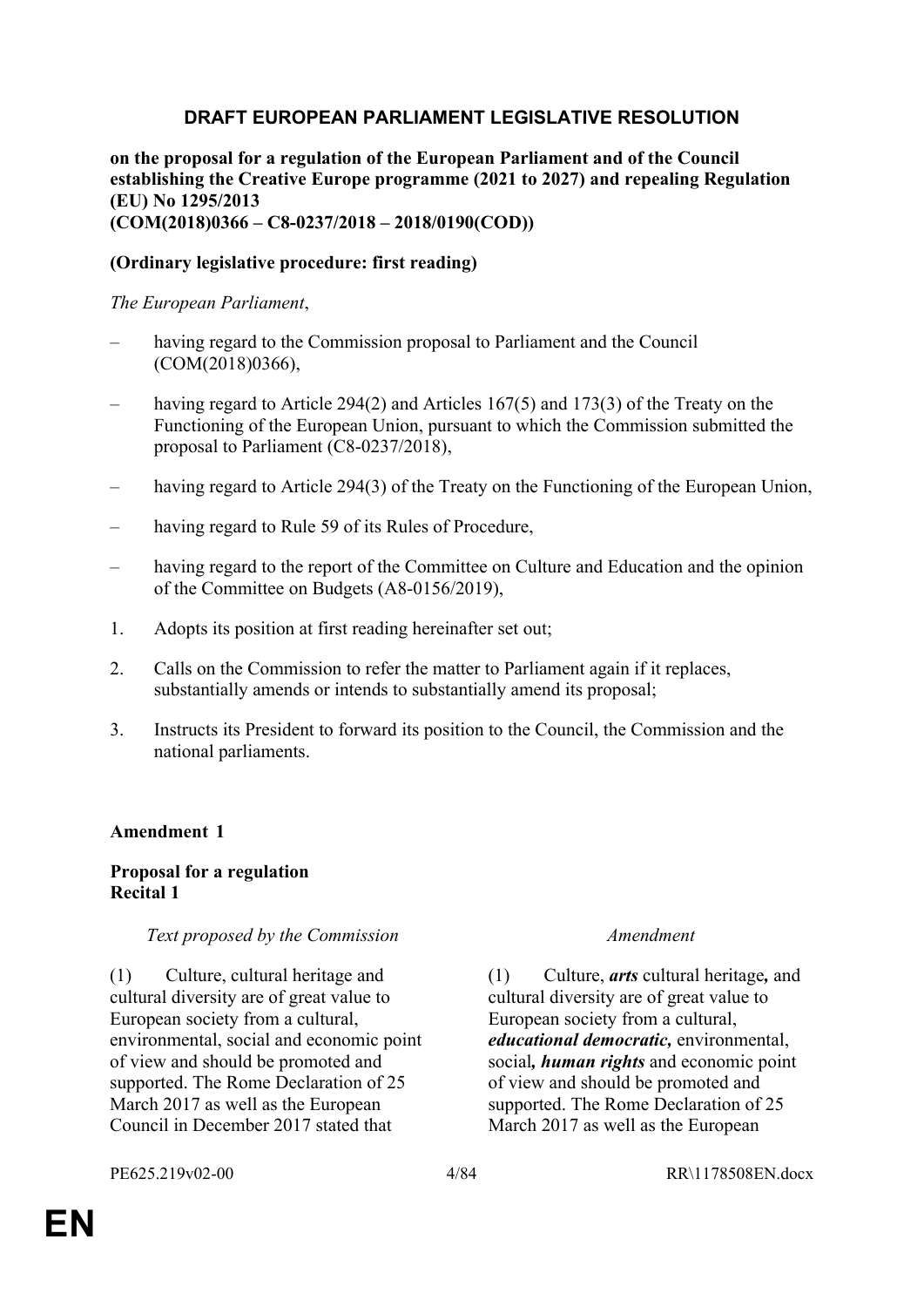education and culture are key to building inclusive and cohesive societies for all, and to sustaining European competitiveness.

Council in December 2017 stated that education and culture are key to building inclusive and cohesive societies for all, and to sustaining European competitiveness.

### **Amendment 2**

## **Proposal for a regulation Recital 2**

*Text proposed by the Commission Amendment*

(2) According to Article 2 of the Treaty on European Union (TEU), the Union is founded on the values of respect for human dignity, freedom democracy, equality, the rule of law and the respect for human rights, including the rights of the persons belonging to minorities. These values are common to the Member States in a society where pluralism, non-discrimination, tolerance, justice, solidarity and equality between women and men prevail. These values are further reaffirmed and articulated in the rights, freedoms and principles enshrined in the Charter of Fundamental Rights of the European Union, which has the same legal value as the Treaties, as referred to in Article 6 of the TEU.

(2) According to Article 2 of the Treaty on European Union (TEU), the Union is founded on the values of respect for human dignity, freedom democracy, equality, the rule of law and the respect for human rights, including the rights of the persons belonging to minorities. These values are common to the Member States in a society where pluralism, non-discrimination, tolerance, justice, solidarity and equality between women and men prevail. These values are further reaffirmed and articulated in the rights, freedoms and principles enshrined in the Charter of Fundamental Rights of the European Union *(the Charter)*, which has the same legal value as the Treaties, as referred to in Article 6 of the TEU. *In particular, the freedom of expression and information is enshrined in Article 11 of the Charter and the freedom of the arts and science is enshrined in Article 13 of the Charter.*

## **Amendment 3**

## **Proposal for a regulation Recital 4**

## *Text proposed by the Commission Amendment*

(4) The Commission Communication on a New European Agenda for Culture<sup>15</sup> further sets out the objectives of the Union for the cultural and creative sectors. It aims to harness the power of culture and cultural

(4) The Commission Communication on a New European Agenda for Culture<sup>15</sup> further sets out the objectives of the Union for the cultural and creative sectors. It aims to harness the power of culture and cultural

RR\1178508EN.docx 5/84 PE625.219v02-00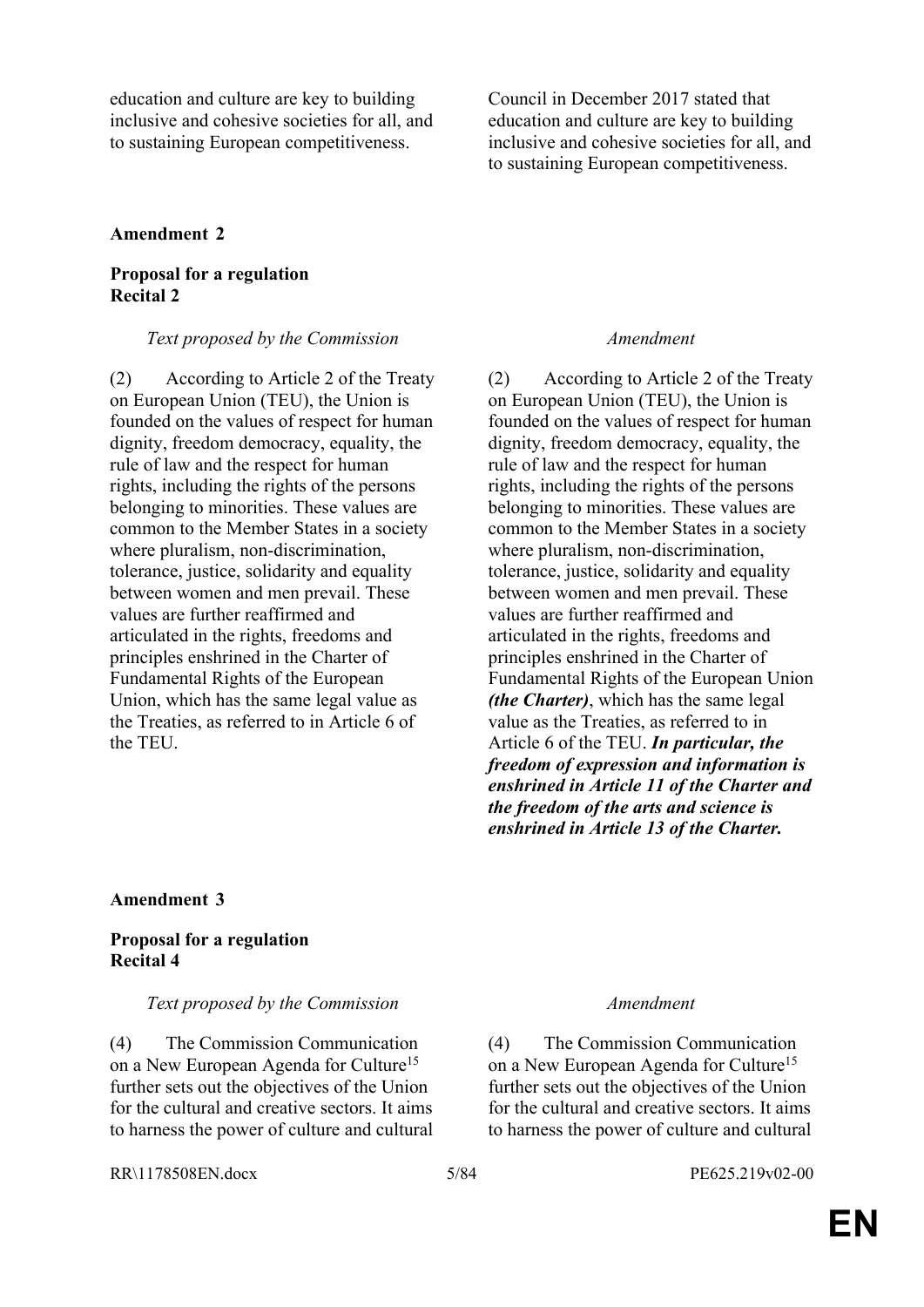diversity for social cohesion and societal well-being, fostering the cross-border dimension of cultural and creative sectors, supporting their capacity to grow, encouraging culture-based creativity in education and innovation, and for jobs and growth as well as strengthening international cultural relations. Creative Europe, together with other Union programmes, should support the implementation of this New European Agenda for Culture. *This* is also in line with the 2005 UNESCO Convention for the Protection and Promotion of the Diversity of Cultural Expressions, which entered into force on 18 March 2007 and to which the Union is a party.

diversity for social cohesion*,* and societal well-being, fostering the cross-border dimension of cultural and creative sectors, supporting their capacity to grow, encouraging culture-based creativity in education and innovation, and for jobs and growth as well as strengthening international cultural relations. Creative Europe, together with other Union programmes, should support the implementation of this New European Agenda for Culture*, taking into account the fact that the intrinsic value of culture and of artistic expression should always be preserved and promoted and that artistic creation is at the heart of cooperation projects*. *Supporting the implementation of this New European Agenda for Culture* is also in line with the 2005 UNESCO Convention for the Protection and Promotion of the Diversity of Cultural Expressions, which entered into force on 18 March 2007 and to which the Union is a party.

<sup>15</sup> COM(2018)0267. <sup>15</sup> COM(2018)0267.

## **Amendment 4**

**Proposal for a regulation Recital 4 a (new)**

*Text proposed by the Commission Amendment*

 $\mathcal{L}_\text{max}$  , and the contract of the contract of the contract of the contract of the contract of the contract of

*(4a) Union policies will complement and add value to Member States' intervention in the cultural and creative area. The impact of Union policies should be assessed on a regular basis taking account of qualitative and quantitative indicators such as the benefits for citizens, the active participation of citizens, the benefits for the Union economy in terms of growth and jobs and spill-overs in other sectors of the economy, and the skills and competences of people working in the*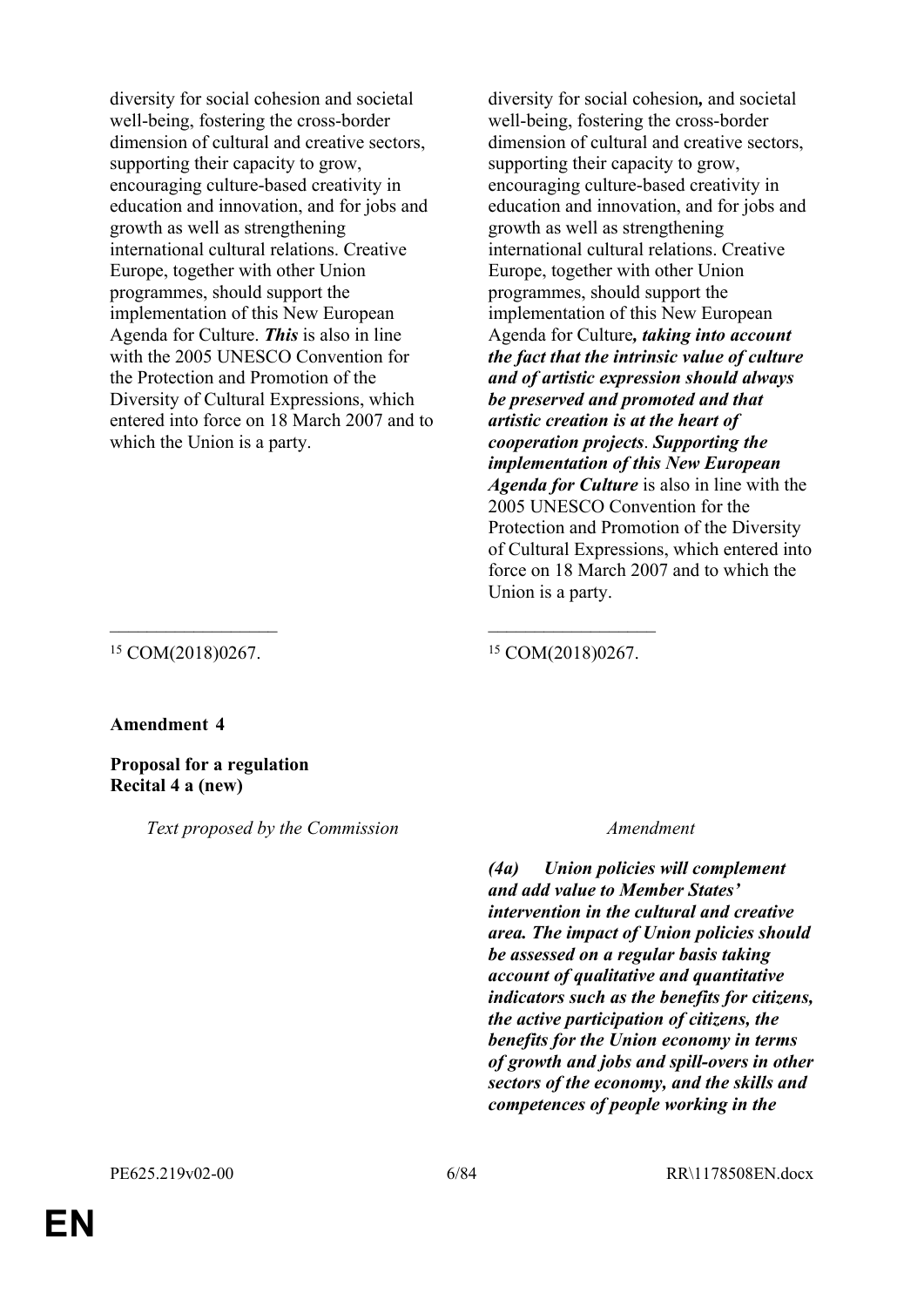## **Proposal for a regulation Recital 4 b (new)**

*Text proposed by the Commission Amendment*

*(4b) The safeguarding and enhancement of Europe's cultural heritage are objectives of the Programme. Those objectives have also been recognised as being inherent the right to knowledge of cultural heritage and to participate in cultural life enshrined in the Council of Europe Framework Convention on Cultural Heritage for Society (Faro Convention), which entered into force on 1 June 2011. That Convention underlines the role of cultural heritage in the construction of a peaceful and democratic society, and in the processes of sustainable development and the promotion of cultural diversity.*

**Amendment 6**

**Proposal for a regulation Recital 5**

## *Text proposed by the Commission Amendment*

(5) The promotion of European cultural diversity *depends on* the existence of flourishing and resilient cultural and creative sectors*, able* to create, produce and distribute *their works* to a large and diverse European audience. This thereby enlarges their business potential and contributes to sustainable growth *and* jobs creation. In addition, promotion of creativity *contributes* to boosting competitiveness and *sparkling* innovation in the industrial value chains. In spite of recent progress, the European cultural and creative market continues to be fragmented

(5) The promotion of European cultural diversity *and of the awareness of common roots is based on the freedom of artistic expression, the capability and competences of artists and cultural operators,* the existence of flourishing and resilient cultural and creative sectors *in the public and private domain and their ability* to create, *innovate and* produce *their works* and distribute *them* to a large and diverse European audience. This thereby enlarges their business potential*, increases access to and the promotion of creative content, artistic research and* 

RR\1178508EN.docx 7/84 PE625.219v02-00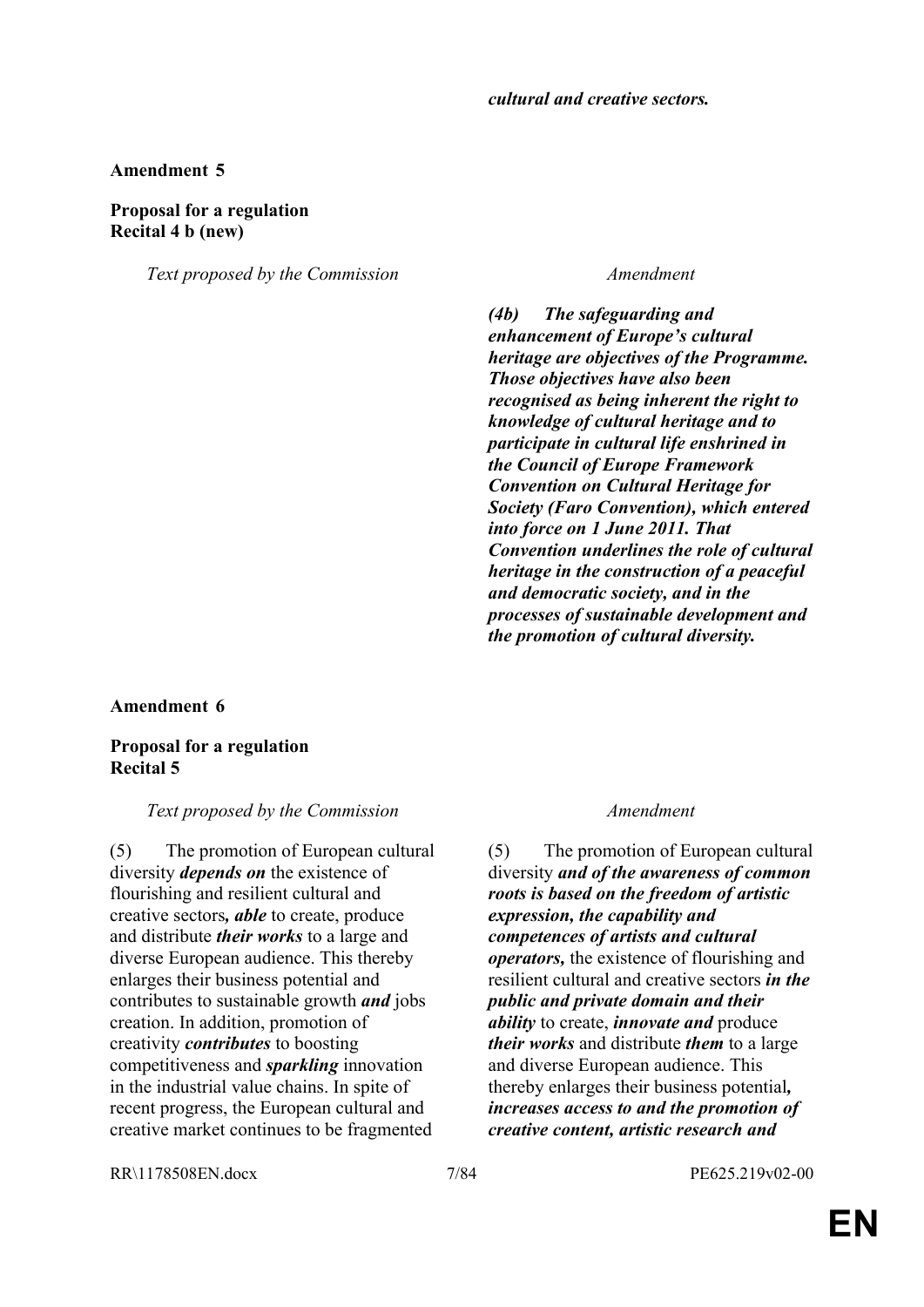along national and linguistic lines*, which do not* allow the cultural and creative sectors to fully benefit from the European single market and the digital single market in particular.

*creativity* and contributes to sustainable growth*,* jobs creation. In addition, promotion of creativity *and new knowledge contribute* to boosting competitiveness and *sparking* innovation in the industrial value chains. *A wider approach to arts and culture education and artistic research should be adopted, progressing from a STEM (Science, Technology, Engineering, Mathematics) approach to a STEAM (Science, Technology, Engineering, Arts, Mathematics) approach.* In spite of recent progress, *regarding assistance for translation and subtitling* the European cultural and creative market continues to be fragmented along national and linguistic lines*. While respecting the specificity of each market, more can be done to* allow the cultural and creative sectors to fully benefit from the European single market and the digital single market in particular*, including by taking into account intellectual property rights protection*.

**Amendment 7**

**Proposal for a regulation Recital 5 a (new)**

*Text proposed by the Commission Amendment*

*(5a) The digital shift represents a paradigm change and is one of the biggest challenges for the cultural and creative sectors. Digital innovation has changed habits, relations and production and consumption models at both a personal and social level and it should boost cultural and creative expression and the cultural and creative narrative, respecting the specific value of the cultural and creative sectors within the digital environment.*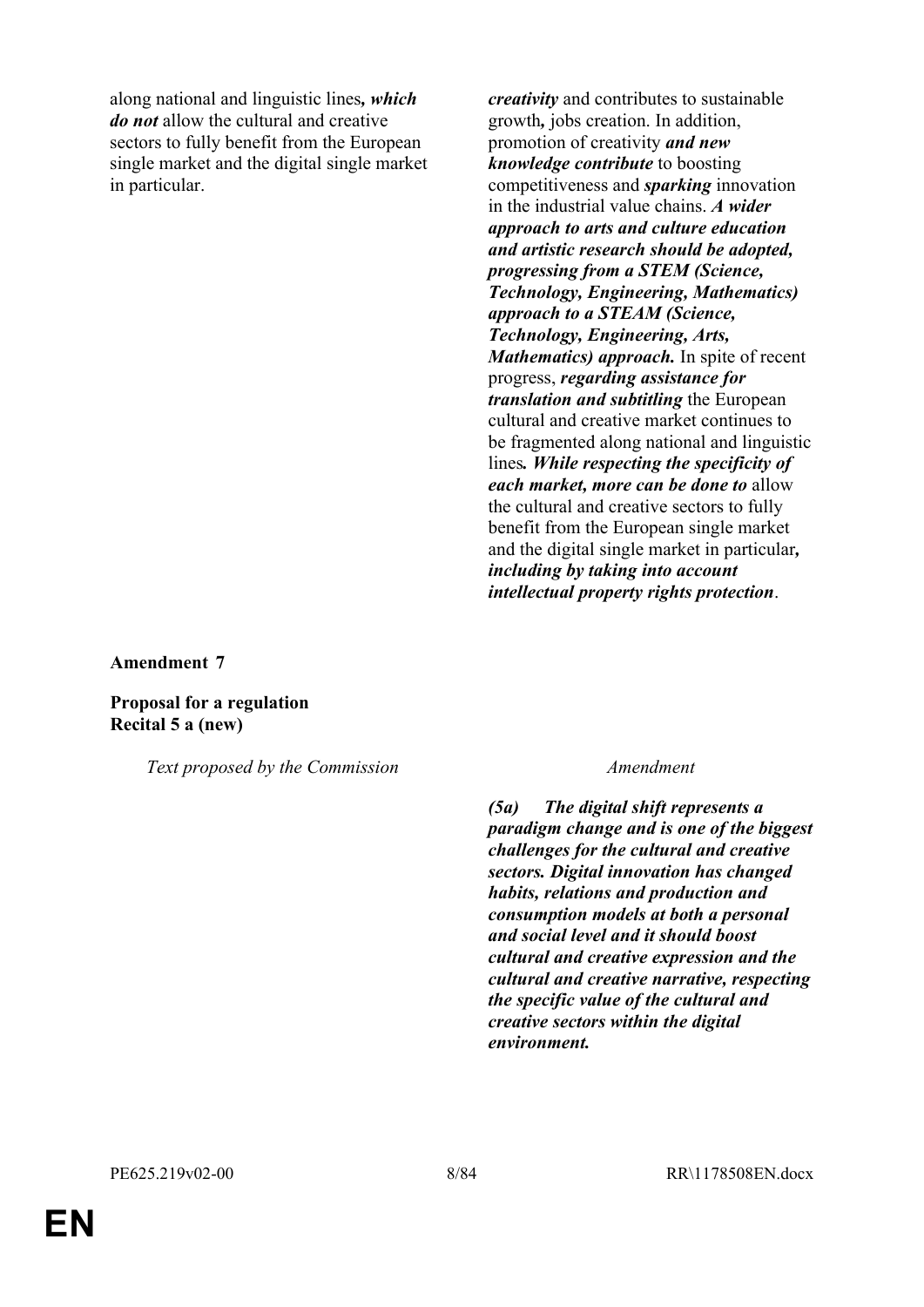## **Proposal for a regulation Recital 6**

## *Text proposed by the Commission Amendment*

(6) The Programme should take into account the dual nature of the cultural and creative sectors, recognising, on the one hand, the intrinsic and artistic value of culture and, on the other, the economic value of those sectors, including their broader contribution to growth and competitiveness, creativity *and* innovation. This requires strong European cultural and creative sectors, in particular a vibrant European audiovisual industry, taking into account its capacity to reach large audiences and its economic importance, including for other creative sectors as well as cultural tourism. However, competition in global audiovisual markets has been further intensified by the deepening digital disruption e.g. changes in media production, consumption and the growing position of global platforms in the distribution of content. Therefore, there is a need to step-up the support to the European industry.

(6) The Programme should take into account the dual nature of the cultural and creative sectors, recognising, on the one hand, the intrinsic and artistic value of culture and, on the other, the economic value of those sectors, including their broader contribution to growth and competitiveness, creativity*,* innovation*, intercultural dialogue, social cohesion and knowledge generation*. This requires strong European cultural and creative sectors, *both in the for-profit and not-forprofit domains* in particular a vibrant European audiovisual industry, taking into account its capacity to reach large audiences *at local, national and Union level* and its economic importance, including for other creative sectors as well as cultural tourism *and regional, local and urban development*. However, competition in global audiovisual markets has been further intensified by the deepening digital disruption e.g. changes in media production, consumption and the growing position of global platforms in the distribution of content. Therefore, there is a need to step-up the support to the European industry.

## **Amendment 9**

**Proposal for a regulation Recital 6 a (new)**

*Text proposed by the Commission Amendment*

*(6a) Active European citizenship, shared values, creativity and innovation need a solid ground on which they can develop. The Programme should support film and audiovisual education, in*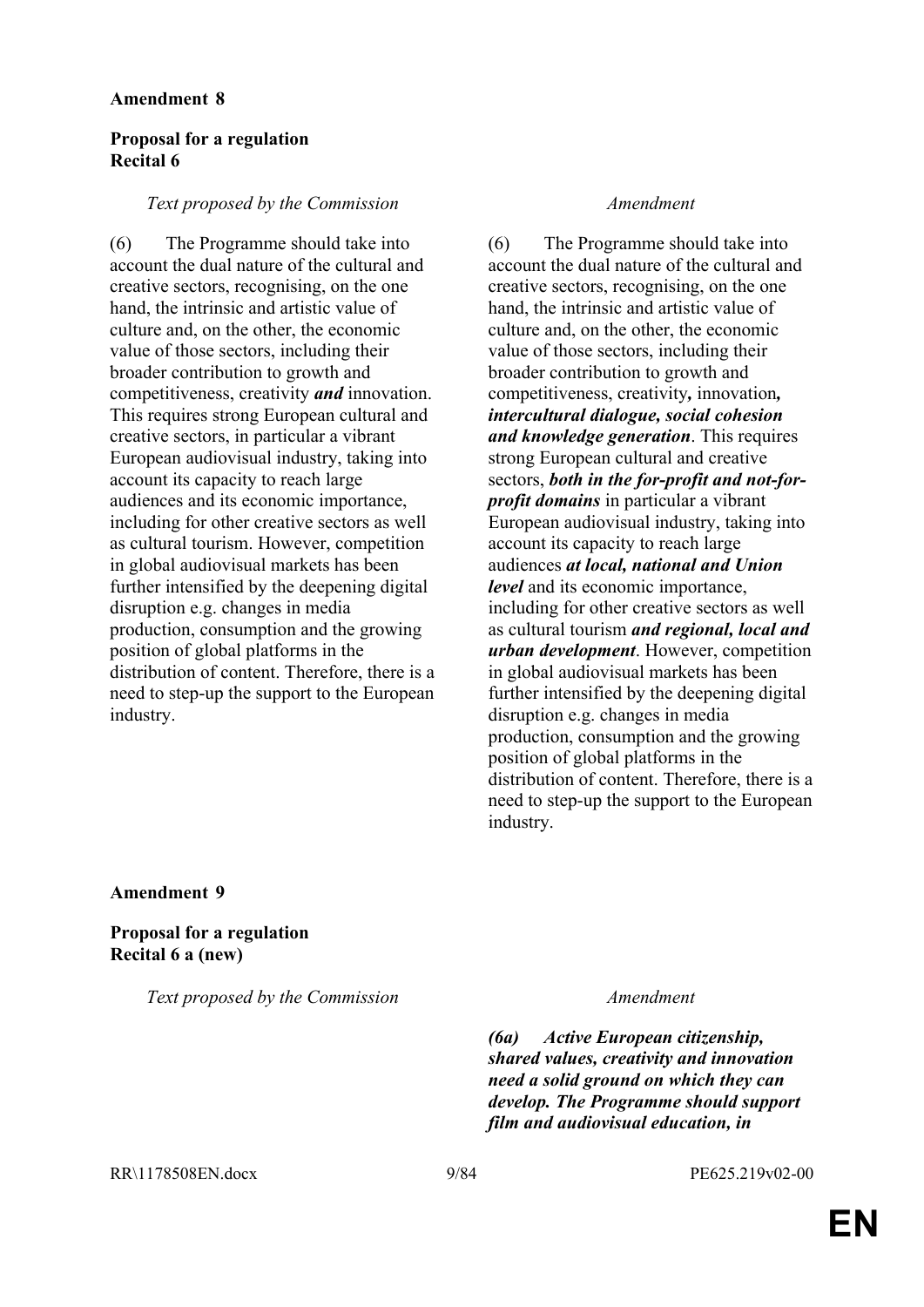## *particular among minors and young people.*

## **Amendment 10**

## **Proposal for a regulation Recital 7**

### *Text proposed by the Commission Amendment*

(7) To be effective, the Programme should take into account the specific nature of the different sectors, their different target groups and their particular needs through tailor-made approaches within a strand dedicated to the audiovisual sector, a strand dedicated to the other cultural and creative sectors and a cross-sectoral strand.

(7) To be effective, the Programme should take into account the specific nature *and challenges* of the different sectors, their different target groups and their particular needs through tailor-made approaches within a strand dedicated to the audiovisual sector, a strand dedicated to the other cultural and creative sectors and a cross-sectoral strand. *The Programme should provide equal support to all the cultural and creative sectors through horizontal schemes targeting common needs. Building on pilot projects, preparatory actions and studies, the Programme should also implement the sectoral actions listed in the Annex to this Regulation.*

## **Amendment 11**

**Proposal for a regulation Recital 7 a (new)**

*Text proposed by the Commission Amendment*

*(7a) Music, in all its forms and expressions, and in particular contemporary and live music, is an important component of the cultural, artistic and economic heritage of the Union. It is an element of social cohesion, multicultural integration and youth socialisation and it serves as a key instrument to enhance culture, including cultural tourism. The music sector should therefore be a particular focus of the specific actions pursued as part of the*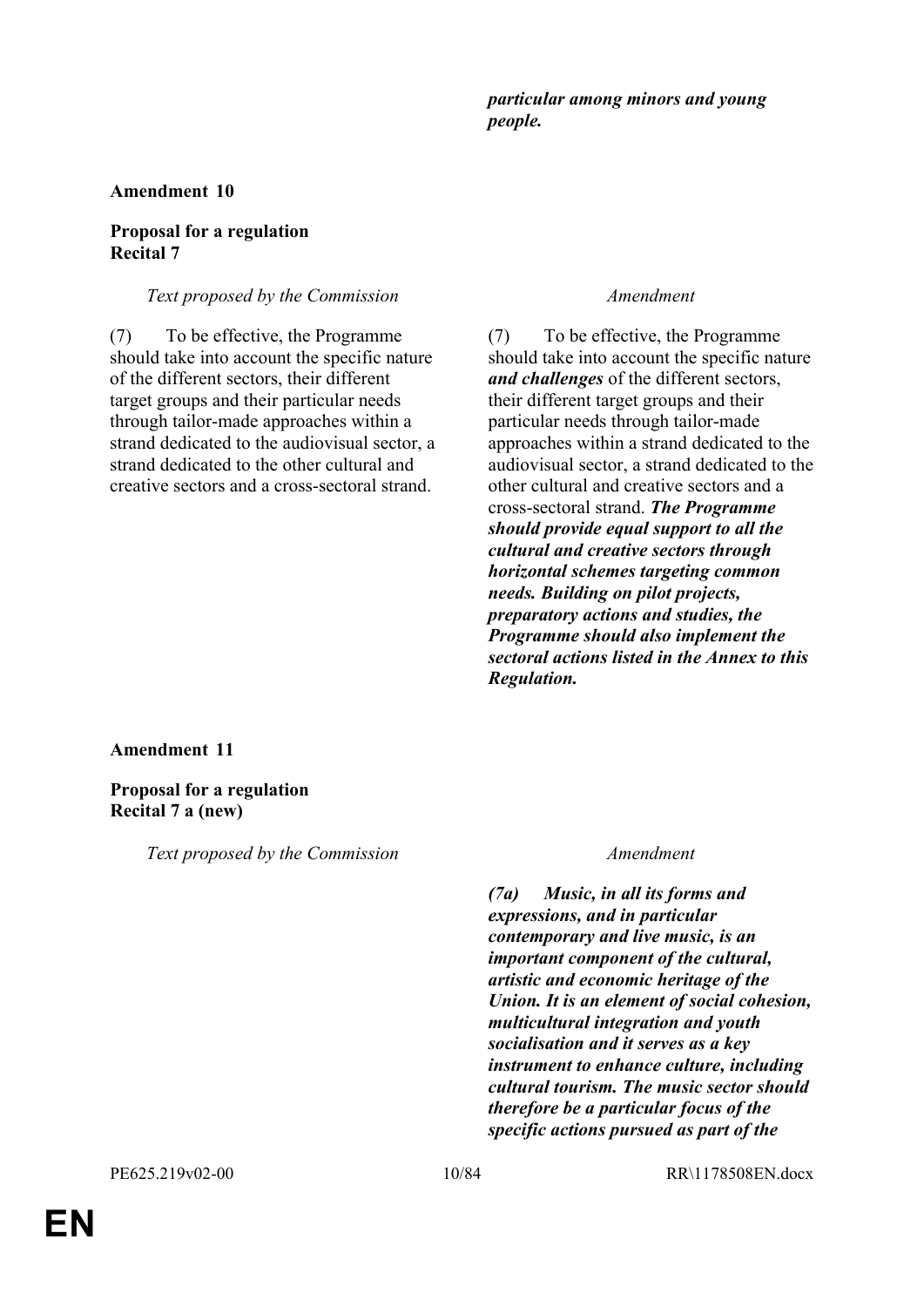*CULTURE strand under this Regulation in terms of financial distribution and targeted actions. Tailor-made calls and instruments should help boost the competitiveness of the music sector and address some of the specific challenges it faces.*

**Amendment 12**

## **Proposal for a regulation Recital 7 b (new)**

*Text proposed by the Commission Amendment*

*(7b) Union support needs to be reinforced in the field of international cultural relations. The Programme should seek to contribute to the third strategic objective of the new European Agenda for Culture by harnessing culture and intercultural dialogue as engines for sustainable social and economic development. In the Union and throughout the world, cities are driving new cultural policies. A large number of creative communities have gathered in hubs, incubators and dedicated spaces worldwide. The Union should be instrumental in networking those communities from the Union and third countries and in fostering multidisciplinary collaboration across artistic, creative and digital skills.*

**Amendment 13**

## **Proposal for a regulation Recital 8**

## *Text proposed by the Commission Amendment*

(8) The cross-sectoral strand aims at exploiting the potential of collaboration among different cultural and creative sectors. There are benefits in terms of knowledge-transfer and administrative

(8) The cross-sectoral strand aims *at addressing the common challenges faced by, and* at exploiting the potential of collaboration among*,* different cultural and creative sectors. There are benefits in terms

RR\1178508EN.docx 11/84 PE625.219v02-00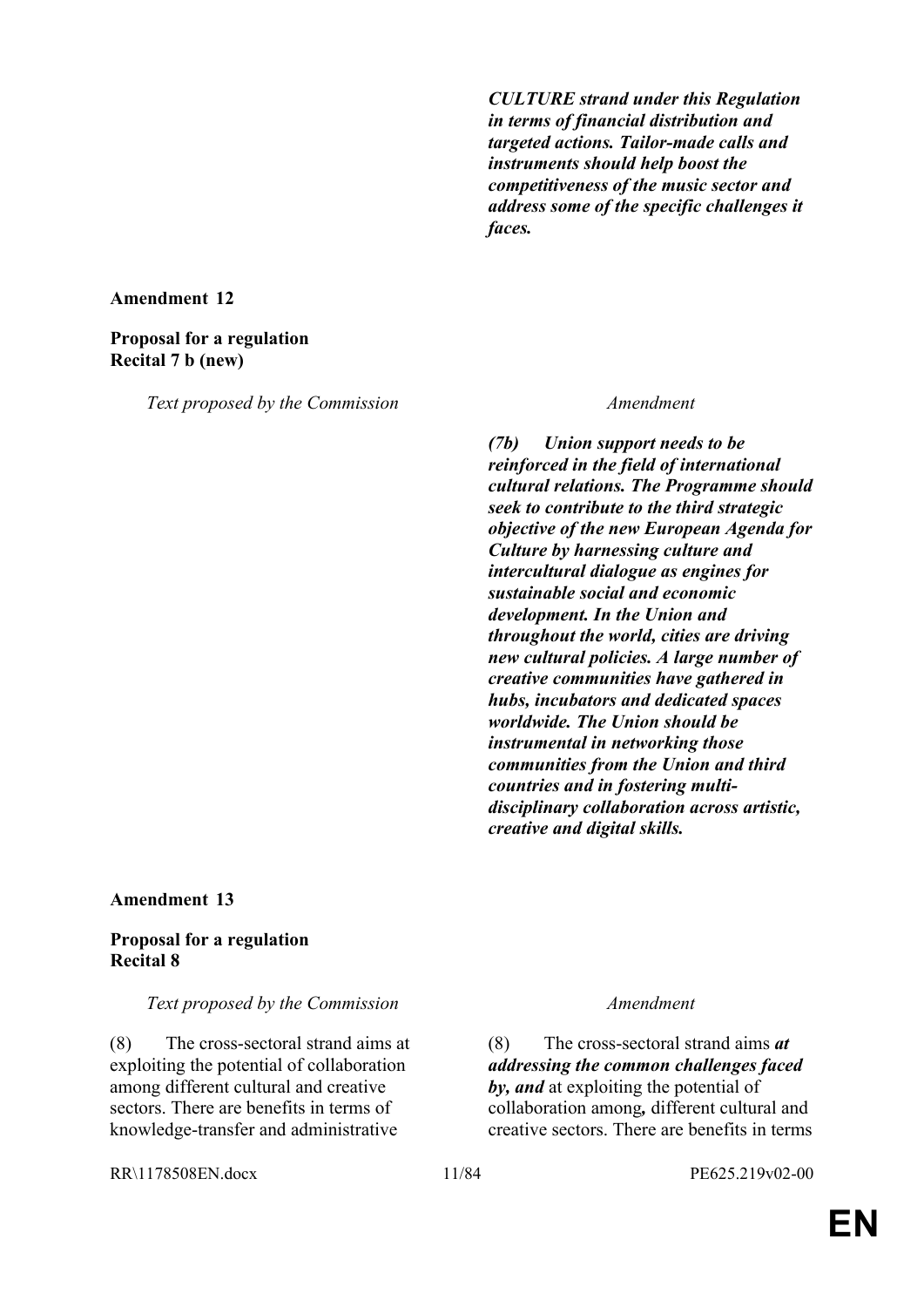efficiencies to be gained from a joint transversal approach.

of knowledge-transfer and administrative efficiencies to be gained from a joint transversal approach.

## **Amendment 14**

## **Proposal for a regulation Recital 9**

## *Text proposed by the Commission Amendment*

(9) Union intervention is needed in the audiovisual sector to accompany the Union's Digital Single Market policies. This concerns notably the modernisation of the copyright framework *and* the proposed Regulation on online transmissions of broadcasting organisations<sup>16</sup> *, as well as the proposal to amend* Directive *2010/13/EU of the European Parliament*  and of the Council<sup>17</sup>. They seek to strengthen the capacity of European audiovisual players to finance, produce and disseminate works *that can be sufficiently visible* on the different media of communication available (e.g. TV, cinema or Video On Demand) and attractive to audiences in a more open and competitive market within Europe and beyond. Support should be scaled up in order to address recent market developments and notably the stronger position of global platforms of distribution in comparison to national broadcasters traditionally investing in the production of European works.

(9) Union intervention is needed in the audiovisual sector to accompany the Union's Digital Single Market policies. This concerns notably the modernisation of the copyright framework, the proposed Regulation on online transmissions of broadcasting organisations<sup>16</sup> *and* Directive *(EU) 2018/1808 of the European Parliament and of the Council<sup>17</sup>. They* seek to strengthen the capacity of European audiovisual players to *create,* finance, produce and disseminate works *of various formats* on the different media of communication available (e.g. TV, cinema or Video On Demand) and attractive to audiences in a more open and competitive market within Europe and beyond. Support should be scaled up in order to address recent market developments and notably the stronger position of global platforms of distribution in comparison to national broadcasters traditionally investing in the production of European works.

 *Directive (EU) 2018/1808 of the European Parliament and of the Council of 14 November 2018 amending Directive 2010/13/EU on the coordination of certain provisions laid down by law, regulation or administrative action in Member States concerning the provision of audiovisual media services (Audiovisual Media Services Directive) in* 

## <sup>16</sup> COM(2016)0594 <sup>16</sup> COM(2016)0594

<sup>17</sup> *COM/2016/0287* <sup>17</sup>

**EN**

 $\mathcal{L}_\text{max}$  , and the contract of the contract of the contract of the contract of the contract of the contract of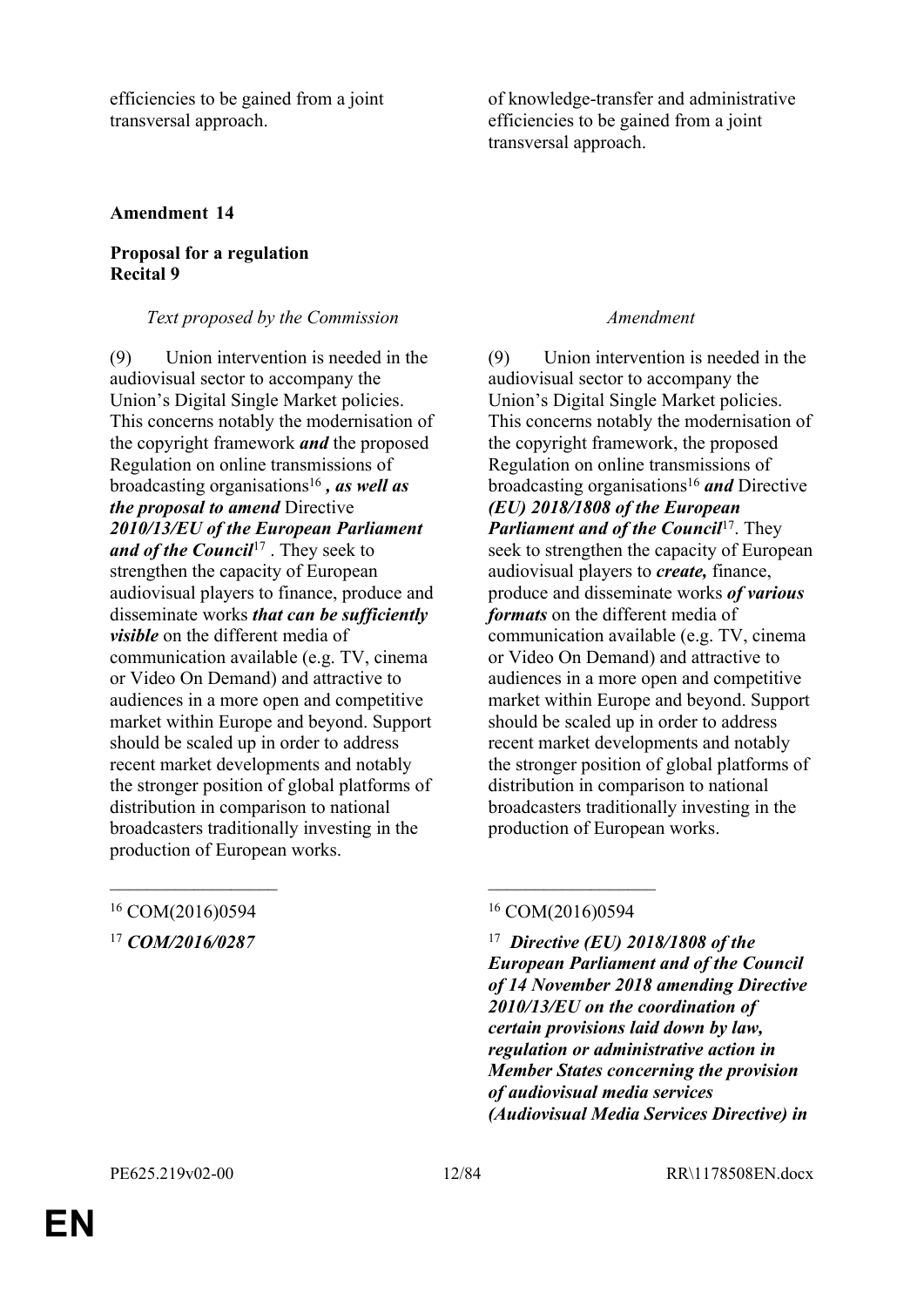*view of changing market realities (OJ L 303, 28.11.2018, p. 69)*.

### **Amendment 15**

## **Proposal for a regulation Recital 10**

### *Text proposed by the Commission Amendment*

(10) The special actions under Creative Europe such as the European Heritage Label, the European Heritage Days, the European prizes in the areas of contemporary, rock and pop music, literature, heritage and architecture and the European Capitals of Culture have directly reached millions of European citizens, have demonstrated the social and economic benefits of European cultural policies, and should therefore be continued and whenever possible expanded.

(10) The special actions under Creative Europe such as the European Heritage Label, the European Heritage Days, the European prizes in the areas of contemporary, rock and pop music, literature, heritage and architecture and the European Capitals of Culture have directly reached millions of European citizens, have demonstrated the social and economic benefits of European cultural policies, and should therefore be continued and whenever possible expanded. *The Programme should support the networking activities of the European Heritage Label sites.*

**Amendment 16**

**Proposal for a regulation Recital 10 a (new)**

*Text proposed by the Commission Amendment*

*(10a) The Creative Europe Programme under Regulation (EU) No 1295/2013 has sparked the creation of innovative and successful projects that generated good practices in terms of transnational European cooperation in the creative and cultural sectors. In turn, this has increased European cultural diversity for audiences and leveraged the social and economic benefits of European cultural policies. To be more efficient, such success stories should be highlighted and, wherever possible, expanded.*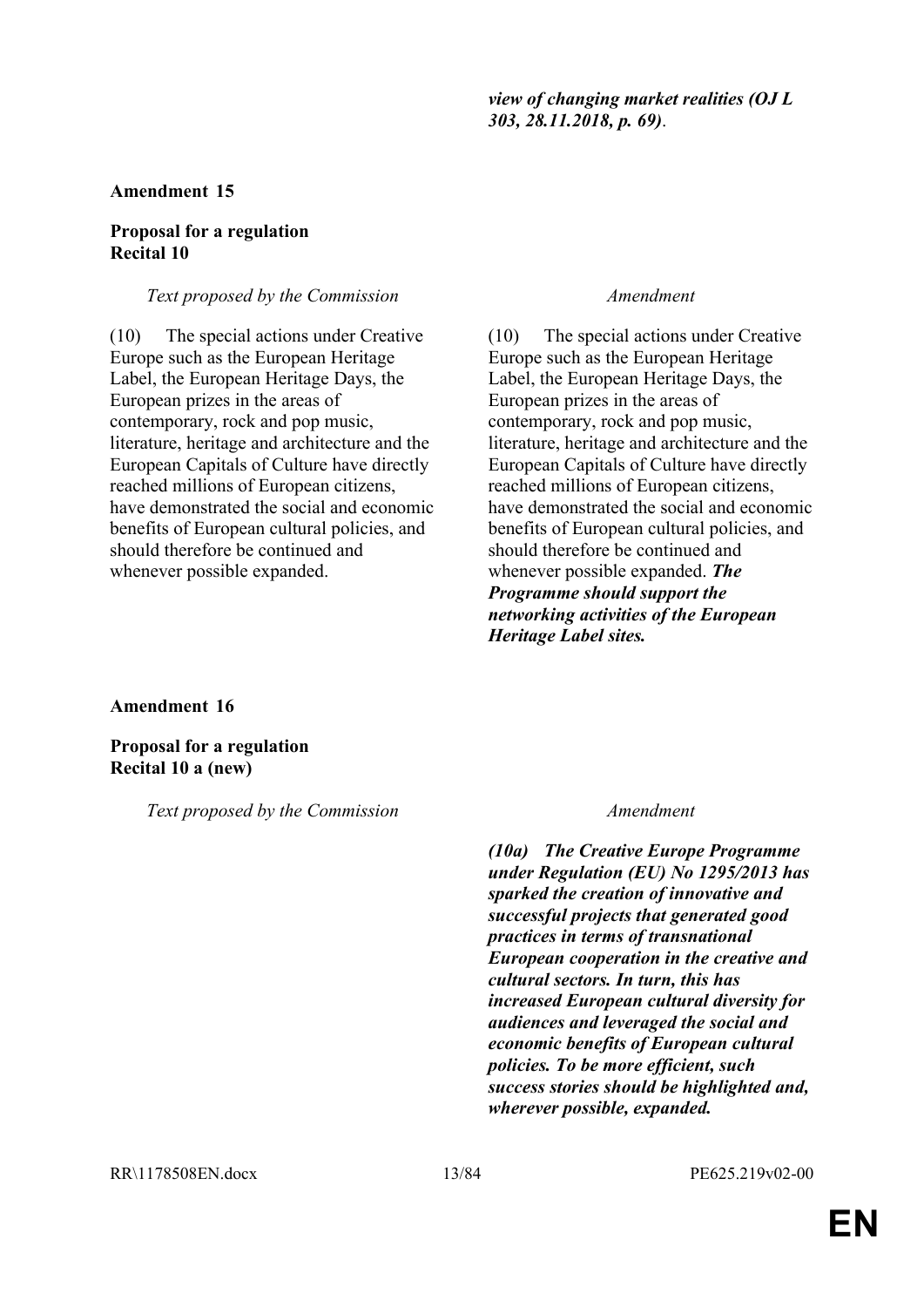## **Proposal for a regulation Recital 10 b (new)**

*Text proposed by the Commission Amendment*

*(10b) All levels of actors in the cultural and creative sectors should be actively involved in the achievement of the Programme objectives and its further development. As the experience of the formal engagement of stakeholders in the participatory governance model of the European Year of Cultural Heritage, established by Decision (EU) 2017/864 of the European Parliament and of the Council1a, proved to be efficient in mainstreaming culture, it is advisable to apply this model to the Programme as well. This participatory governance model should include a transversal approach with a view to creating synergies between the various Union programmes and initiatives in the field of culture and creativity.*

*\_\_\_\_\_\_\_\_\_\_\_\_\_\_\_\_\_\_\_*

**Amendment 18**

**Proposal for a regulation Recital 10 c (new)**

*Text proposed by the Commission Amendment*

*(10c) A flagship cross-sectoral action aiming at showcasing European creativity and cultural diversity to the Member States and third countries should be included as part of the special actions* 

*<sup>1</sup>a Decision (EU) 2017/864 of the European Parliament and of the Council of 17 May 2017 on a European Year of Cultural Heritage (2018) (OJ L 131, 20.5.2017, p. 1).*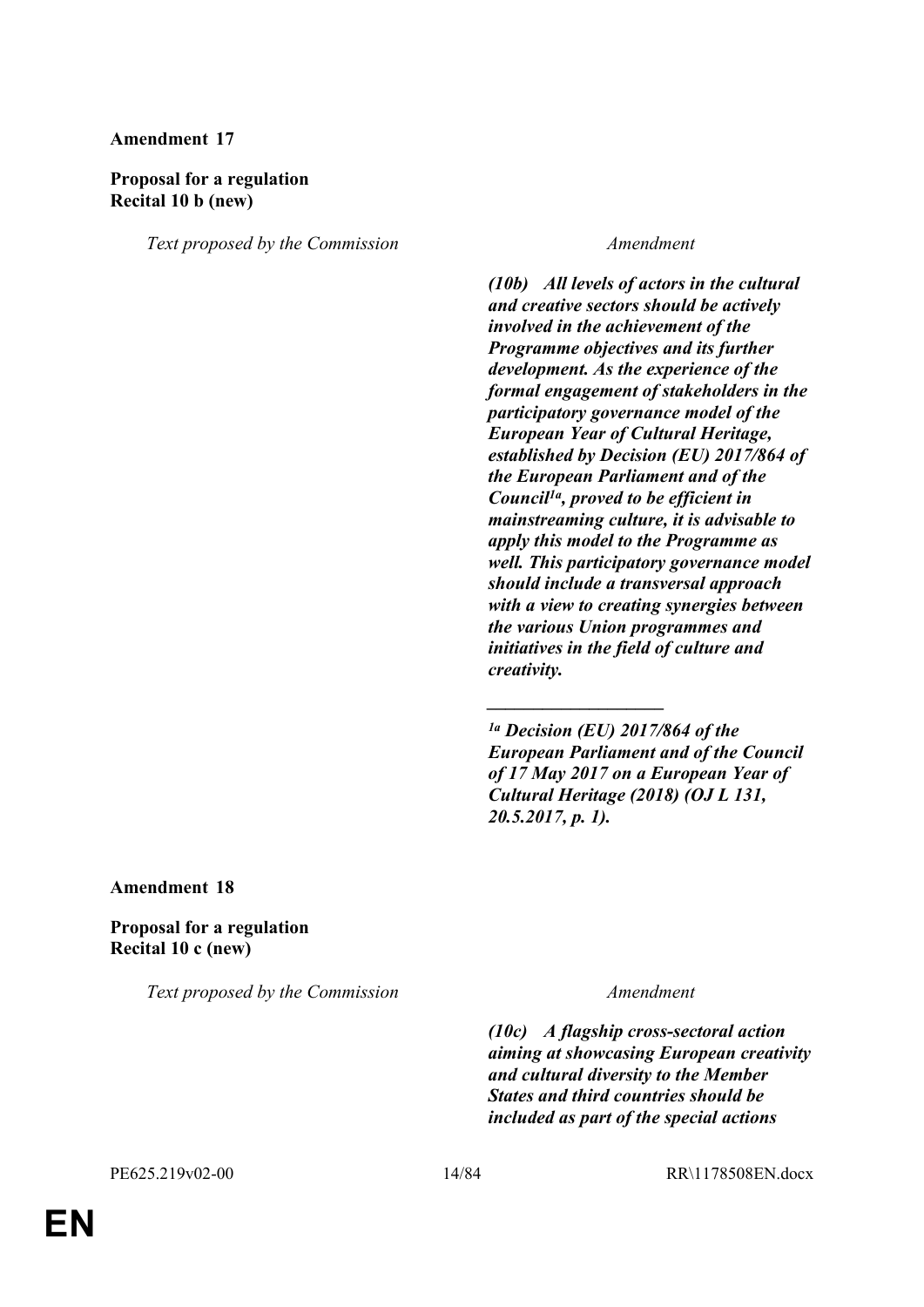*under the Programme. That action should emphasise the excellence of European culture-based creativity in triggering cross-innovation in the wider economy by awarding a special prize.*

### **Amendment 19**

## **Proposal for a regulation Recital 11**

*Text proposed by the Commission Amendment*

(11) Culture is key to *strengthen* inclusive *and* cohesive communities. In the context of migration *pressure*, culture *has an important role* in the integration of migrants *to help them* feel part of host societies *and develop* good relations between migrants and new communities.

(11) Culture is key to *strengthening* inclusive*,* cohesive *and reflective* communities*, to revitalising territories and to promoting social inclusion for people with a disadvantaged background*. In the context of migration *issues and integration challenges*, culture *plays a fundamental role in creating inclusive spaces for intercultural dialogue and* in the integration of migrants *and refugees, helping them to* feel part of host societies*, and in the development of* good relations between migrants and new communities.

**Amendment 20**

**Proposal for a regulation Recital 11 a (new)**

*Text proposed by the Commission Amendment*

*(11a) Culture provides for and fosters economic, social and environmental sustainability. It should therefore be at the heart of political development strategies. The contribution of culture to the wellbeing of society as a whole should be highlighted. In accordance with the Davos Declaration of 22 January 2018 entitled "Towards a high-quality Baukultur for Europe", steps should therefore be taken to promote a new integrated approach to the shaping of the high quality built environment which is*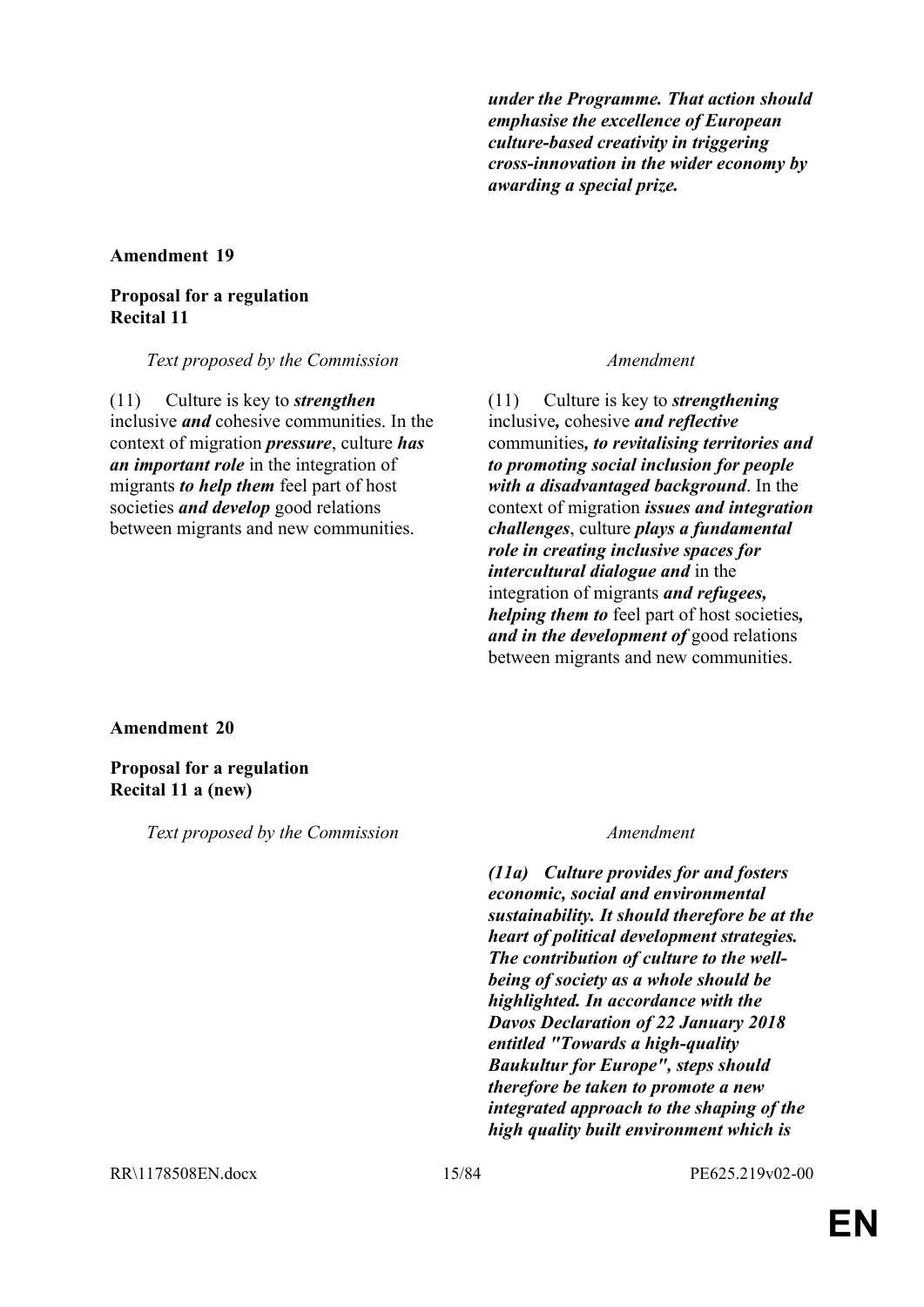*anchored in culture, strengthens social cohesion, guarantees a sustainable environment and contributes to the health and well-being of the population as a whole. That approach should not place an emphasis on urban areas only, but should primarily focus on the interconnectivity of peripheral, remote and rural areas. The concept of Baukultur encompasses all factors which have a direct impact on the quality of life of citizens and communities, thereby fostering inclusivity, cohesion and sustainability in a very concrete way.*

**Amendment 21**

### **Proposal for a regulation Recital 11 b (new)**

*Text proposed by the Commission Amendment*

*(11b) It is a matter of priority that culture, including cultural and audiovisual goods and services, be made more accessible to persons with disabilities as tools to foster their complete personal fulfilment and active participation, thereby contributing to a truly inclusive society based on solidarity. The Programme should therefore promote and increase cultural participation across the Union, in particular with regard to people with disabilities and people from disadvantaged backgrounds as well as people who reside in rural and remote areas.*

### **Amendment 22**

## **Proposal for a regulation Recital 12**

*Text proposed by the Commission Amendment*

(12) Artistic freedom *is* at the core of vibrant cultural and creative *industries, including* the news media sector. The

(12) *Freedom of* artistic *and cultural expression,* freedom *of expression and media pluralism are* at the core of vibrant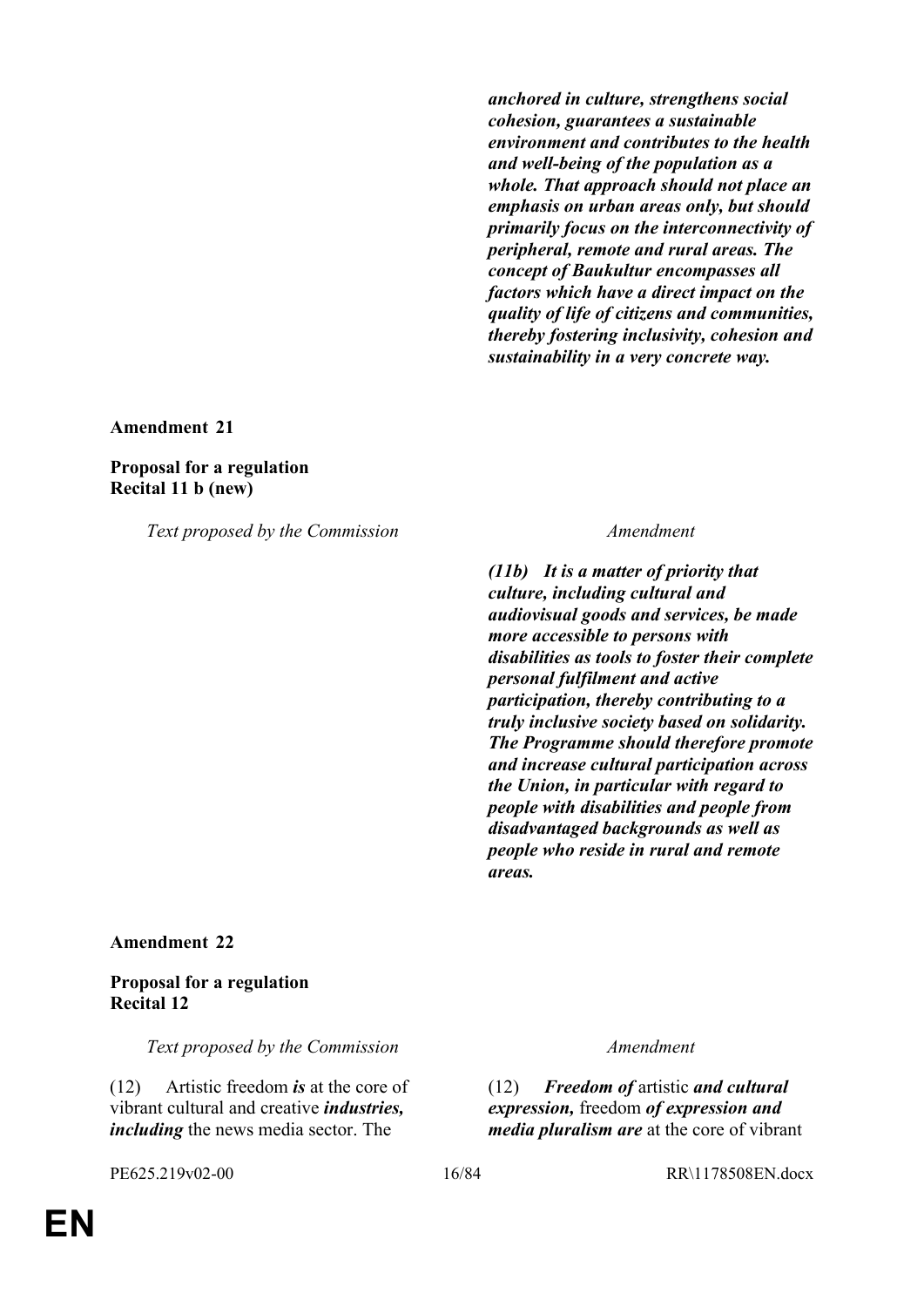programme should promote *cross-overs* and collaboration between the audiovisual sector and the publishing sector to promote a pluralistic media environment.

cultural and creative *sectors and* the news media sector. The Programme should promote *crossovers* and collaboration between the audiovisual sector and the publishing sector *with the aim of promoting* a pluralistic *and independent*  media environment *in line with Directive 2010/13/EU of the European Parliament and of the Council1a* . *The Programme should provide support for new media professionals and enhance the development of critical thinking among citizens by means of promoting media literacy, in particular for young people.*

*1a Directive 2010/13/EU of the European Parliament and of the Council of 10 March 2010 on the coordination of certain provisions laid down by law, regulation or administrative action in Member States concerning the provision of audiovisual media services (Audiovisual Media Services Directive) (JO L 95, 15.4.2010, p. 1).*

 $\mathcal{L}_\text{max}$ 

**Amendment 23**

**Proposal for a regulation Recital 12 a (new)**

*Text proposed by the Commission Amendment*

*(12a) The mobility of artists and cultural workers as regards skills development, learning, intercultural awareness, cocreation, co-production, circulation and dissemination of artworks and participation in international events such as fairs and festivals is a key prerequisite for a better linked, stronger and more sustainable cultural and creative sectors in the Union. Such mobility is often hampered by the lack of legal status, difficulties in obtaining visas and the duration of permits, the risk of double taxation and precarious and unstable*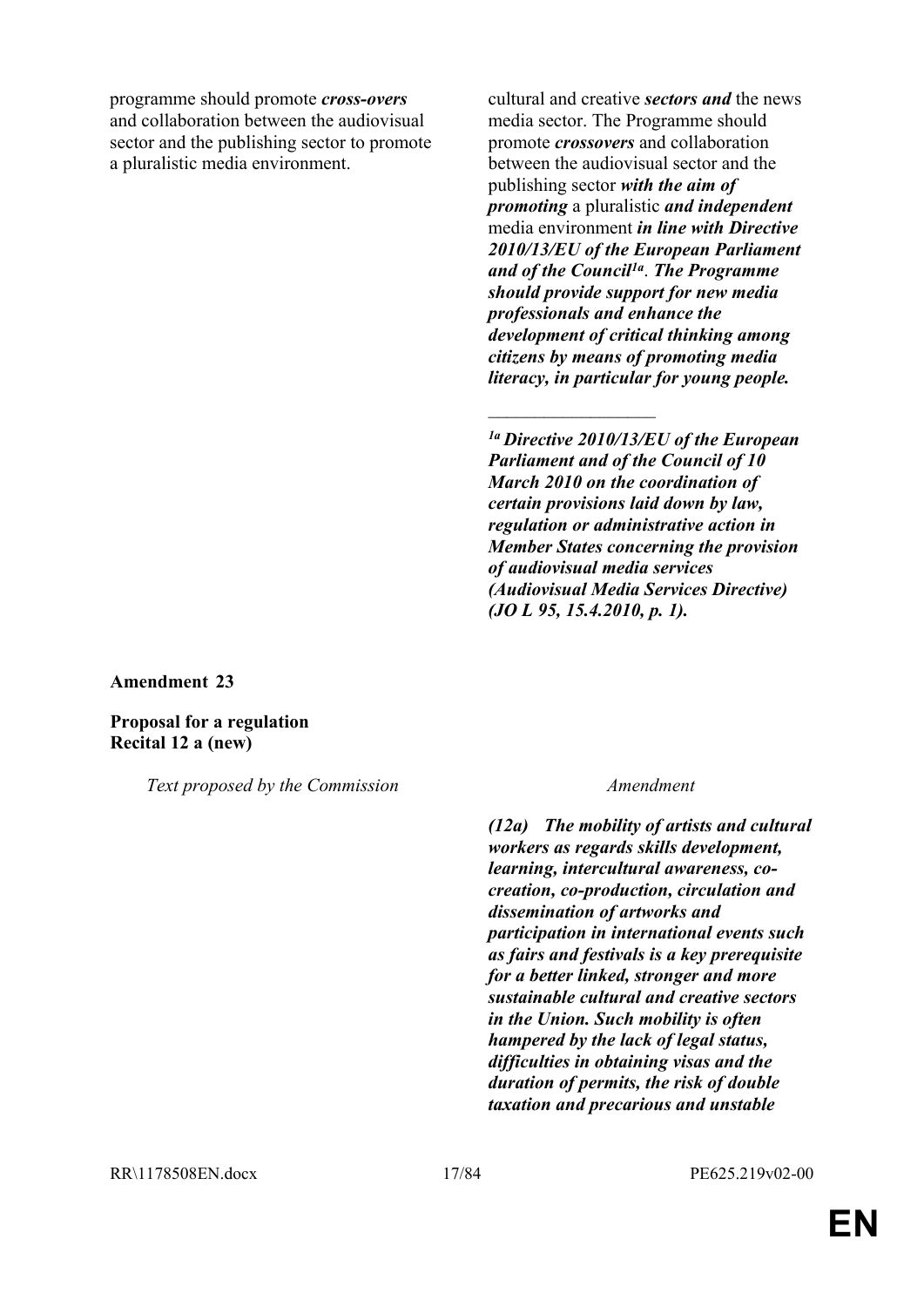## **Proposal for a regulation Recital 13**

## *Text proposed by the Commission Amendment*

(13) In line with Articles 8 and 10 of the Treaty on the Functioning of the European Union (TFEU), the Programme in all its activities should support gender mainstreaming and the mainstreaming of non-discrimination objectives and, where applicable, should define appropriate gender balance criteria.

(13) In line with Articles 8 and 10 of the Treaty on the Functioning of the European Union (TFEU), the Programme in all its activities should support gender mainstreaming and the mainstreaming of non-discrimination objectives and, where applicable, should define appropriate gender balance *and diversity* criteria. *The Programme should seek to ensure that participation in the Programme and projects carried out under the Programme reach and reflect the diversity of European society. The activities carried out under the Programme should be monitored and reported upon in order to ascertain the performance of the Programme in that respect and enable policy makers to make better-informed decisions as regards future programmes.*

## **Amendment 25**

## **Proposal for a regulation Recital 13 a (new)**

*Text proposed by the Commission Amendment*

*(13a) Women are very present in the artistic and cultural field in the Union as authors, professionals, teachers, and as an audience with a growing access of the cultural public. However, as evidenced by research and studies such as the European Women's Audiovisual Network for film directors and by the We Must project in the music field, there are gender pay disparities and it is less likely for women to realise their works and*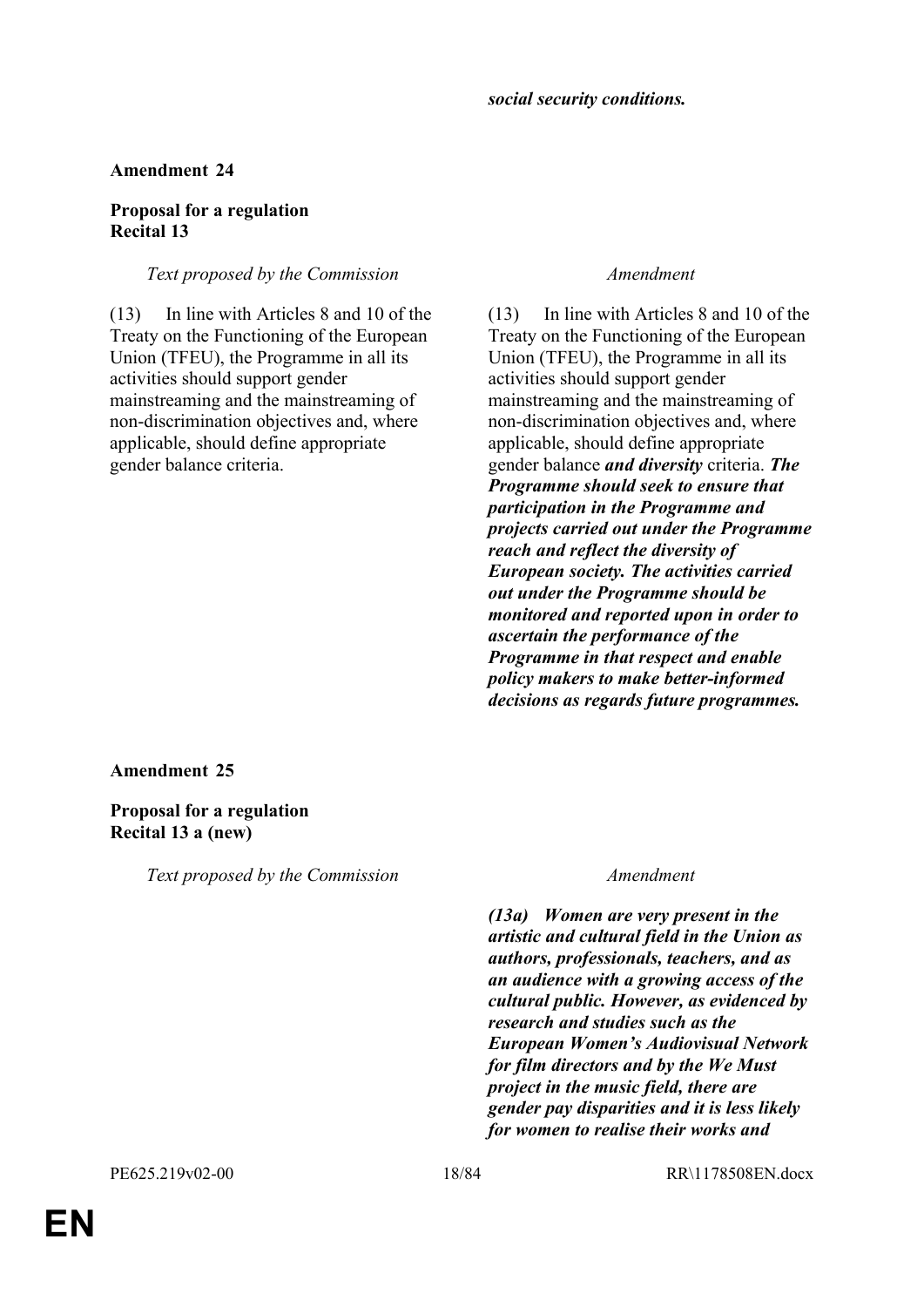*occupy decision-making positions in cultural, artistic and creative institutions. Therefore, it is necessary to promote female talents and to circulate their works in order to support women's artistic careers.*

### **Amendment 26**

## **Proposal for a regulation Recital 14 a (new)**

*Text proposed by the Commission Amendment*

*(14a) In line with the conclusions drawn following the European Year of Cultural Heritage 2018, the Programme should enhance the cooperation and advocacy capacity of the sector through support for activities related to the legacy of the European Year of Cultural Heritage 2018 and taking stock of it. In that connection, attention should be drawn to the statement issued by the Council of Culture Ministers in November 2018 and the statements made at the closing ceremony of the Council held on 7 December 2018. The Programme should contribute to the long-term sustainable preservation of European cultural heritage through support actions for the artisans and craftspeople skilled in the traditional trades related to cultural heritage restoration.*

### **Amendment 27**

## **Proposal for a regulation Recital 15**

### *Text proposed by the Commission Amendment*

(15) In line with the Commission Communication "Towards an integrated approach to cultural heritage for Europe" of 22 July 2014*<sup>19</sup>* , relevant policies and instruments should draw out the long term

(15) In line with the Commission Communication "Towards an integrated approach to cultural heritage for Europe" of 22 July 2014, relevant policies and instruments should draw out the long term

RR\1178508EN.docx 19/84 PE625.219v02-00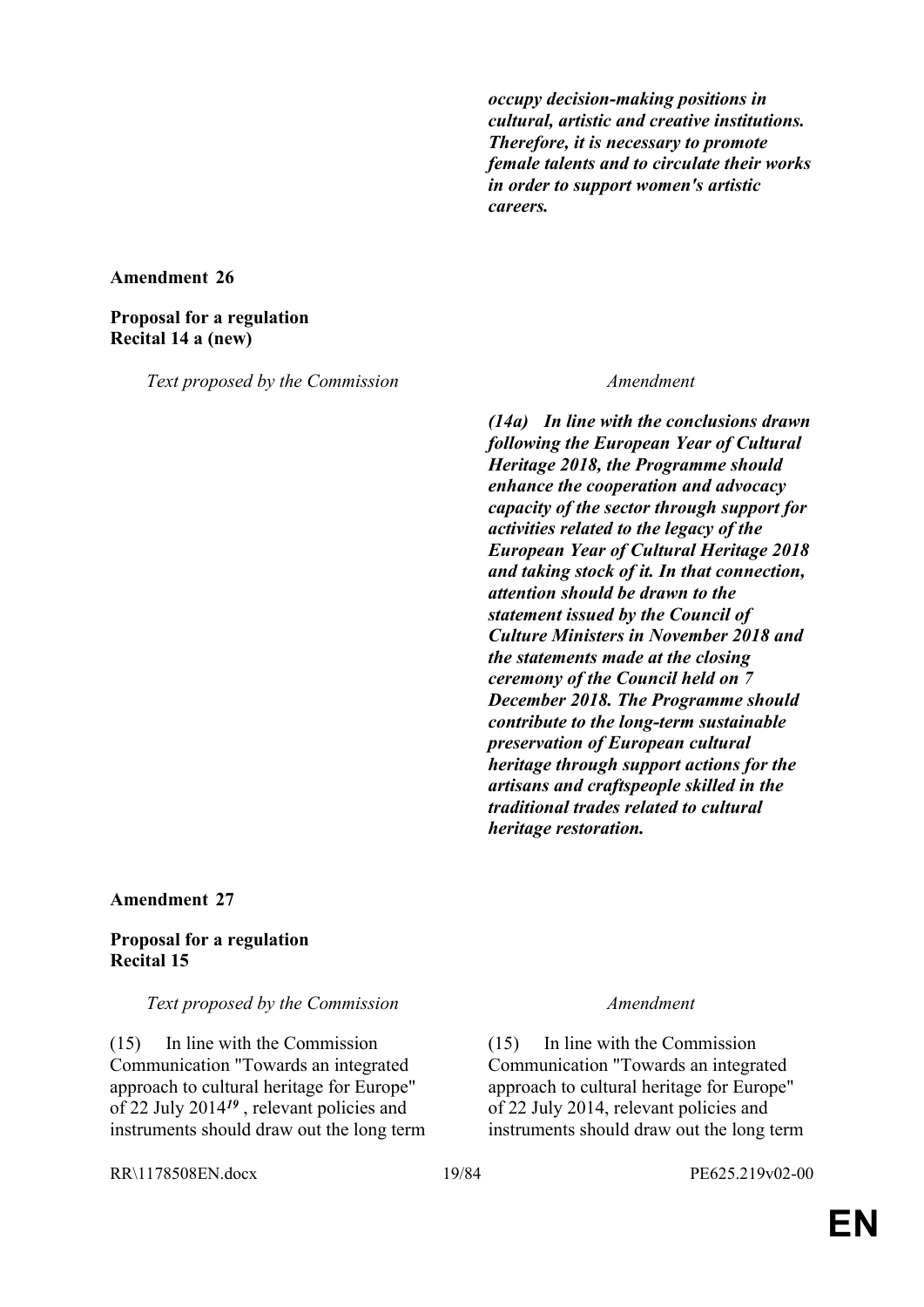and sustainability value of Europe's cultural heritage and develop a more integrated approach to its preservation *and* valorisation and support.

and sustainability value of Europe's *past, present, tangible, intangible and digital* cultural heritage*,* and develop a more integrated approach to its preservation*, conservation, adaptive re-use, dissemination,* valorisation and support *by supporting a high quality and coordinated sharing of professional knowledge and the development of common high quality standards for the sector and mobility for sector professionals*. *Cultural heritage is an integral part of European cohesion and supports the link between tradition and innovation. Preserving cultural heritage and supporting artists, creators and craftsmanship should be a priority of the Programme.*

<sup>19</sup> COM/2014/0477 <sup>19</sup> COM/2014/0477

**Amendment 28**

**Proposal for a regulation Recital 15 a (new)**

*Text proposed by the Commission Amendment*

 $\mathcal{L}_\text{max}$  , and the contract of the contract of the contract of the contract of the contract of the contract of

*(15a) The Programme should contribute to the engagement and involvement of citizens and civil society organisations in culture and society, to the promotion of cultural education and to making cultural knowledge and heritage publicly accessible. The Programme should also nurture quality and innovation in creation and conservation, including through synergies among culture, arts, science, research and technology.*

**Amendment 29**

**Proposal for a regulation Recital 16 a (new)**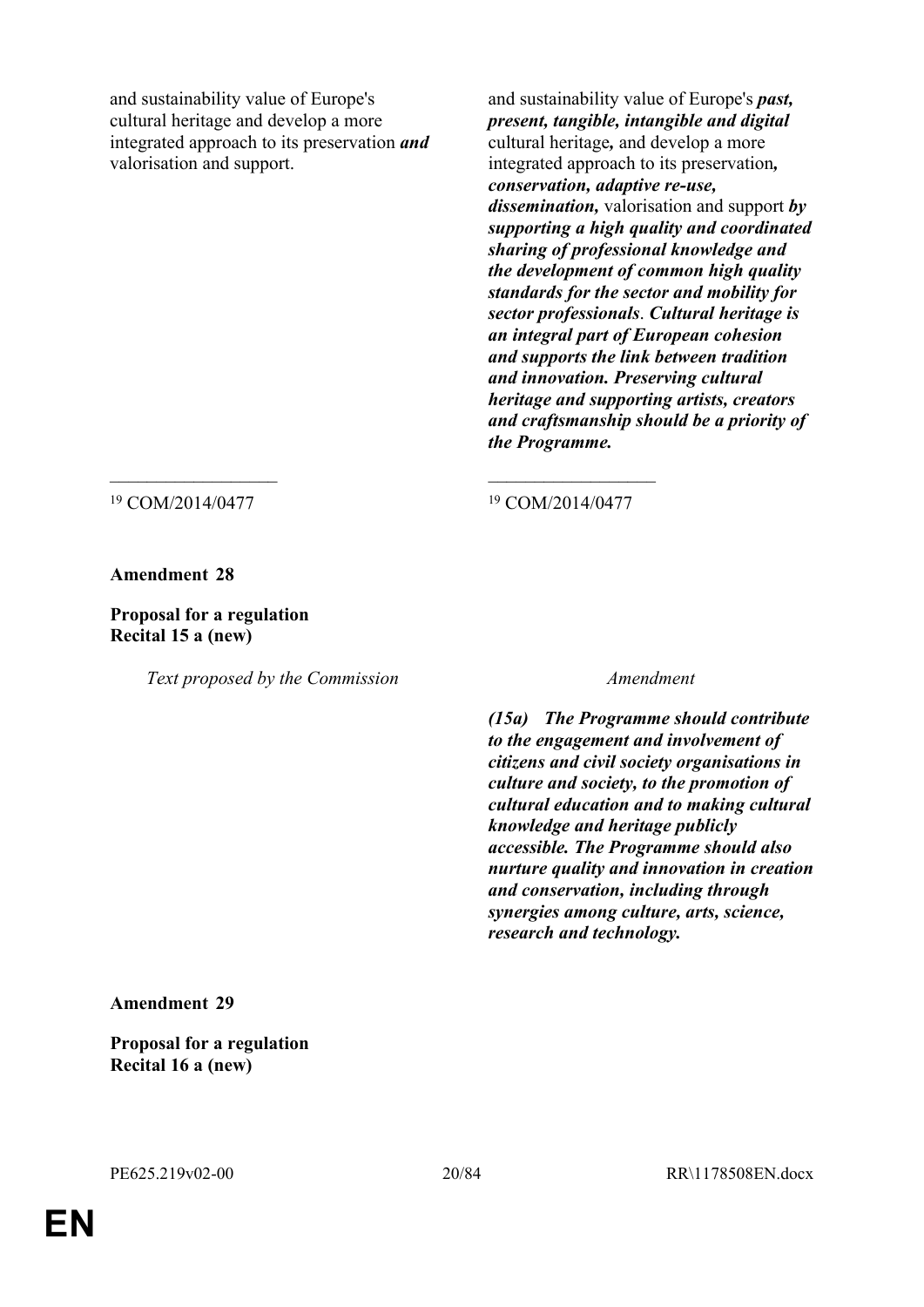*Text proposed by the Commission Amendment*

*(16a) In line with the European Parliament resolution of 13 December 2016 on a coherent EU policy for cultural and creative industries, supporting cultural and creative sectors should be a cross-cutting issue. Projects should be integrated throughout the Programme in order to support new business models and skills, traditional savoir-faire as well as translating creative and interdisciplinary solutions into economic and social value. Furthermore, potential synergies that exist between Union policies should be fully exploited so as to effectively use the funding available under Union programmes such as Horizon Europe, the Connecting Europe Facility, Erasmus +, EaSI and InvestEU.*

## **Amendment 30**

## **Proposal for a regulation Recital 18**

## *Text proposed by the Commission Amendment*

(18) Third countries which are members of the European Economic Area (EEA) may participate in Union programmes in the framework of the cooperation established under the EEA agreement, which provides for the implementation of the programmes by a decision under that agreement. Third countries may also participate on the basis of other legal instruments. A specific provision should be introduced in this Regulation to grant the necessary rights for and access to the authorizing officer responsible, the European Anti-Fraud Office (OLAF) as well as the European Court of Auditors to comprehensively exert their respective competences.

(18) Third countries which are members of the European Economic Area (EEA) may participate in Union programmes in the framework of the cooperation established under the EEA agreement, which provides for the implementation of the programmes by a decision under that agreement. Third countries may also participate on the basis of other legal instruments. A specific provision should be introduced in this Regulation to grant the necessary rights for and access to the authorizing officer responsible, the European Anti-Fraud Office (OLAF) as well as the European Court of Auditors to comprehensively exert their respective competences. *The contributions of third countries to the Programme should be reported on an annual basis to the* 

RR\1178508EN.docx 21/84 PE625.219v02-00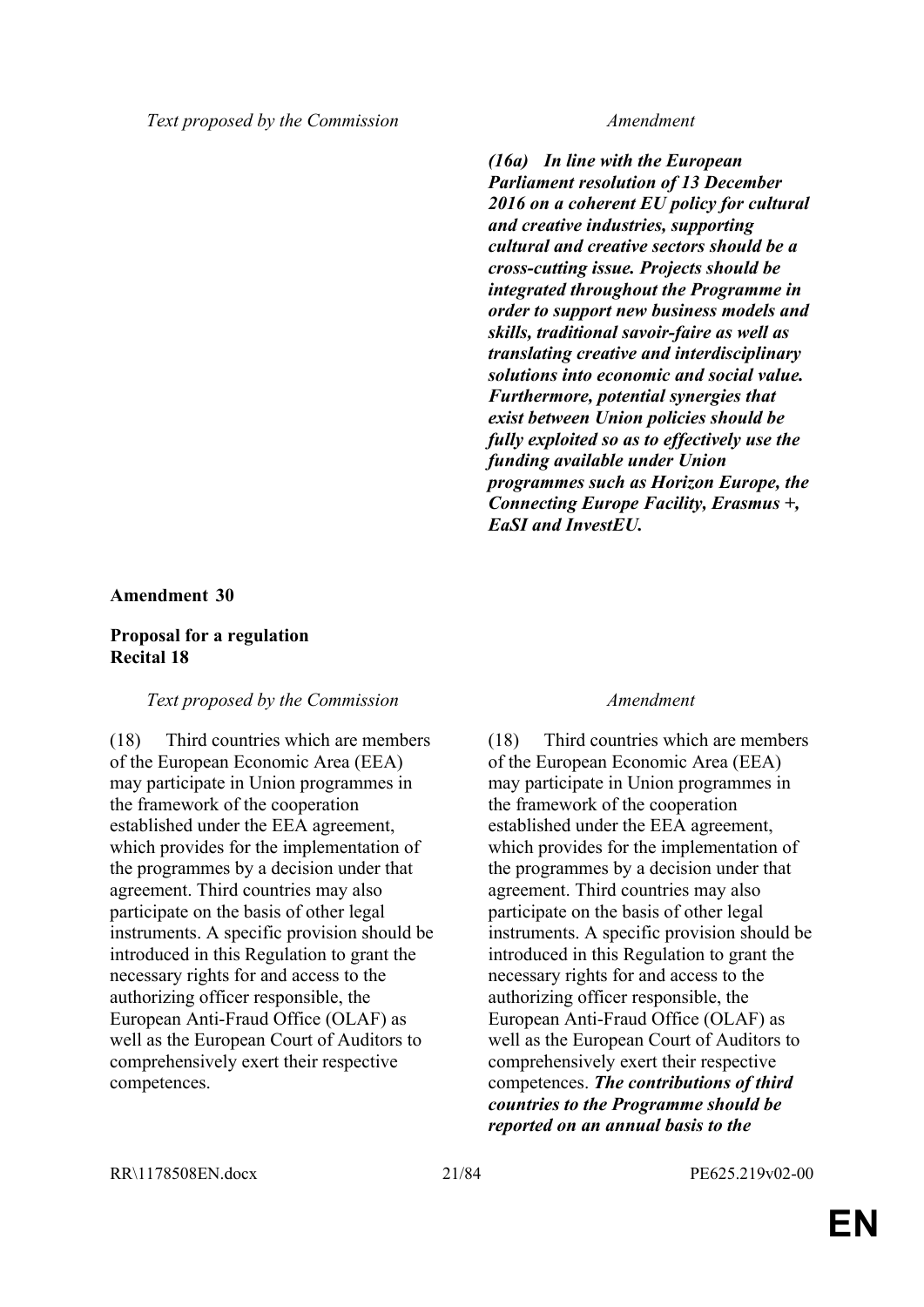## **Proposal for a regulation Recital 22**

## *Text proposed by the Commission Amendment*

(22) Since its creation, the European Film Academy has *developed a unique* expertise and *is in a* unique position *to create* a pan-European community of film creators and professionals, promoting and disseminating European films beyond their national borders and *developing truly European audiences*. Therefore, it should be eligible for direct Union support.

(22) Since its creation, the European Film Academy has *contributed, by means of its special* expertise and unique position*, to the development of* a pan-European community of film creators and professionals, promoting and disseminating European films beyond their national borders and *fostering the emergence of an international audience of all ages*. Therefore, it should *exceptionally* be eligible for direct Union support *in the context of its cooperation with the European Parliament in organising the LUX Film Prize*. *However, the direct support must be linked to the negotiation of a cooperation agreement, with specific missions and objectives, between the two parties and it should only be possible to provide the direct support once that agreement has been concluded. This does not preclude the European Film Academy from applying for funding for other initiatives and projects under the different strands of the Programme.*

## **Amendment 32**

## **Proposal for a regulation Recital 23**

## *Text proposed by the Commission Amendment*

(23) Since its creation, the European Union Youth Orchestra has developed a unique expertise in promoting intercultural dialogue, mutual respect and understanding through culture. The particularity of the European Union Youth Orchestra lies in

(23) Since its creation, the European Union Youth Orchestra has developed a unique expertise in promoting *rich European musical heritage, access to music and* intercultural dialogue, *and* mutual respect and understanding through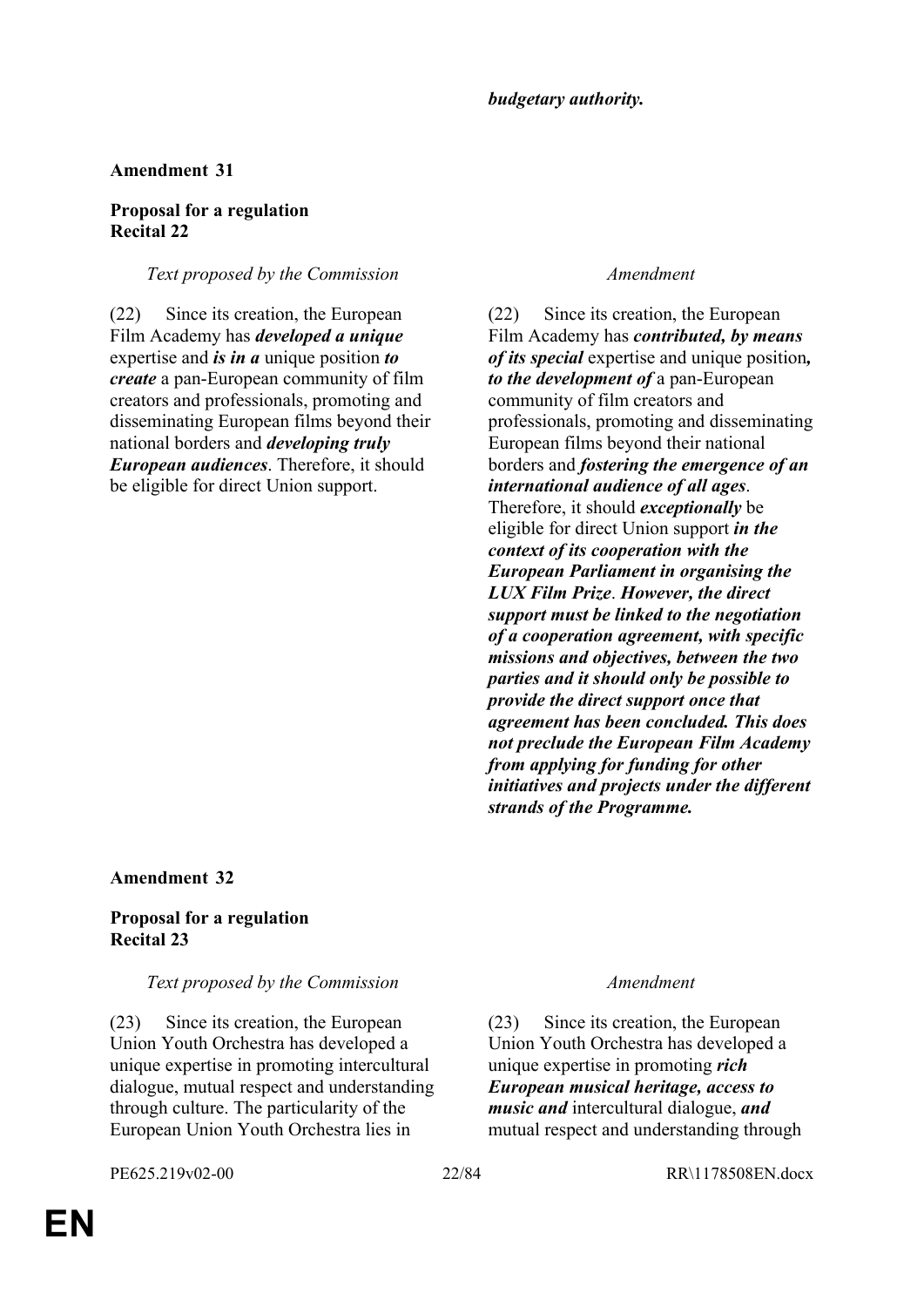the fact that it is a European orchestra that transcends cultural boundaries and is composed of young musicians selected in accordance with demanding artistic criteria through a rigorous annual audition process in all Member States. Therefore, it should be eligible for direct Union support.

## **Amendment 33**

### **Proposal for a regulation Recital 26**

### *Text proposed by the Commission Amendment*

(26) Financial support should be used to address market failures or sub-optimal investment situations, in a proportionate manner and actions should not duplicate or crowd out private financing or distort competition in the Internal market. Actions should have a clear European added value.

culture*, as well as in reinforcing the professionalism of young musicians, providing them with the skills necessary for a career in the cultural and creative sector. Member States and Union institutions, including successive Presidents of the Commission and of the European Parliament, have recognised the contribution of the European Union Orchestra*. The particularity of the European Union Youth Orchestra lies in the fact that it is a European orchestra that transcends cultural boundaries and is composed of young musicians selected in accordance with demanding artistic criteria through a rigorous *and transparent* annual audition process in all Member States. Therefore, it should *exceptionally* be eligible for direct Union support *on the basis of specific missions and objectives to be established and assessed regularly by the Commission*. *In order to secure that support, the European Union Youth Orchestra should increase its visibility, strive to achieve a more balanced representation of musicians from all Member States within the orchestra and diversify its revenues by actively seeking financial support from sources other than Union funding.*

(26) Financial support should be used to address market failures or sub-optimal investment situations, in a proportionate manner and actions should not duplicate or crowd out private financing or distort competition in the Internal market. Actions should have a clear European added value *and be suitable for the specific projects they support*. *The Programme should not only take into consideration the economic*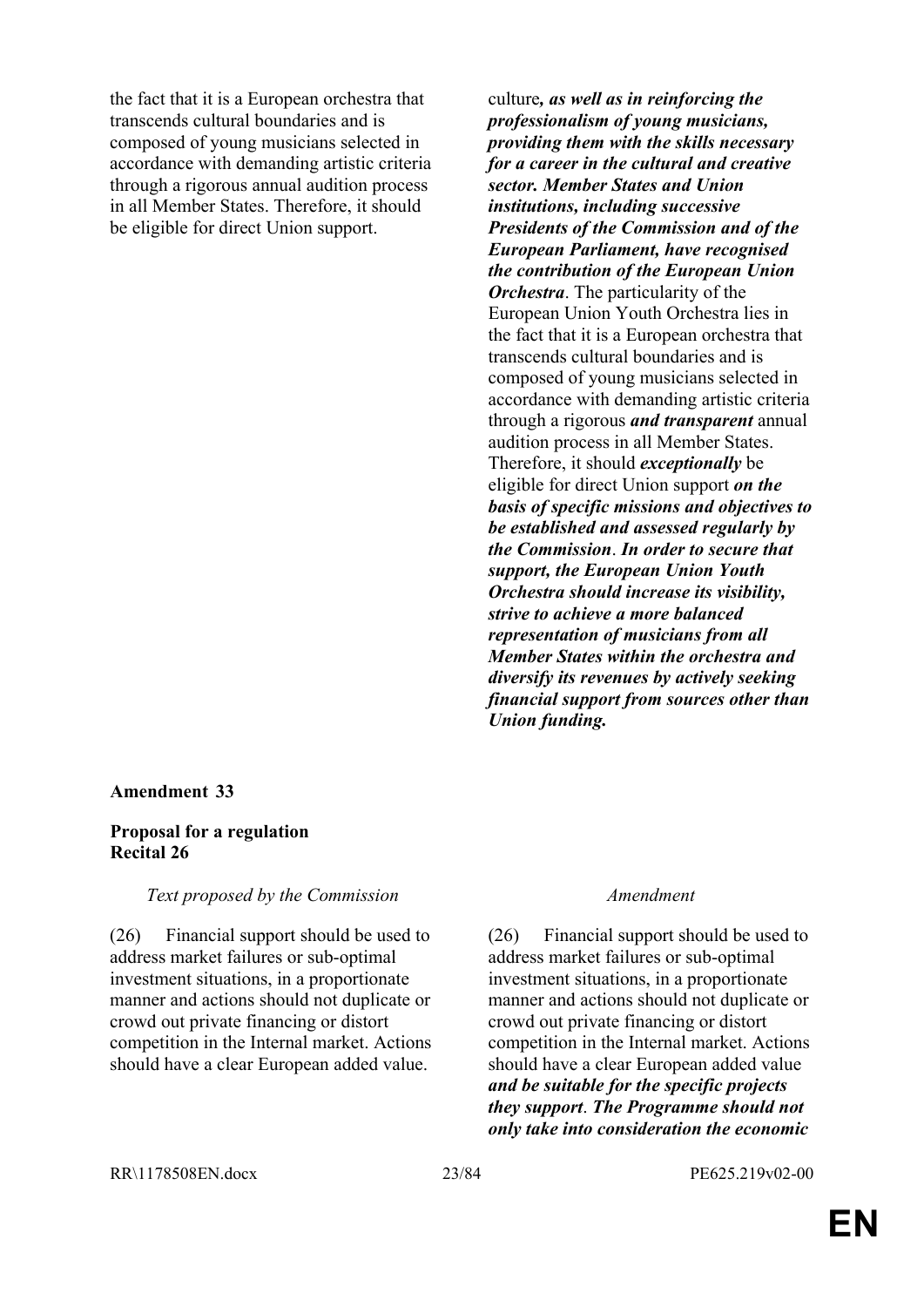*value of the projects but also their cultural and creative dimension and the specificity of the sectors concerned.*

**Amendment 34**

## **Proposal for a regulation Recital 26 a (new)**

*Text proposed by the Commission Amendment*

*(26a) Funding from the programmes established by Regulation …/…[Neighbourhood Development and International Cooperation Instrument1aand Regulation …/… [IPA III]1b should also be used to finance actions under the international dimension of the Programme. Those actions should be implemented in accordance with this Regulation.*

*1a 2018/0243 (COD). 1b 2018/0247 (COD).*

 $\overline{\phantom{a}}$  , where  $\overline{\phantom{a}}$ 

**Amendment 35**

## **Proposal for a regulation Recital 27**

*Text proposed by the Commission Amendment*

(27) *One of the greatest challenges of* the cultural and creative sectors *is* their access to finance *allowing their activities* to grow maintain or *increase* their competitiveness *or internationalise their activities*. The policy objectives of this Programme should also be addressed through financial instruments and budgetary guarantee under the policy window(s) of the Invest EU Fund.

(27) The cultural and creative sectors *are innovative, resilient and growing sectors in the Union economy, which generate economic and cultural value from intellectual property and individual creativity. However, their fragmentation and the intangible nature of their assets limits their access to private financing. One of the greatest challenges for the cultural and creative sectors is to increase* their access to finance*, which is essential* to grow*,* maintain or *scale-up* their competitiveness *at the international level*.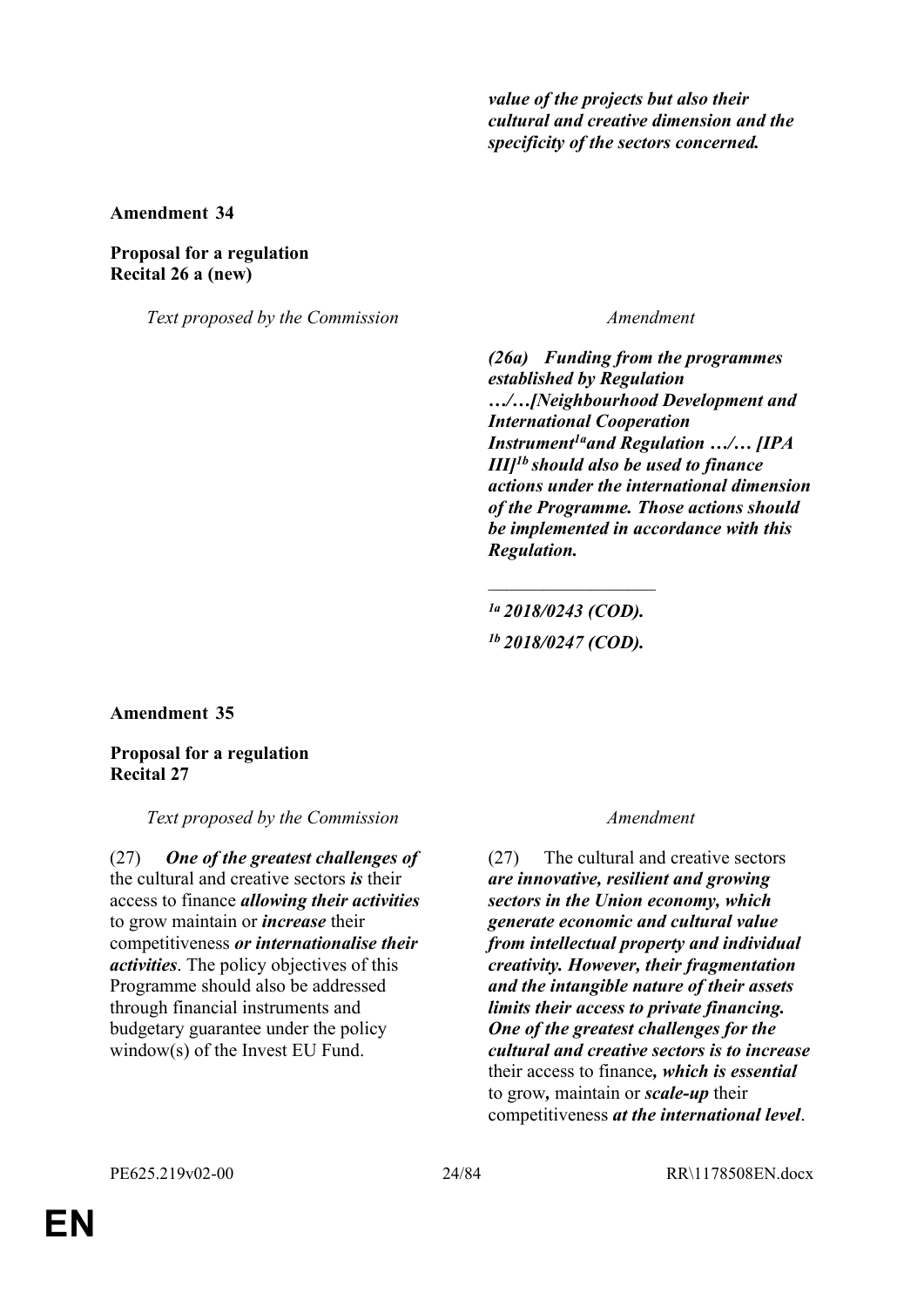The policy objectives of this Programme should also be addressed*,* through financial instruments and budgetary guarantee*, especially for SMEs,* under the policy window(s) of the Invest EU Fund *in line with the practices developed in the framework of the Cultural and Creative Sectors Guarantee Facility set up by Regulation (EU) No 1295/2013*.

### **Amendment 36**

### **Proposal for a regulation Recital 28**

## *Text proposed by the Commission Amendment*

(28) Taking into account the technical expertise required to assess proposals under specific actions of the Programme it should be provided that, where relevant, evaluation committees may be composed of external experts.

(28) *Impact, quality and efficiency in implementation of the Project should constitute key evaluation criteria for the selection of the project in question.* Taking into account the technical expertise required to assess proposals under specific actions of the Programme it should be provided that, where relevant, evaluation committees may be composed of external experts *who should have a professional and management background related to the field of the application being evaluated*. *Where relevant, the need to ensure the overall coherence with the objectives of audience inclusion and diversity should be taken into account.*

## **Amendment 37**

## **Proposal for a regulation Recital 29**

## *Text proposed by the Commission Amendment*

(29) The Programme should include a realistic and manageable system of performance indicators to accompany its actions and monitor its performance on a continuous basis. This monitoring as well as information and communication actions

(29) The Programme should include a realistic and manageable system of *quantitative and qualitative* performance indicators to accompany its actions and monitor its performance on a continuous basis*, taking into account the intrinsic* 

RR\1178508EN.docx 25/84 PE625.219v02-00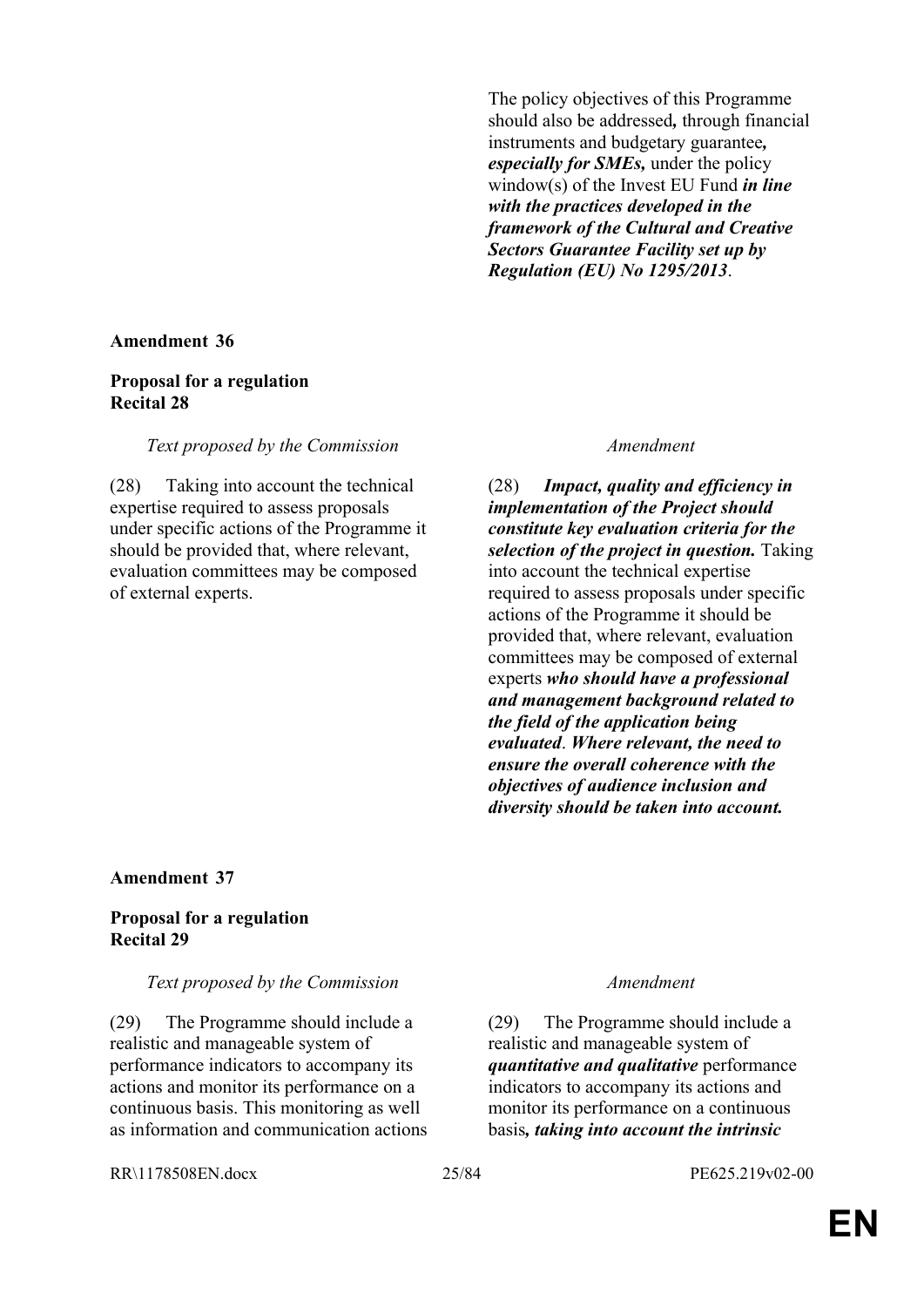relating to the Programme and its actions should build on the three strands of the programme.

*value of the art and cultural and creative sectors. Such performance indicators should be developed with stakeholders*. This monitoring as well as information and communication actions relating to the Programme and its actions should build on the three strands of the programme. *The strands should take into account one or more quantitative and qualitative indicators. Those indicators should be assessed in accordance with this Regulation.*

**Amendment 38**

**Proposal for a regulation Recital 29 a (new)**

*Text proposed by the Commission Amendment*

*(29a) Considering the complexity and difficulty of finding, analysing and adapting data and of measuring the impact of cultural policies and defining indicators, the Commission should reinforce the cooperation within its services such as the Joint Research Centre and Eurostat with the purpose of gathering appropriate statistical data. The Commission should act in cooperation with centres of excellence in the Union, national statistical institutes and organisations relevant to the cultural and creative sectors in Europe and in collaboration with the Council of Europe, the Organisation for Economic Cooperation and Development (OECD) and Unesco.*

### **Amendment 39**

### **Proposal for a regulation Recital 32**

*Text proposed by the Commission Amendment*

(32) The types of financing and the (32) The types of financing and the

PE625.219v02-00 26/84 RR\1178508EN.docx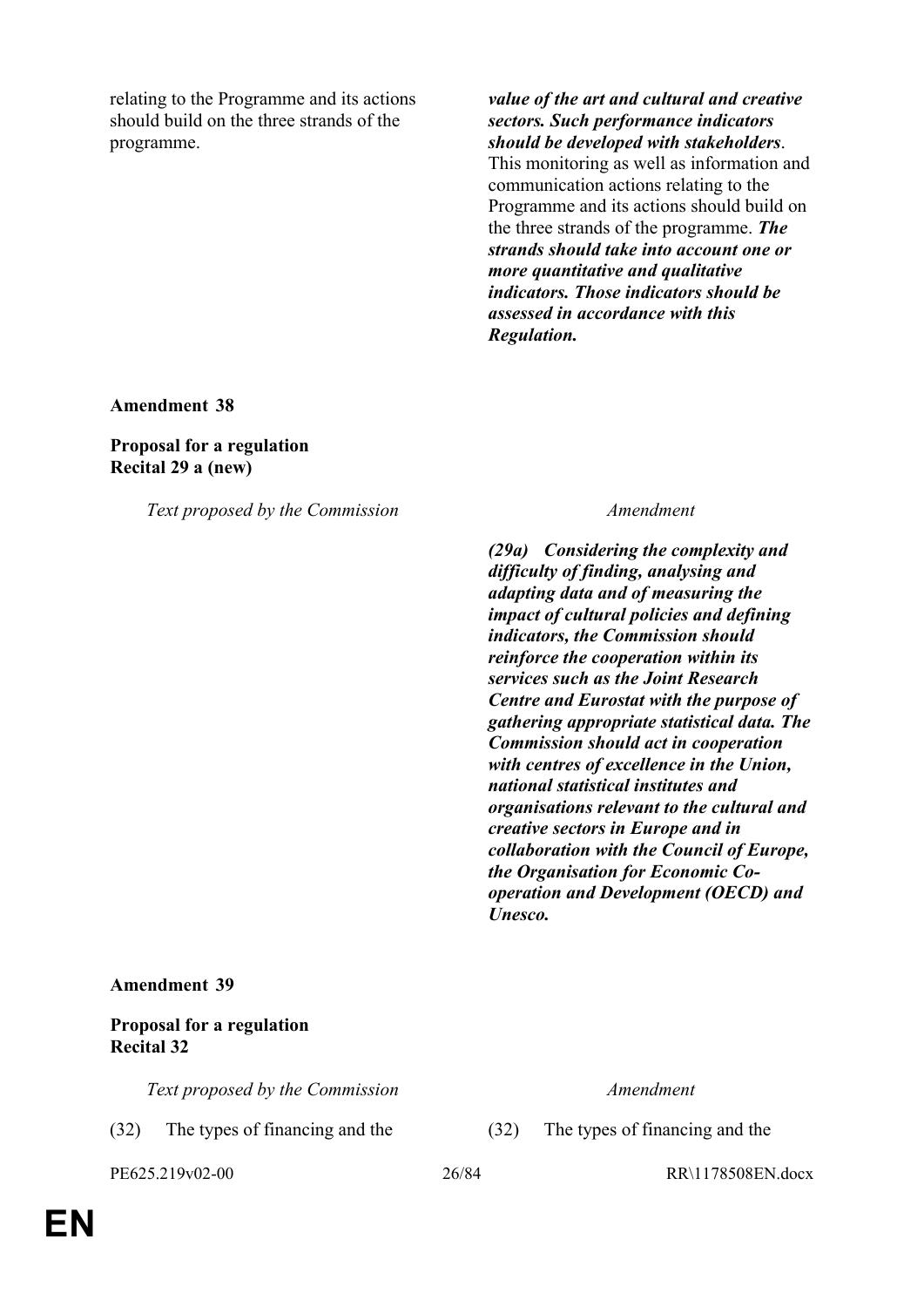methods of implementation under this Regulation should be chosen on the basis of *their* ability to achieve the specific objectives of the actions and to deliver results, taking into account, in particular, the costs of controls, the administrative burden, and the expected risk of noncompliance. This should include consideration of the use of lump sums, flat rates and unit costs, as well as financing not linked to costs as referred to in Article 125(1) of the Financial Regulation.

methods of implementation under this Regulation should be chosen on the basis of *the project operator's* ability to achieve the specific objectives of the actions and to deliver results, taking into account, in particular*, the size of the operator and the project*, the costs of controls, the administrative burden, and the expected risk of non-compliance. This should include consideration of the use of lump sums, flat rates and unit costs, as well as financing not linked to costs as referred to in Article 125(1) of the Financial Regulation.

### **Amendment 40**

## **Proposal for a regulation Recital 33 a (new)**

*Text proposed by the Commission Amendment*

*(33a) In order to optimise synergies between Union funds and directly managed instruments, the provision of support for operations that have already received a Seal of Excellence certification should be facilitated.*

## **Amendment 41**

## **Proposal for a regulation Recital 34**

### *Text proposed by the Commission Amendment*

(34) Pursuant to Article 94 of Council Decision 2013/755/EU<sup>28</sup>, persons and entities established in overseas countries and territories are eligible for funding subject to the rules and objectives of the Programme and possible arrangements applicable to the Member State to which the relevant overseas country or territory is linked.

(34) Pursuant to Article 94 of Council Decision 2013/755/EU<sup>28</sup>, persons and entities established in overseas countries and territories are eligible for funding subject to the rules and objectives of the Programme and possible arrangements applicable to the Member State to which the relevant overseas country or territory is linked. *The constraints imposed by the remoteness of those countries or territories should be taken into account*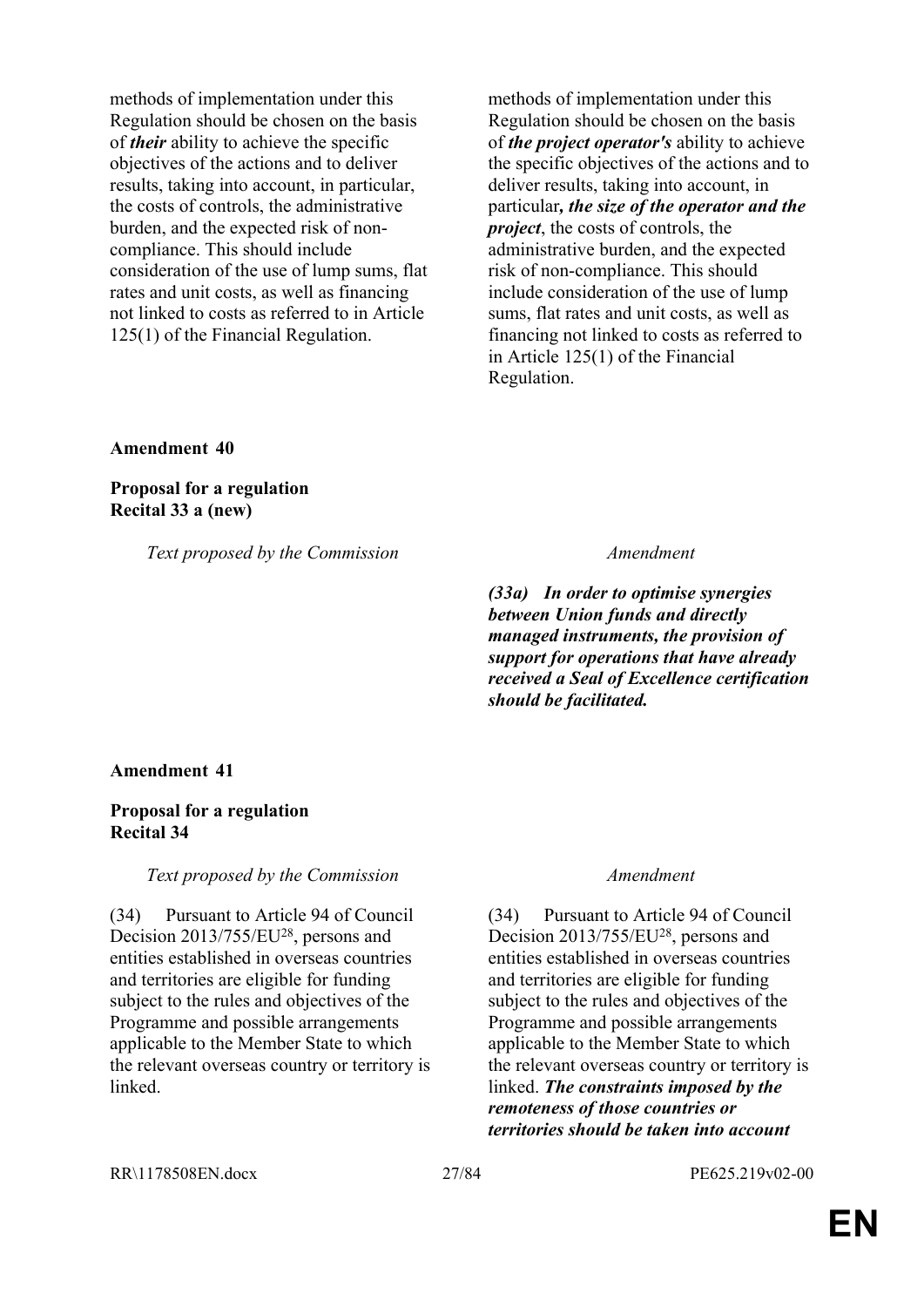<sup>28</sup> Council Decision 2013/755/EU of 25 November 2013 on the association of the overseas countries and territories with the European Union (Overseas Association Decision) (OJ L 344, 19.12.2013, p. 1).

 $\mathcal{L}_\text{max}$  , and the contract of the contract of the contract of the contract of the contract of the contract of

**Amendment 42**

## **Proposal for a regulation Recital 34 a (new)**

*Text proposed by the Commission Amendment*

*when implementing the Programme, and their effective participation should be monitored and regularly evaluated.*

<sup>28</sup> Council Decision 2013/755/EU of 25 November 2013 on the association of the overseas countries and territories with the European Union (Overseas Association Decision) (OJ L 344, 19.12.2013, p. 1).

*(34a) In accordance with Article 349 TFEU, measures should be taken to increase the outermost regions' participation in all actions. Mobility exchanges for their artists and their works, and cooperation between people and organisations from those regions and their neighbours and third countries should be fostered. It will thus be possible for the people to benefit equally from the competitive advantages that the cultural and creative industries can offer, in particular economic growth and employment. Such measures should be monitored and evaluated regularly.*

## **Amendment 43**

## **Proposal for a regulation Recital 36**

*Text proposed by the Commission Amendment*

(36) In order to ensure *smooth implementation of* the Programme, the costs incurred by the beneficiary before the grant application is submitted, in particular costs related to intellectual property rights, *may* be considered as eligible, provided

(36) In order to ensure *the continuity of funding support provided under* the Programme *and to cover the increasing funding gaps experienced by beneficiaries*, the costs incurred by the beneficiary before the grant application is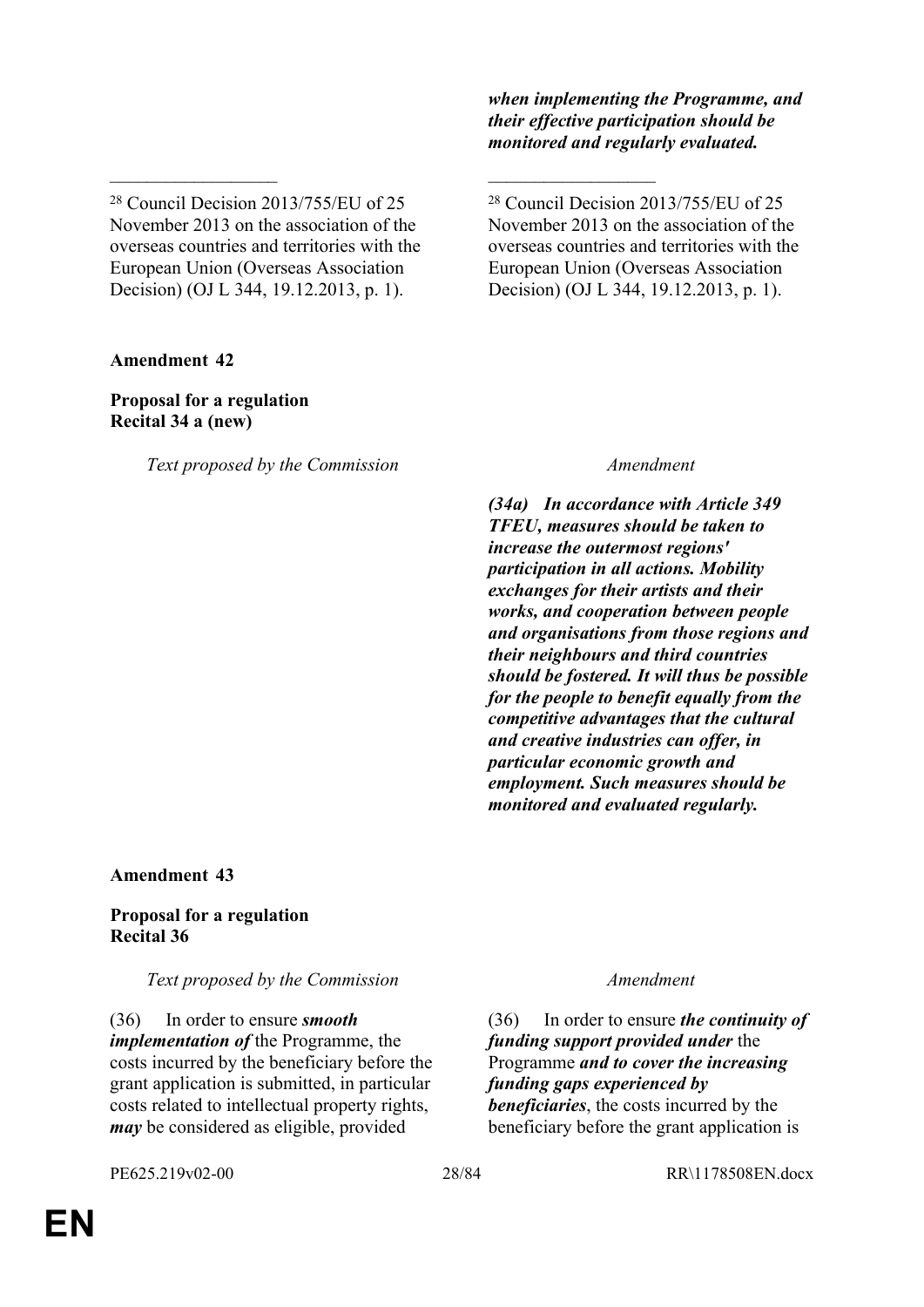that they are directly linked to the implementation of the supported actions. submitted, in particular costs related to intellectual property rights, *should* be considered as eligible, provided that they are directly linked to the implementation of the supported actions.

### **Amendment 44**

## **Proposal for a regulation Recital 38**

*Text proposed by the Commission Amendment*

(38) *In order to ensure uniform conditions for the implementation of this Regulation, implementing powers should be conferred on the Commission to adopt the work programmes. Those powers should be exercised in accordance with Regulation (EU) No 182/2011 of the European Parliament and of the Council* .

It is necessary to ensure the correct closure of the predecessor programme, in particular as regards the continuation of multi-annual arrangements for its management, such as the financing of technical and administrative assistance. As from [1 January 2021], the technical and administrative assistance should ensure, if necessary, the management of actions that have not yet been finalised under the predecessor programme by [31 December 2020].

*Regulation (EU) No 182/2011 of the European Parliament and of the Council of 16 February 2011 laying down the rules and general principles concerning mechanisms for control by the Member States of the Commission's exercise of implementing powers (OJ L 55, 28.2.2011, p. 13).*

*\_\_\_\_\_\_\_\_\_\_\_\_\_\_\_\_\_\_\_\_\_\_\_\_\_\_\_*

(38) *The power to adopt acts in accordance with Article 290 of the TFEU should be delegated to the Commission in respect of adopting work programmes.* It is necessary to ensure the correct closure of the predecessor programme, in particular as regards the continuation of multi-annual arrangements for its management, such as the financing of technical and administrative assistance. As from [1 January 2021], the technical and administrative assistance should ensure, if necessary, the management of actions that have not yet been finalised under the predecessor programme by [31 December 2020].

### **Amendment 45**

### **Proposal for a regulation**

RR\1178508EN.docx 29/84 PE625.219v02-00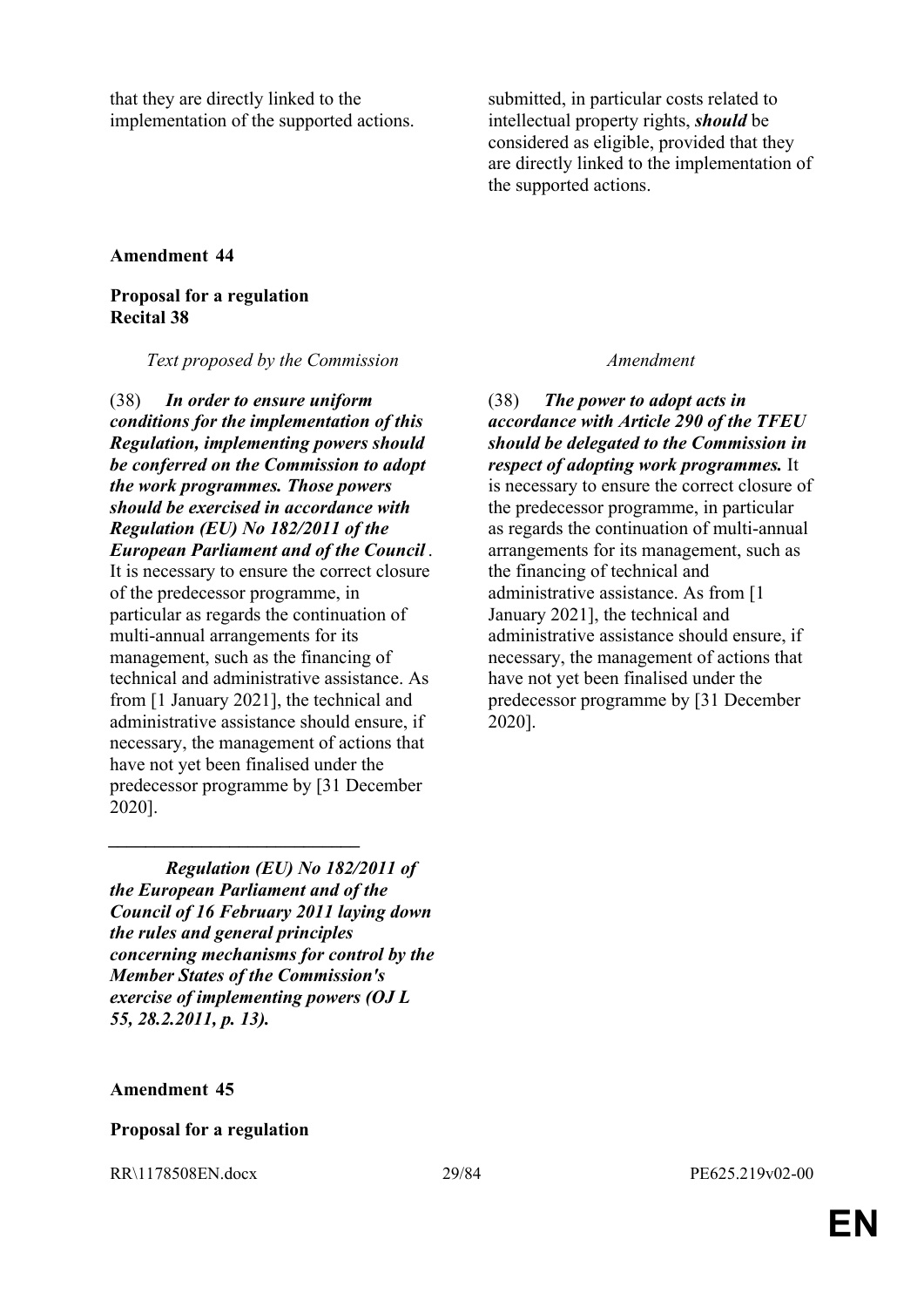## **Recital 38 a (new)**

*Text proposed by the Commission Amendment*

*(38a) In order to ensure an effective and efficient implementation of the Programme, the Commission should ensure that there is no unnecessary bureaucratic burden on the applicants during the application stage or during the processing stage of the applications.*

### **Amendment 46**

**Proposal for a regulation Recital 38 b**

*Text proposed by the Commission Amendment*

*(38b)Particular attention should be paid to small-scale projects and their added value, given the specificities of the cultural and creative sectors.*

## **Amendment 47**

## **Proposal for a regulation Article 2 – paragraph 1 – point 2**

*Text proposed by the Commission Amendment*

(2) 'cultural and creative sectors' means all sectors whose activities are based on cultural values or artistic and other individual or collective creative expressions. The activities may include the development, the creation, the production, the dissemination and the preservation of goods and services which embody cultural, artistic or other creative expressions, as well as related functions such as education or management. *They will* have a potential to generate innovation and jobs in particular from intellectual property. The sectors include architecture, archives, libraries and museums, artistic crafts, audiovisual (including film, television,

(2) 'cultural and creative sectors' means all sectors whose activities are based on cultural values or artistic and other individual or collective creative expressions*, and practices, whether those activities are market or non-market oriented*. The activities may include the development, the creation, the production, the dissemination and the preservation of *practices,* goods and services which embody cultural, artistic or other creative expressions, as well as related functions such as education or management. *Many of those* have a potential to generate innovation and jobs in particular from intellectual property. The sectors include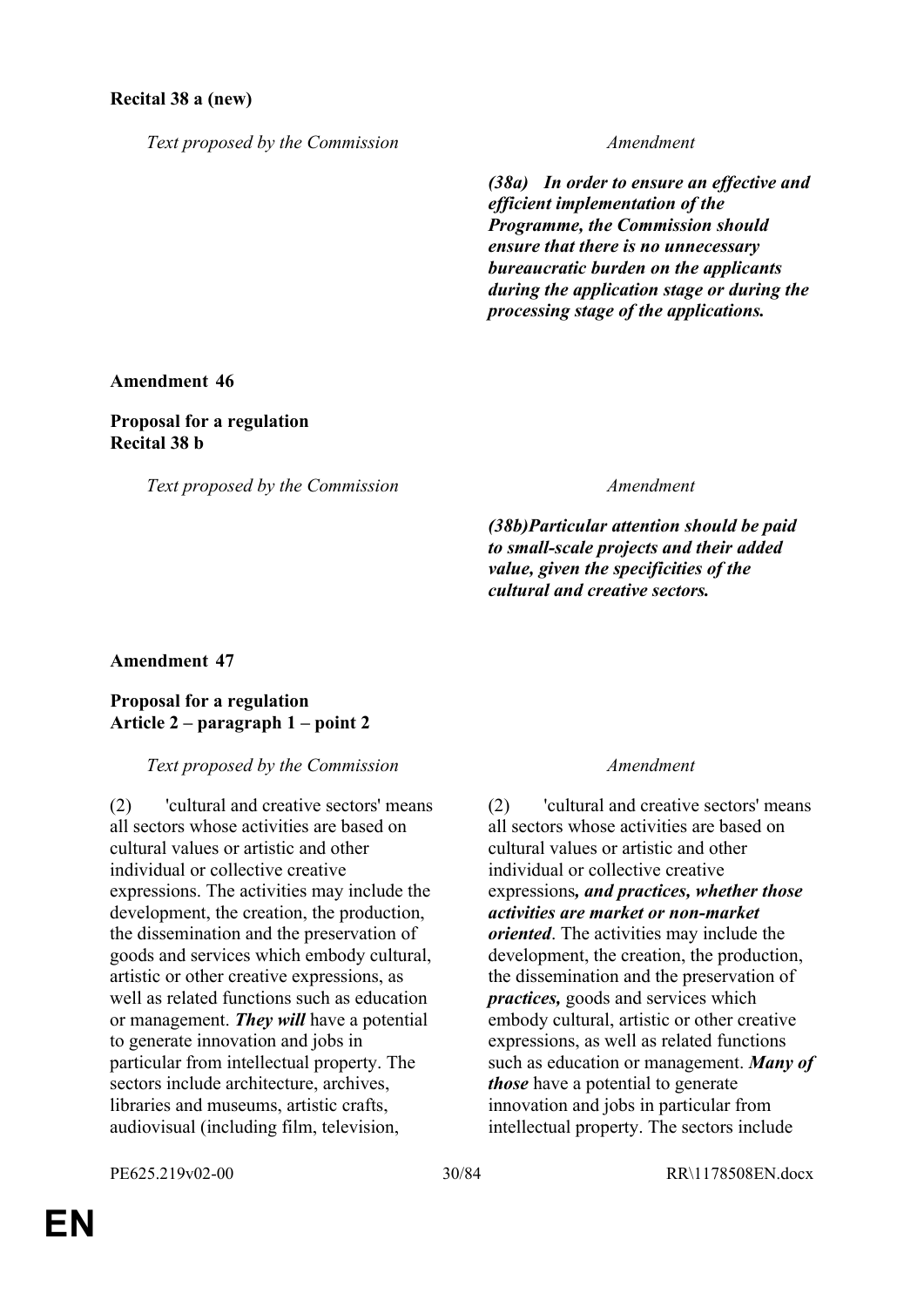video games and multimedia), tangible and intangible cultural heritage, *design (including fashion design), festivals,* music, literature, performing arts, books and publishing, radio, *and* visual arts;

architecture, archives, libraries and museums, artistic*,* crafts, audiovisual (including film, television, video games and multimedia), tangible and intangible cultural heritage, music, literature, performing arts, books and publishing, radio, visual arts*, festivals, and design, including fashion design*;

**Amendment 48**

**Proposal for a regulation Article 3 – paragraph 1 – point -a (new)**

*Text proposed by the Commission Amendment*

*(-a) to contribute to the recognition and promotion of the intrinsic value of culture and to safeguard and promote the quality of European culture and creativity as a distinctive dimension of personal development, education, social cohesion, freedom of expression and opinion, and the arts, strengthening and enhancing democracy, critical thinking, the sense of belonging and citizenship and as sources for a pluralistic media and cultural landscape;*

## **Amendment 49**

## **Proposal for a regulation Article 3 – paragraph 1 – point a**

*Text proposed by the Commission Amendment*

(a) to promote European cooperation on cultural and linguistic diversity *and* heritage;

(a) to promote European cooperation on cultural*, artistic* and linguistic diversity*, including through enhancing the role of artists and cultural operators, the quality of European cultural and artistic production, and of the common tangible and intangible European cultural* heritage;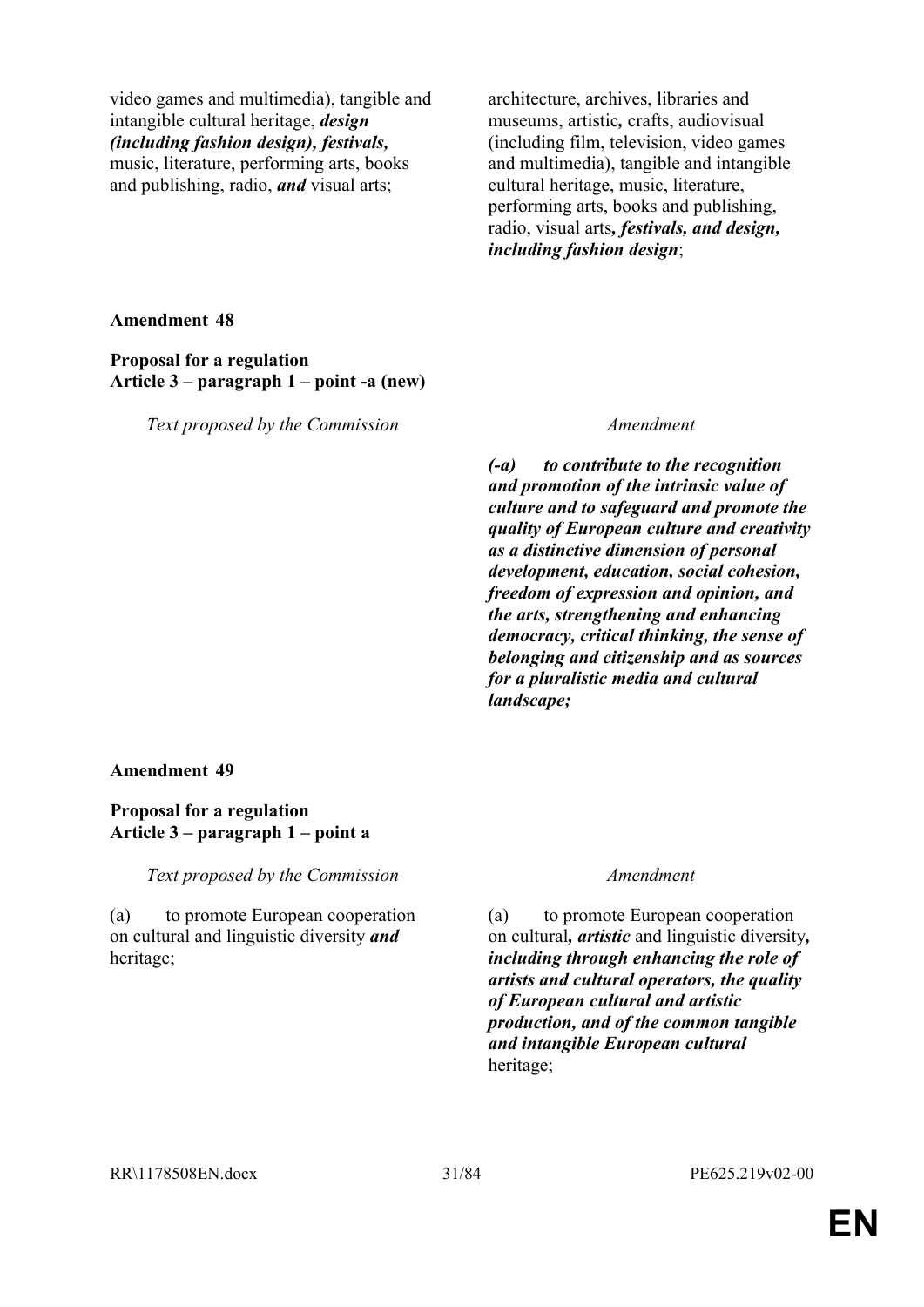## **Proposal for a regulation Article 3 – paragraph 1 – point b**

*Text proposed by the Commission Amendment*

(b) to *increase* the competitiveness of *the* cultural and creative sectors, in particular the audiovisual sector.

(b) to *foster* the competitiveness of *all* cultural and creative sectors *and to increase their economic weight*, in particular the audiovisual sector*, by means of job creation in, and of increasing innovation, creativity of, those sectors*.

## **Amendment 51**

## **Proposal for a regulation Article 3 – paragraph 2 – point a**

## *Text proposed by the Commission Amendment*

(a) enhancing the economic, social and external dimension of European level cooperation to develop and promote European cultural diversity and Europe's cultural heritage *and* strengthening the competitiveness of the European cultural and creative sectors and reinforcing international cultural relations;

(a) enhancing the economic *artistic*, *cultural* social and external dimension of European level cooperation to develop and promote European cultural diversity and Europe's cultural *tangible and intangible* heritage*,* strengthening the competitiveness *and innovation* of the European cultural and creative sectors and reinforcing international cultural relations;

## **Amendment 52**

**Proposal for a regulation Article 3 – paragraph 2 – point a a (new)**

*Text proposed by the Commission Amendment*

*(aa) promoting the cultural and creative sectors, including the audiovisual sector, supporting artists, operators, craftspeople and audience engagement with a particular focus on gender equality and underrepresented groups;*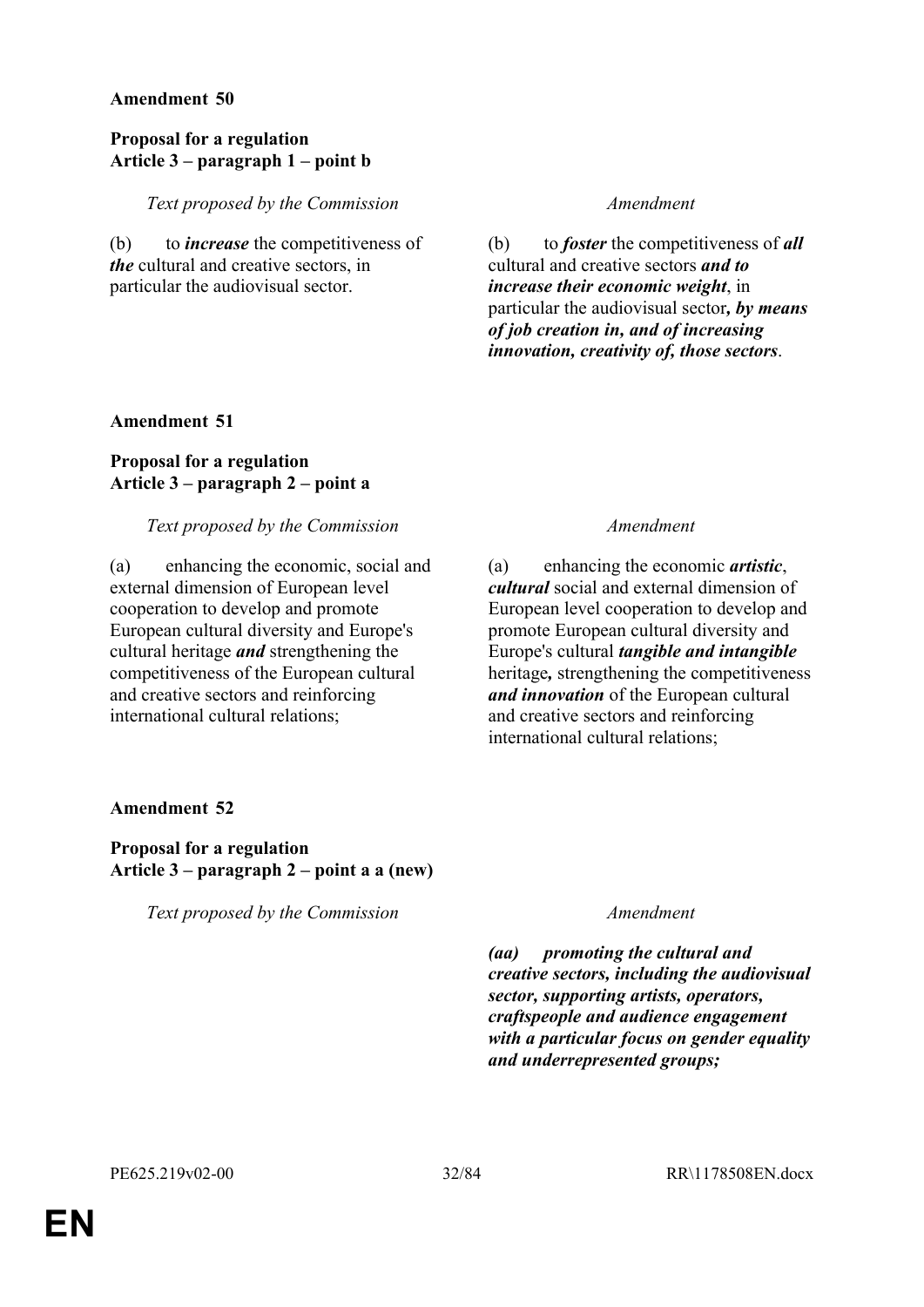## **Proposal for a regulation Article 3 – paragraph 2 – point b**

*Text proposed by the Commission Amendment*

(b) promoting *the* competitiveness and scalability of the European audiovisual *industry*;

(b) promoting competitiveness*, innovation,* and scalability of the European *audiovisual sector, in particular of SMEs, independent production companies and organisations in the cultural and creative sectors and promoting the quality of the activities of the European* audiovisual *sector in a sustainable way aiming at a balanced sectoral and geographical approach*;

## **Amendment 54**

## **Proposal for a regulation Article 3 – paragraph 2 – point c**

*Text proposed by the Commission Amendment*

(c) promoting policy cooperation and innovative actions supporting all strands of the programme, including the promotion of a diverse and pluralistic media *environment*, media literacy and social inclusion*.*

(c) promoting policy cooperation and innovative actions*, including new business and management models and creative solutions,* supporting all strands of the programme *and all cultural and creative sectors*, including *safeguarding the freedom of artistic expression and* the promotion of a diverse*, independent* and pluralistic*, cultural and* media *environments*, media literacy*, digital skills, cultural and artistic education, gender equality, active citizenship, intercultural dialogue, resilience* and social inclusion*, in particular of persons with disabilities, including through greater accessibility of cultural goods and services;*

**Amendment 55**

**Proposal for a regulation Article 3 – paragraph 2 – point c a (new)**

RR\1178508EN.docx 33/84 PE625.219v02-00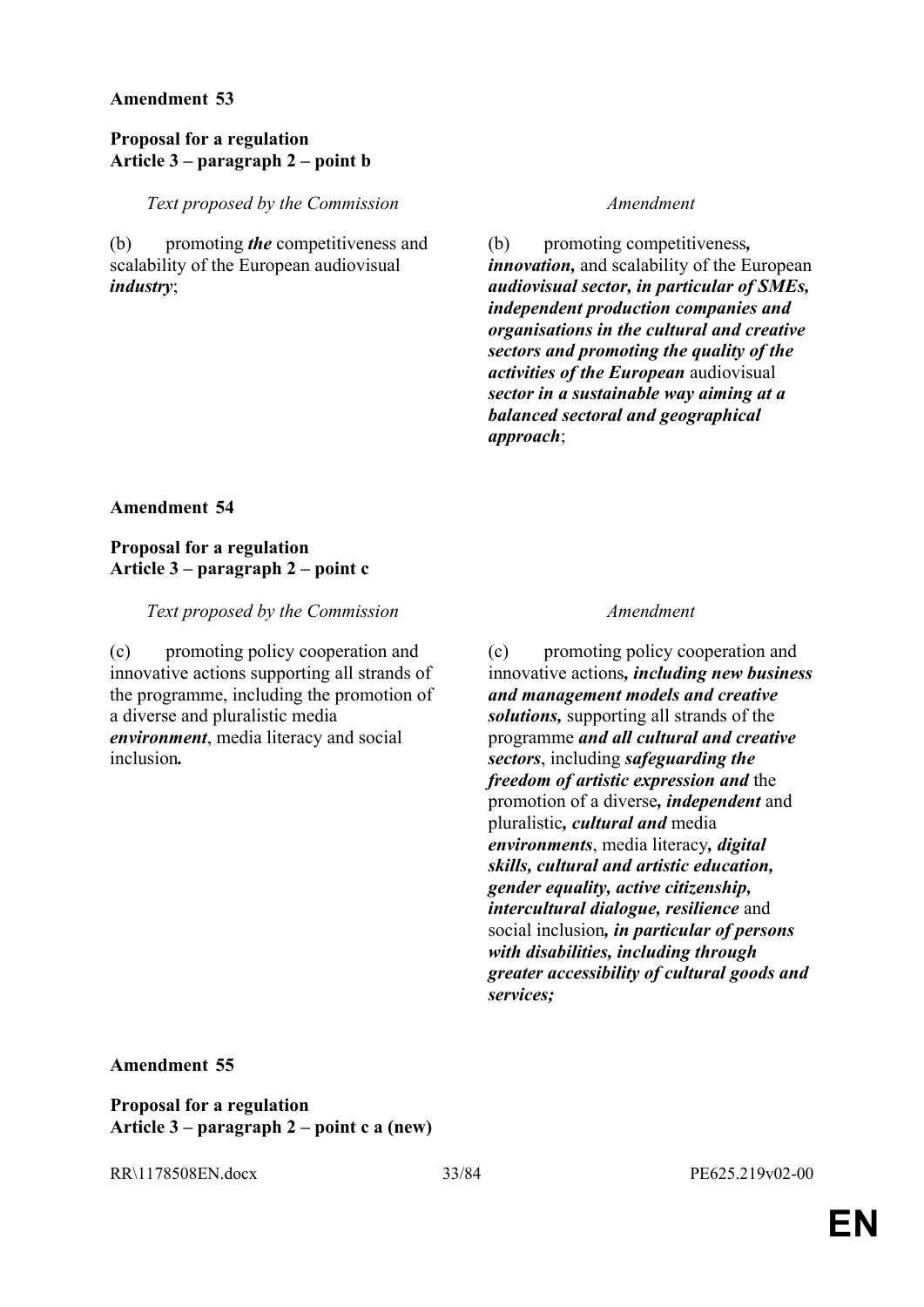*Text proposed by the Commission Amendment*

*(ca) promoting the mobility of artists and the cultural and creative sectors' operators and the circulation of their works;*

**Amendment 56**

**Proposal for a regulation Article 3 – paragraph 2 – point c b (new)**

*Text proposed by the Commission Amendment*

*(cb) providing the cultural and creative sectors with data, analyses and an adequate set of qualitative and quantitative indicators and developing a coherent system of evaluations and impact assessments, including those with a crosssectoral dimension.*

## **Amendment 57**

**Proposal for a regulation Article 3 – paragraph 3 – point c**

*Text proposed by the Commission Amendment*

(c) "CROSS SECTORAL strand" covers activities across all cultural and creative sectors.

(c) "CROSS SECTORAL strand" covers activities across all cultural and creative sectors*, including the news media sector*.

## **Amendment 58**

**Proposal for a regulation Article 3 a (new)**

*Text proposed by the Commission Amendment*

*Article 3 a*

*European added value Recognising the intrinsic and economic* 

PE625.219v02-00 34/84 RR\1178508EN.docx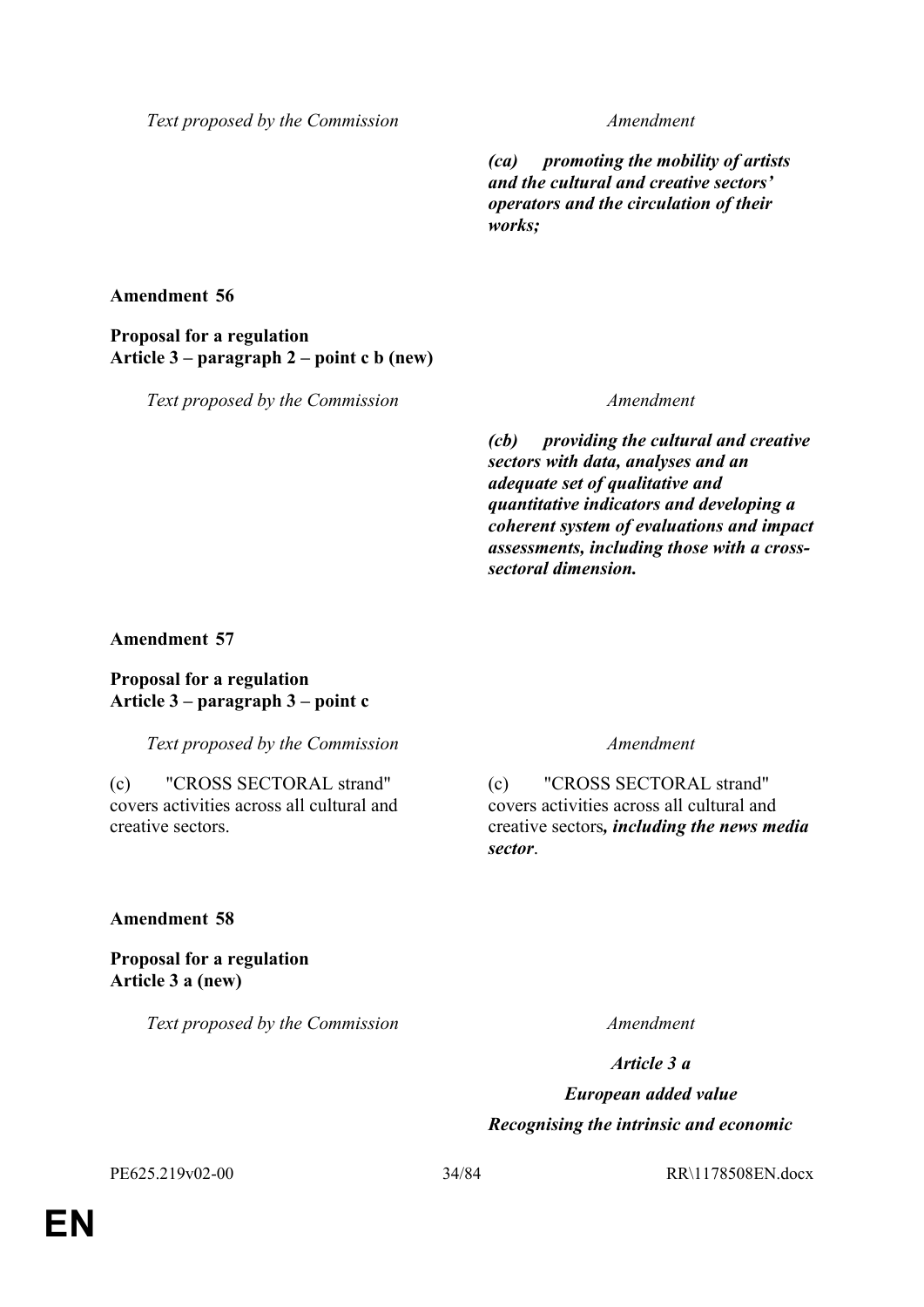*value of culture and creativity and respecting the quality and plurality of Union values and policies.*

*The Programme shall support only those actions and activities which deliver potential European added value and which contribute to the achievement of the objectives referred to in Article 3.*

*The European added value of the actions and activities of the Programme shall be ensured, for example, through:*

*(a) the transnational character of actions and activities which complement regional, national, international and other Union programmes and policies, and the impact of such actions and activities on citizens' access to culture, the active engagement of citizens, education, social inclusion and intercultural dialogue;*

*(b) the development and promotion of transnational and international cooperation between cultural and creative players, including artists, audiovisual professionals, cultural and creative organisations and SMEs and audiovisual operators, that are focused on stimulating more comprehensive, rapid, effective and long-term responses to global challenges, in particular to the digital shift;*

*(c) the economies of scale and growth and jobs which Union support fosters, creating a leverage effect for additional funds;*

*(d) ensuring a more level playing field in the cultural and creative sectors by taking account of the specificities of different countries, including countries or regions with a particular geographical or linguistic situation, such as the outermost regions recognised in Article 349 TFEU and the overseas countries or territories coming under the authority of a Member State listed in Annex II of the TFEU;*

*(e) promoting a narrative on European common roots and diversity.*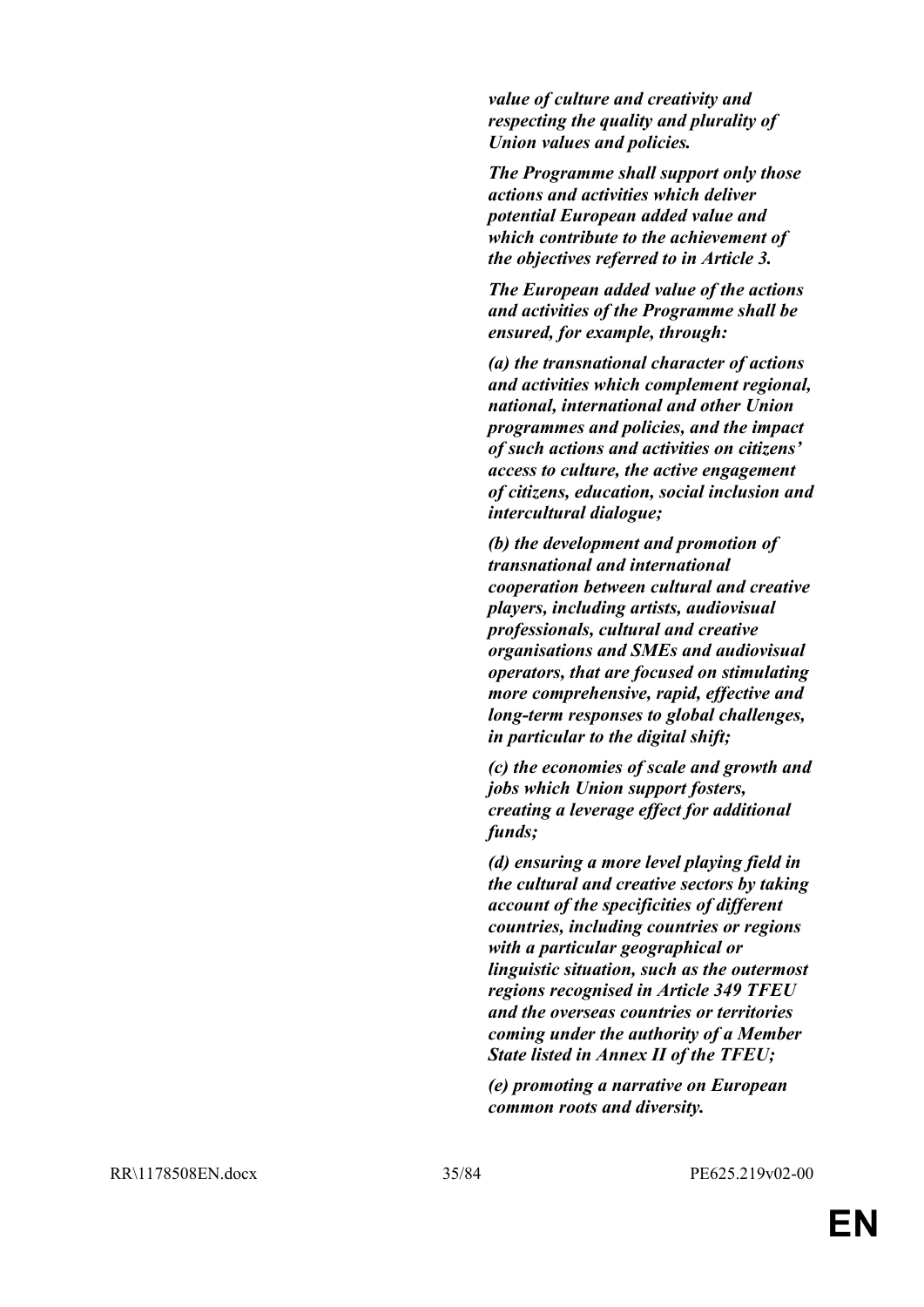## **Proposal for a regulation Article 4 – paragraph 1 – point -a (new)**

*Text proposed by the Commission Amendment*

*(-a) to promote artistic expression and creation;*

**Amendment 60**

**Proposal for a regulation Article 4 – paragraph 1 – point -a a (new)**

*Text proposed by the Commission Amendment*

*(-aa) to nurture talents, competence and skills and to stimulate collaboration and innovation through the whole chain of the cultural and creative sectors, including heritage;*

**Amendment 61**

**Proposal for a regulation Article 4 – paragraph 1 – point a**

*Text proposed by the Commission Amendment*

(a) to strengthen the cross-border dimension *and* circulation of European cultural and creative operators and works;

(a) to strengthen the cross-border dimension*,* circulation *and visibility* of European cultural and creative operators and *their* works *including through residency programmes, touring, events, workshops, exhibitions and festivals, as well as facilitating the exchange of best practices and enhancing professional capacities*;

**Amendment 62**

**Proposal for a regulation Article 4 – paragraph 1 – point b**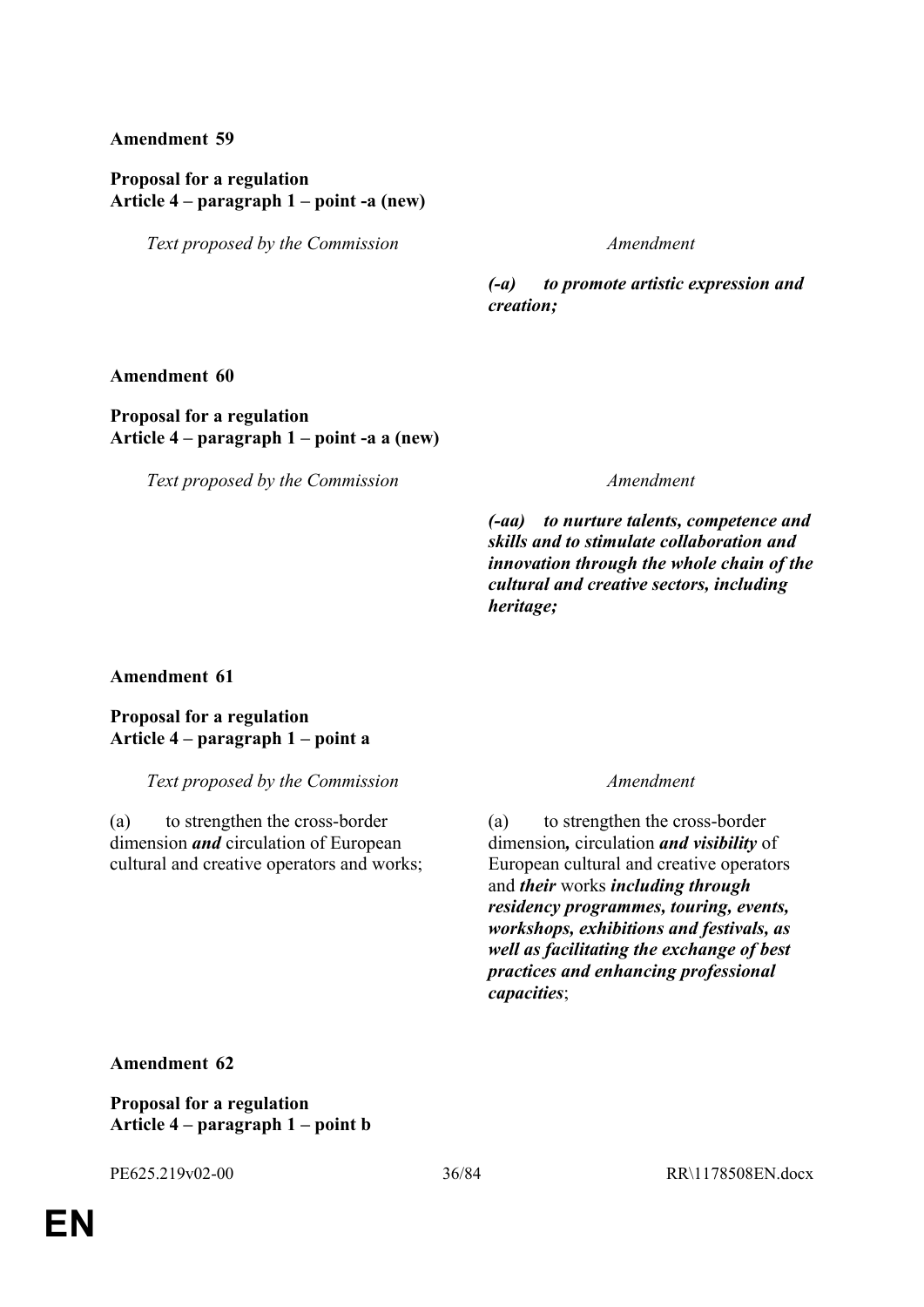(b) to increase cultural participation across Europe;

(b) to increase cultural *access,* participation *and awareness, and audience engagement* across Europe*, especially with regard to people with disabilities or people from disadvantaged backgrounds*;

## **Amendment 63**

## **Proposal for a regulation Article 4 – paragraph 1 – point c**

*Text proposed by the Commission Amendment*

(c) to promote societal resilience and social inclusion through culture and cultural heritage;

(c) to promote societal resilience and *to enhance* social inclusion*, intercultural and democratic dialogue and cultural exchange* through *arts,* culture and cultural heritage*;*

## **Amendment 64**

## **Proposal for a regulation Article 4 – paragraph 1 – point d**

*Text proposed by the Commission Amendment*

(d) to enhance the capacity of European cultural and creative sectors to prosper and to generate jobs and growth;

(d) to enhance the capacity of European cultural and creative sectors to prosper and *innovate, to create artistic works,* to generate *and to develop key competences, knowledge, skills, new artistic practices and sustainable* jobs and growth *and to contribute to local and regional development*;

**Amendment 65**

**Proposal for a regulation Article 4 – paragraph 1 – point d a (new)**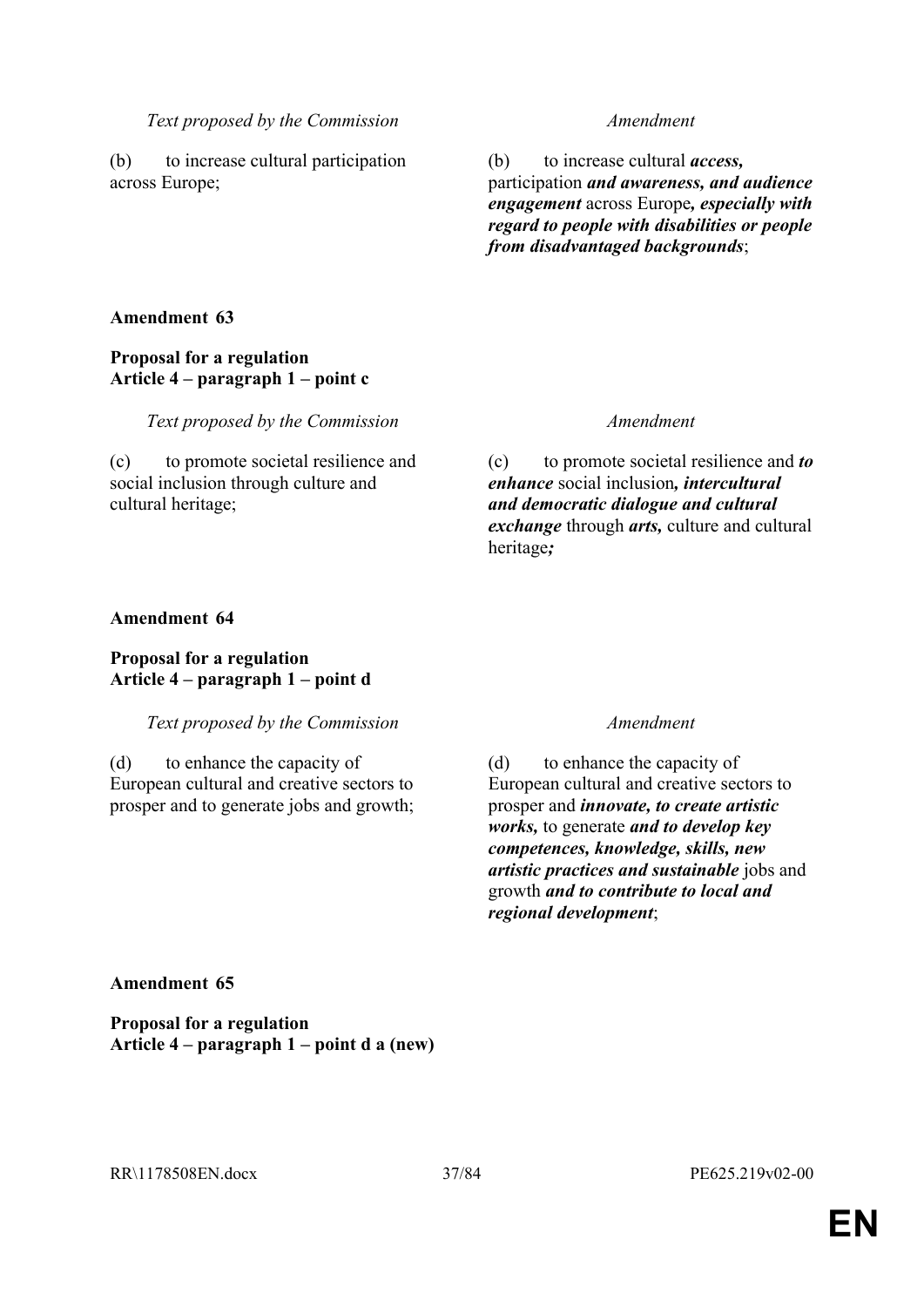*(da) to foster the professional capacity of persons in the cultural and creative sectors, empowering them through appropriate measures;*

## **Amendment 66**

## **Proposal for a regulation Article 4 – paragraph 1 – point e**

*Text proposed by the Commission Amendment*

(e) to strengthen European identity *and* values through cultural awareness, *arts* education and culture-based creativity in *education*;

(e) to strengthen European identity*, active citizenship and the sense of community and democratic* values through cultural awareness, *cultural heritage, expression, critical thinking, artistic expression, visibility and recognition of creators, arts,* education and culture-based creativity in *formal, non-formal and informal lifelong learning*;

**Amendment 67**

**Proposal for a regulation Article 4 – paragraph 1 – point f**

*Text proposed by the Commission Amendment*

(f) to promote international capacity building of European cultural and creative sectors to be active at the international level;

(f) to promote international capacity building of European cultural and creative sectors*, including grass-roots and microorganisations,* to be active at the international level;

### **Amendment 68**

**Proposal for a regulation Article 4 – paragraph 1 – point g**

*Text proposed by the Commission Amendment*

(g) to contribute to the Union 's global (g) to contribute to the Union 's global

PE625.219v02-00 38/84 RR\1178508EN.docx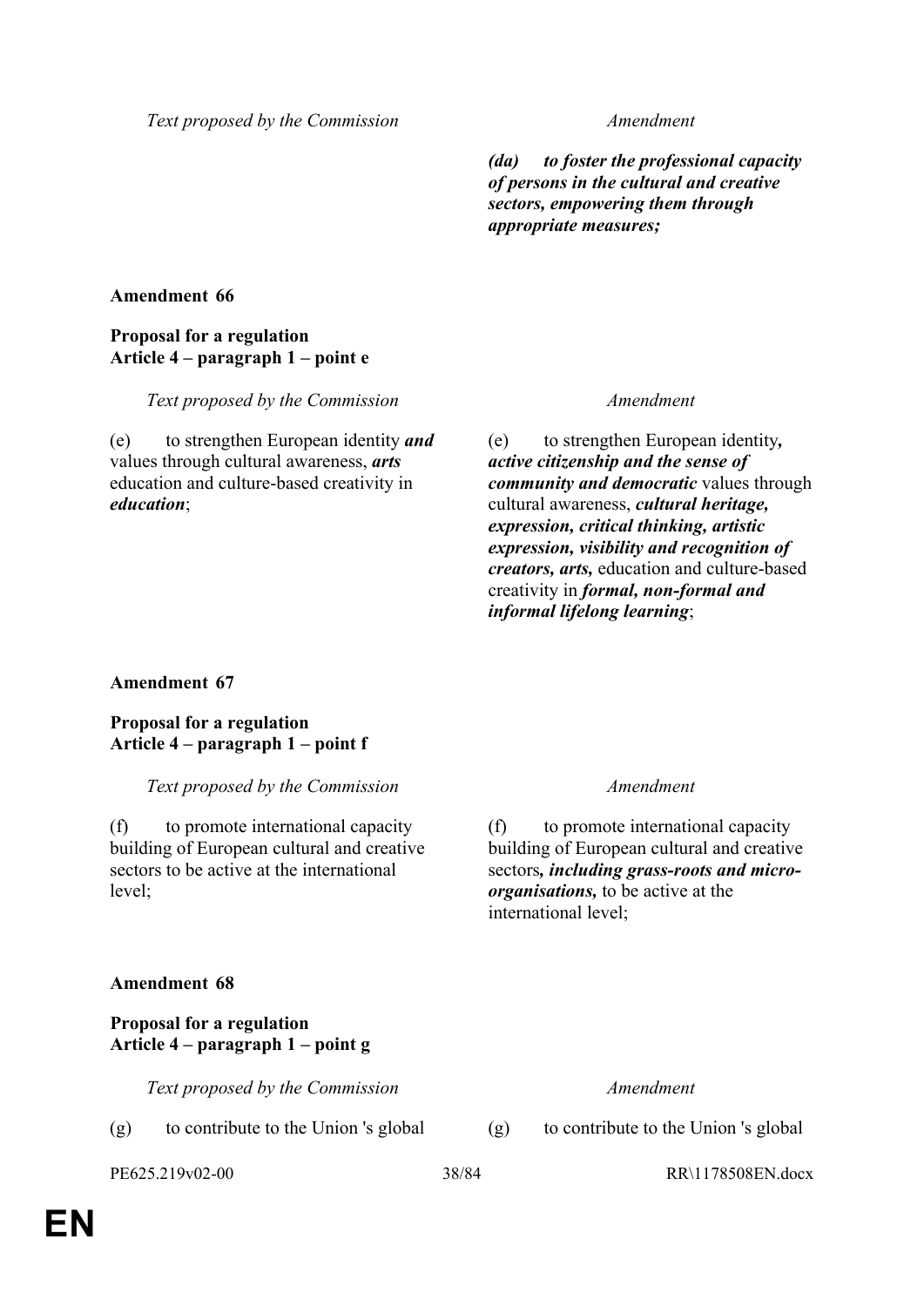strategy for international relations through cultural *diplomacy*.

strategy for international *cultural* relations *by aiming to ensure the long-term impact of the strategy* through *a people-to-people approach involving* cultural *networks, civil society and grassroots organisations*.

**Amendment 69**

**Proposal for a regulation Article 4 – paragraph 2 a (new)**

*Text proposed by the Commission Amendment*

*As part of the specific actions pursued under the CULTURE strand, the music sector shall be a particular focus in terms of financial distribution and targeted actions. Tailor-made calls and instruments shall help boost the competitiveness of the music sector and address some of the specific challenges it faces.*

### **Amendment 70**

### **Proposal for a regulation Article 5 – paragraph 1 – point a**

### *Text proposed by the Commission Amendment*

(a) to nurture talents *and* skills and to stimulate collaboration, and innovation in the creation and production of European audiovisual works;

(a) to nurture talents*, competence,* skills *and the use of digital technologies* and to stimulate collaboration*, mobility*, and innovation in the creation and production of European audiovisual works*, including across borders*;

### **Amendment 71**

### **Proposal for a regulation Article 5 – paragraph 1 – point b**

*Text proposed by the Commission Amendment*

(b) to enhance theatrical *and online* distribution *and provide wider access* 

(b) to enhance *the transnational and international circulation and online and* 

RR\1178508EN.docx 39/84 PE625.219v02-00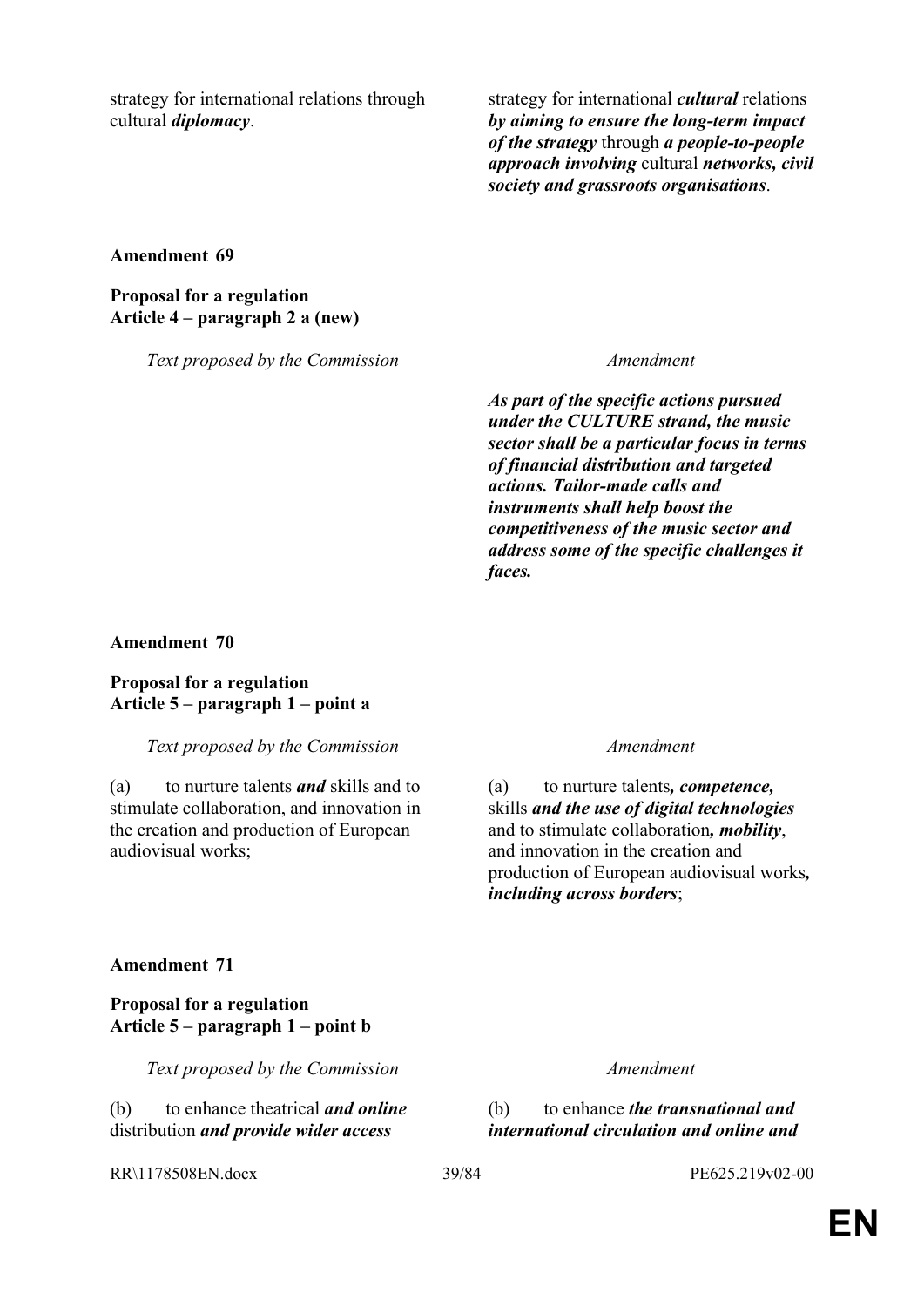*across borders to* European *audiovisual* works*, including through innovative business models and the use of new technologies*;

*offline distribution, in particular* theatrical distribution*, of* European *audiovisual* works *in the new digital environment*;

**Amendment 72**

**Proposal for a regulation Article 5 – paragraph 1 – point b a (new)**

*Text proposed by the Commission Amendment*

*(ba) to provide wider access to Union audiovisual works for international audiences, in particular through promotion, events, film literacy activities and festivals;*

**Amendment 73**

**Proposal for a regulation Article 5 – paragraph 1 – point b b (new)**

*Text proposed by the Commission Amendment*

*(bb) to enhance audiovisual heritage and to facilitate access to, and to support and promote, audiovisual archives and libraries as sources of memory, education, re-use and new business, including through the latest digital technologies;*

### **Amendment 74**

### **Proposal for a regulation Article 5 – paragraph 1 – point c**

*Text proposed by the Commission Amendment*

(c) to promote European *audiovisual* works and support audience *development* across Europe and beyond.

(c) to promote European *audiovisual* works and support *the engagement of* audience *of all ages, in particular young audiences and people with disabilities, for the proactive and legal use of audiovisual works* across Europe and beyond *and for the sharing of user-generated content,*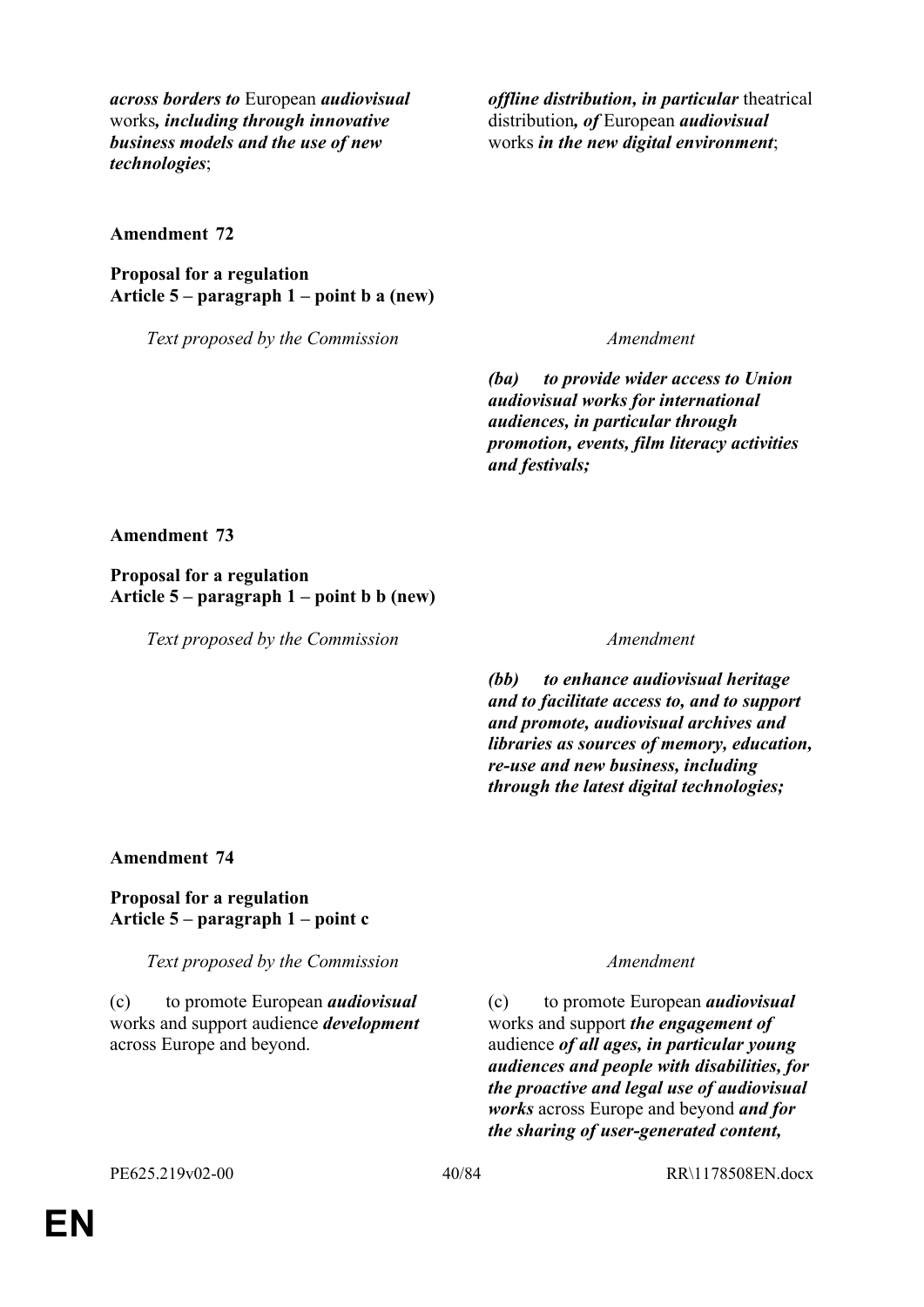### *including by promoting film and audiovisual education*.

### **Amendment 75**

## **Proposal for a regulation Article 5 – paragraph 2**

*Text proposed by the Commission Amendment*

These priorities shall be addressed through support to the creation, promotion, access, and dissemination of European works with the potential to reach *large* audiences within Europe and beyond, thereby adapting to new market developments and accompanying the Audiovisual Media Services Directive.

These priorities shall be addressed through support to the creation, promotion, access, and dissemination of European works*, spreading European values and common identity* with the potential to reach audiences *of all ages* within Europe and beyond, thereby adapting to new market developments and accompanying the Audiovisual Media Services Directive.

**Amendment 76**

## **Proposal for a regulation Article 6 – paragraph 1 – point a**

### *Text proposed by the Commission Amendment*

(a) to support cross-sectoral transnational policy cooperation including on the role of culture for social inclusion *and* promote the knowledge of the programme and support the transferability of results;

(a) to support cross-sectoral transnational policy cooperation including on *promoting* the role of culture for social inclusion*, in particular as regards for persons with disabilities and for enhancing democracy and to* promote the knowledge of the programme and support the transferability of results *in order to increase the visibility of the Programme*;

### **Amendment 77**

## **Proposal for a regulation Article 6 – paragraph 1 – point b**

*Text proposed by the Commission Amendment*

(b) to promote innovative approaches to content creation, access, distribution and

(b) to promote innovative approaches to *artistic* content creation *and artistic* 

RR\1178508EN.docx 41/84 PE625.219v02-00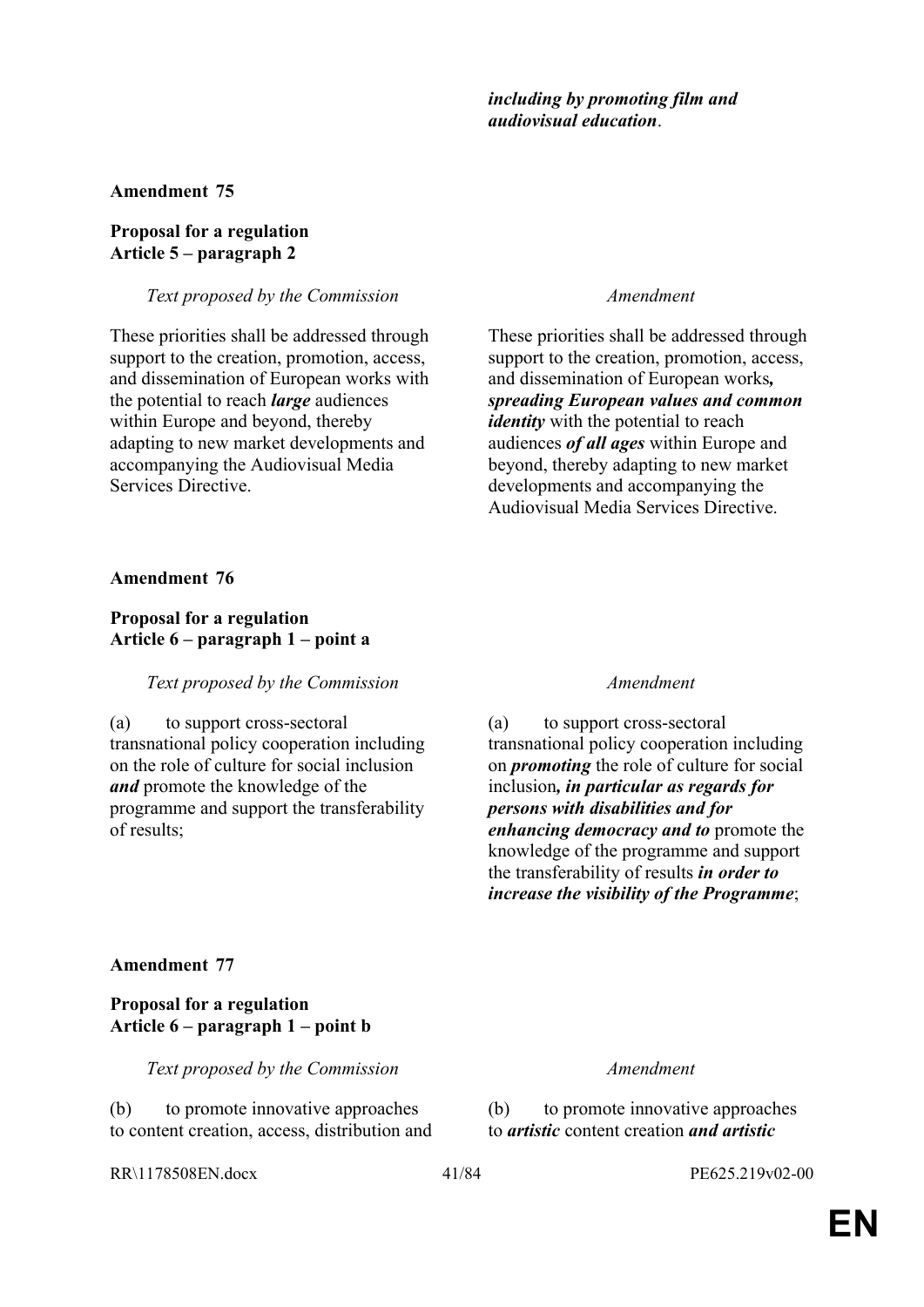promotion across cultural and creative sectors;

*research*, access, distribution and promotion *taking into account copyright protection,* across *the* cultural and creative sectors*, covering both market and nonmarket dimensions*;

## **Amendment 78**

## **Proposal for a regulation Article 6 – paragraph 1 – point c**

### *Text proposed by the Commission Amendment*

(c) to promote cross cutting activities covering several sectors aiming at adjusting to the structural changes faced by the media sector, including enhancing a free, diverse, and pluralistic media environment, *quality* journalism and media literacy;

(c) to promote cross cutting activities covering several sectors aiming at adjusting to the structural *and technological* changes faced by the media sector, including enhancing a free, diverse, and pluralistic media*, artistic and cultural* environment, *professional ethics in* journalism*, critical thinking* and media literacy*, in particular among young people by helping with adapting to new medial tools and formats and countering the spread of disinformation*;

### **Amendment 79**

### **Proposal for a regulation Article 6 – paragraph 1 – point d**

### *Text proposed by the Commission Amendment*

(d) to set up and support programme desks to promote*,* the Programme in their *country* and to stimulate cross-border cooperation within the cultural and creative sectors.

(d) to set up*,* and support *the active involvement of,* programme desks *in participating countries,* to promote the Programme in their *countries, in a fair and balanced way, including through network activities on the ground, and to support the applicants in relation to the Programme and provide basic information on other relevant support opportunities available under Union funded programmes* and to stimulate cross-border cooperation *and the exchange of best practices* within the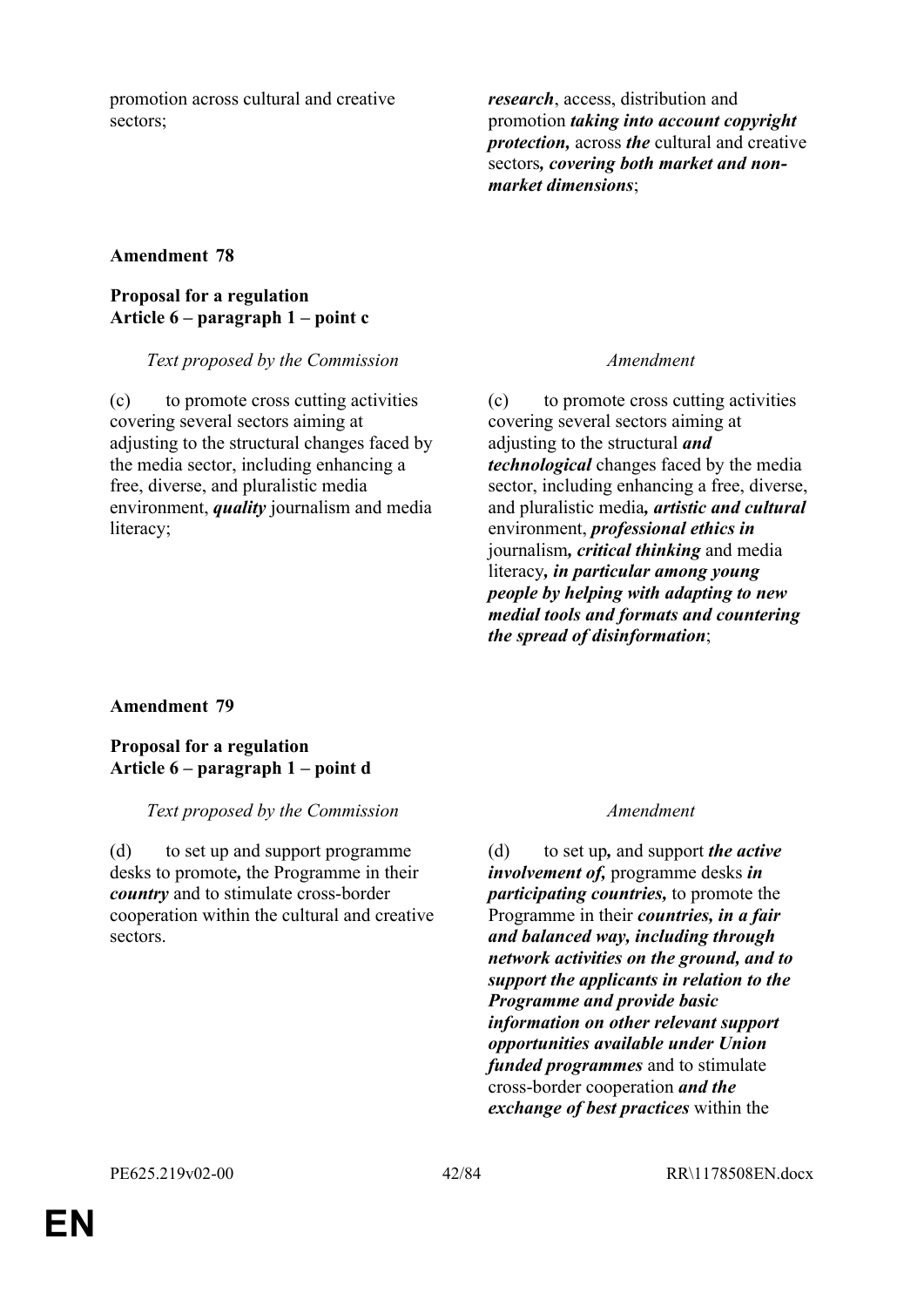# cultural and creative sectors.

## **Amendment 80**

## **Proposal for a regulation Article 7 – paragraph 1 – subparagraph 1**

*Text proposed by the Commission Amendment*

The financial envelope for the implementation of the Programme for the period 2021 – 2027 shall be EUR *1 850 000 000 in current* prices.

The financial envelope for the implementation of the Programme for the period 2021 – 2027 shall be EUR *2 806 000 000 in constant* prices.

**Amendment 81**

**Proposal for a regulation Article 7 – paragraph 1 – subparagraph 2 – indent 1**

*Text proposed by the Commission Amendment*

– *up to EUR 609 000 000* for the objective referred to in Article 3 (2)(a) (strand CULTURE);

# **Amendment 82**

**Proposal for a regulation Article 7 – paragraph 1 – subparagraph 2 – indent 2**

*Text proposed by the Commission Amendment*

– *up to EUR 1 081 000 000* for the objective referred to in Article 3(2)(b) (strand MEDIA);

# **Amendment 83**

## **Proposal for a regulation Article 7 – paragraph 1 – subparagraph 2 – indent 3**

*Text proposed by the Commission Amendment*

– up to *EUR 160 000 000* for the activities referred to in Article 3(2)(c)

RR\1178508EN.docx 43/84 PE625.219v02-00

– *not less than 58 %* for the objective referred to in Article 3(2)(b) (strand MEDIA);

– *not less than 33 %* for the objective

CULTURE);

referred to in Article 3 (2)(a) (strand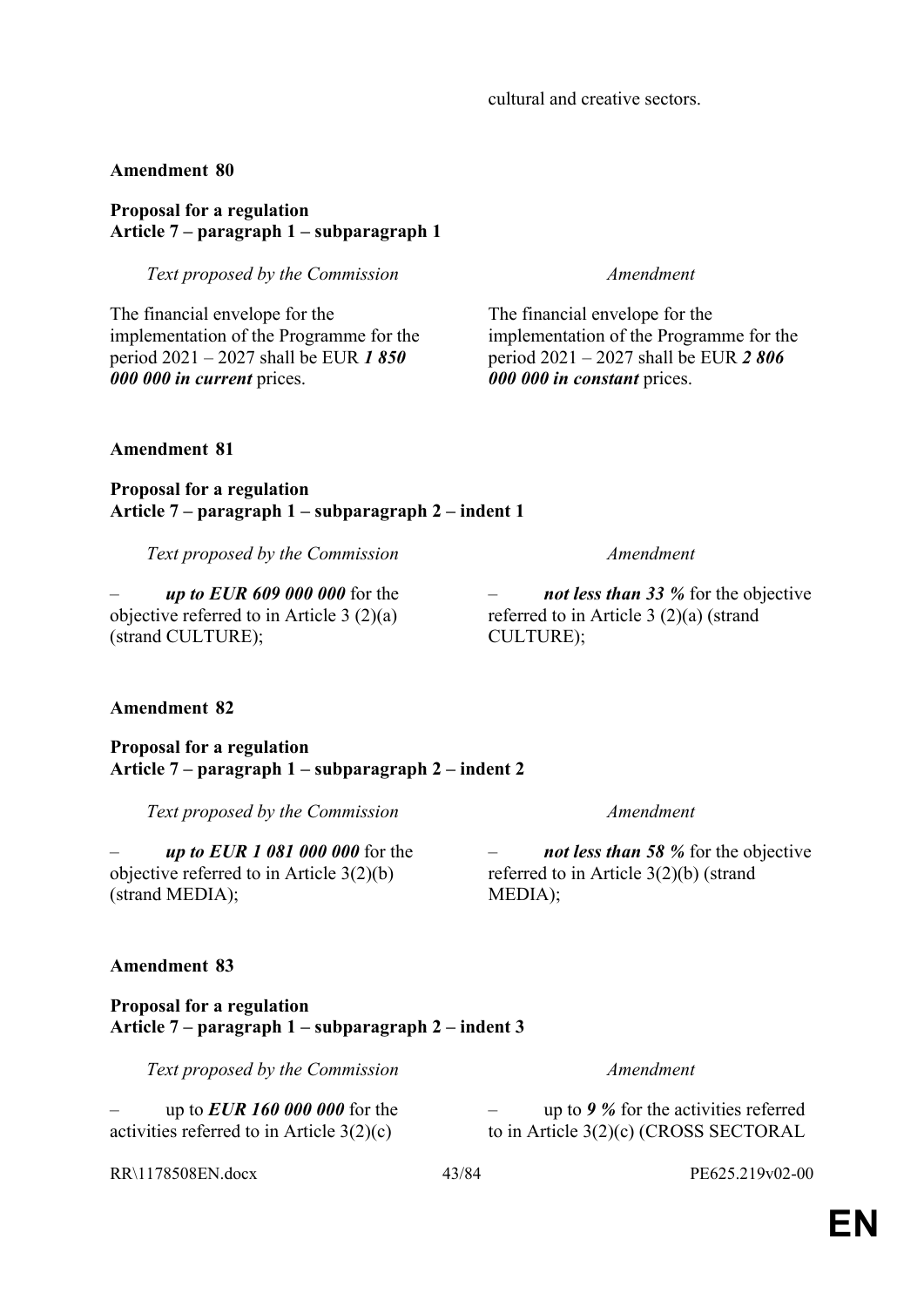(CROSS SECTORAL strand). strand) *ensuring a financial allocation to each national Creative Europe Desk at least at the same level as the financial allocation provided for under Regulation (EC) No 1295/2013*.

# **Amendment 84**

# **Proposal for a regulation Article 7 – paragraph 3**

## *Text proposed by the Commission Amendment*

3. In addition to the financial envelope as indicated in paragraph 1, and in order to promote the international dimension of the Programme, additional financial contributions may be made available from the external financing instruments [Neighbourhood, Development and International Cooperation Instrument, the Instrument for Pre-accession Assistance (IPA III)], to support actions implemented and managed in accordance with this Regulation. This contribution shall be financed in accordance with the Regulations establishing those instruments.

3. In addition to the financial envelope as indicated in paragraph 1, and in order to promote the international dimension of the Programme, additional financial contributions may be made available from the external financing instruments [Neighbourhood, Development and International Cooperation Instrument, the Instrument for Pre-accession Assistance (IPA III)], to support actions implemented and managed in accordance with this Regulation. This contribution shall be financed in accordance with the Regulations establishing those instruments *and reported every year to the budgetary authority, along with the contributions of third countries to the programme*.

# **Amendment 85**

**Proposal for a regulation Article 8 – paragraph 1 – subparagraph 1 a (new)**

*Text proposed by the Commission Amendment*

(*Third countries may participate in the Programmes' governance structures and stakeholder forums for the purpose of facilitating information exchange*.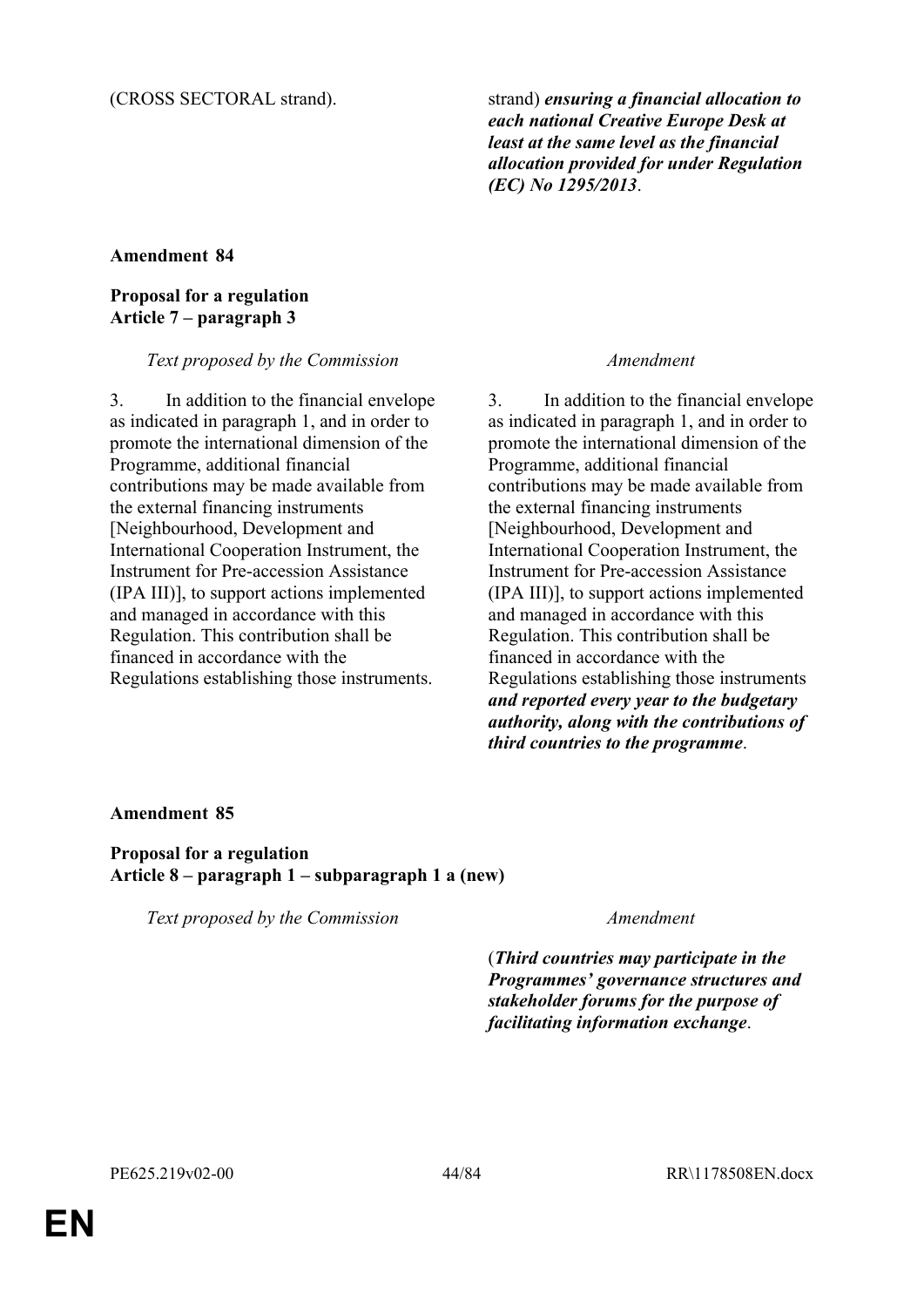### **Proposal for a regulation Article 8 – paragraph 3 a (new)**

*Text proposed by the Commission Amendment*

*3a. Agreements with the third countries associated to the Programme under this Regulation shall be facilitated through procedures that are faster than those under Regulation (EU) No 1295/2013. Agreements with new countries shall be proactively promoted.*

*Justification*

*It is crucial to ensure the participation of those countries from the very beginning of the programme in order to guarantee its international dimension.*

**Amendment 87**

# **Proposal for a regulation Article 9 – paragraph 1**

*Text proposed by the Commission Amendment*

1. Access to the Programme shall be open to international organisations active in the areas covered by the Programme in accordance with the Financial Regulation.

1. Access to the Programme shall be open to international organisations active in the areas covered by the Programme*, such as Unesco, the Council of Europe, by means of a more structured collaboration with Cultural Routes and Euroimages, EUIPO Observatory, the World Intellectual Property Organisation and the OECD, on the basis of joint contributions, for the achievement of the Programme objectives and* in accordance with the Financial Regulation.

**Amendment 88**

**Proposal for a regulation Article 9 a (new)**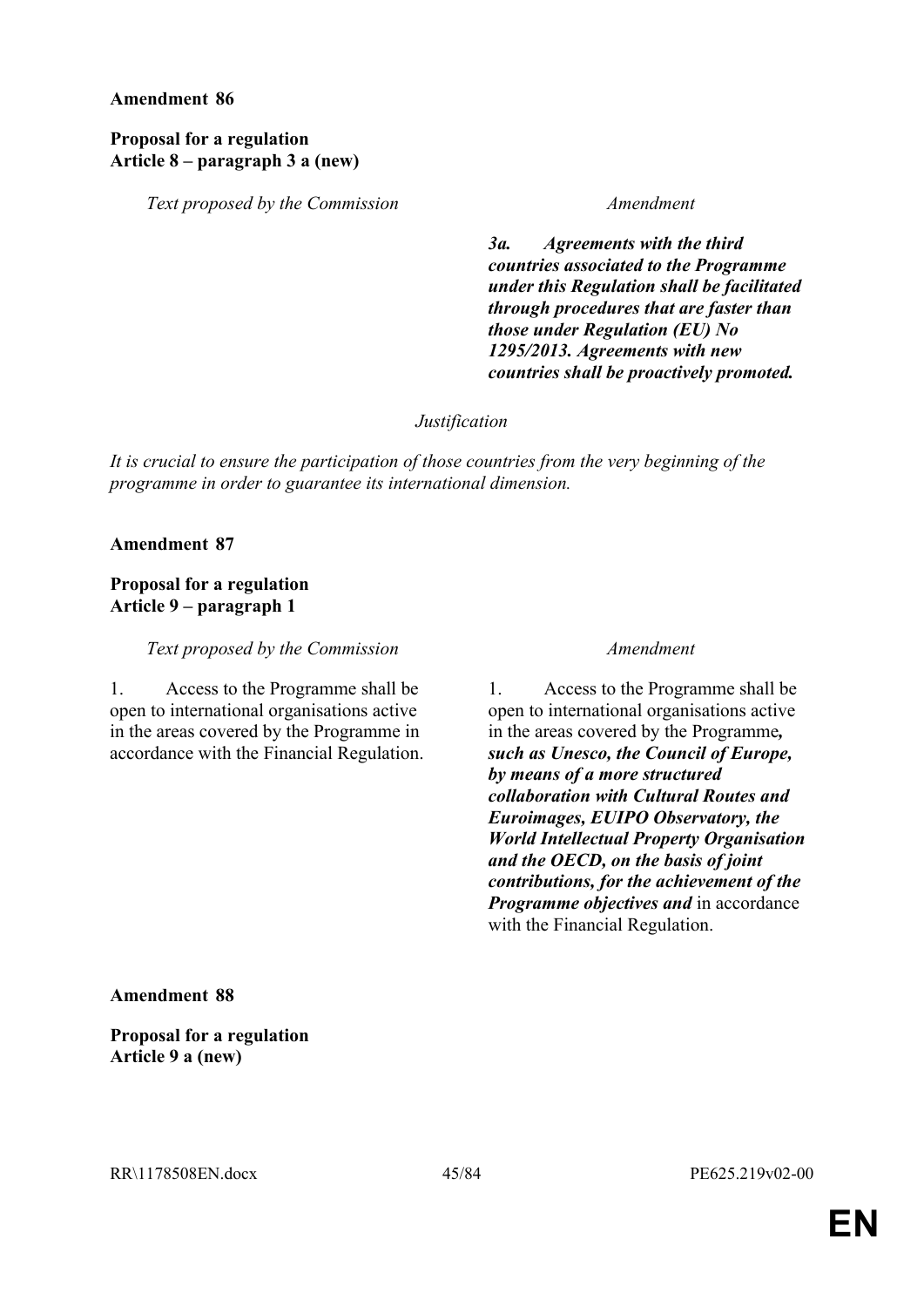*Article 9 a*

*Data gathering on culture and creative sectors*

*The Commission shall reinforce the cooperation within its services such as the Joint Research Centre and Eurostat with the purpose of gathering appropriate statistical data to measure and analyse the impact of cultural policies. For that task, the Commission shall act in cooperation with centres of excellence in Europe and national statistical institutes and shall act in collaboration with the Council of Europe, the OECD and Unesco. It shall thereby contribute to the achievement of the objectives of the CULTURE strand and closely follow further cultural policy developments, also by including stakeholders at an early stage in the reflection and adaptation of indicators common to different sectors or specific indicators per domain of activities. The Commission shall report regularly to the European Parliament on those activities.*

# **Amendment 89**

**Proposal for a regulation Article 10 – paragraph 3**

*Text proposed by the Commission Amendment*

3. Blending operations under this Programme shall be implemented in accordance with *the [InvestEU regulation] and* Title X of the Financial Regulation.

3. Blending operations under the Programme shall be implemented in accordance with Title X of the Financial Regulation *and the procedures laid down in [InvestEU Regulation]*. *The dedicated guarantee facility created under Creative Europe shall be continued under the [InvestEU regulation] and shall take account of the implementation practices developed in the framework of the Cultural and Creative Sectors Guarantee Facility set up by Regulation (EU) No*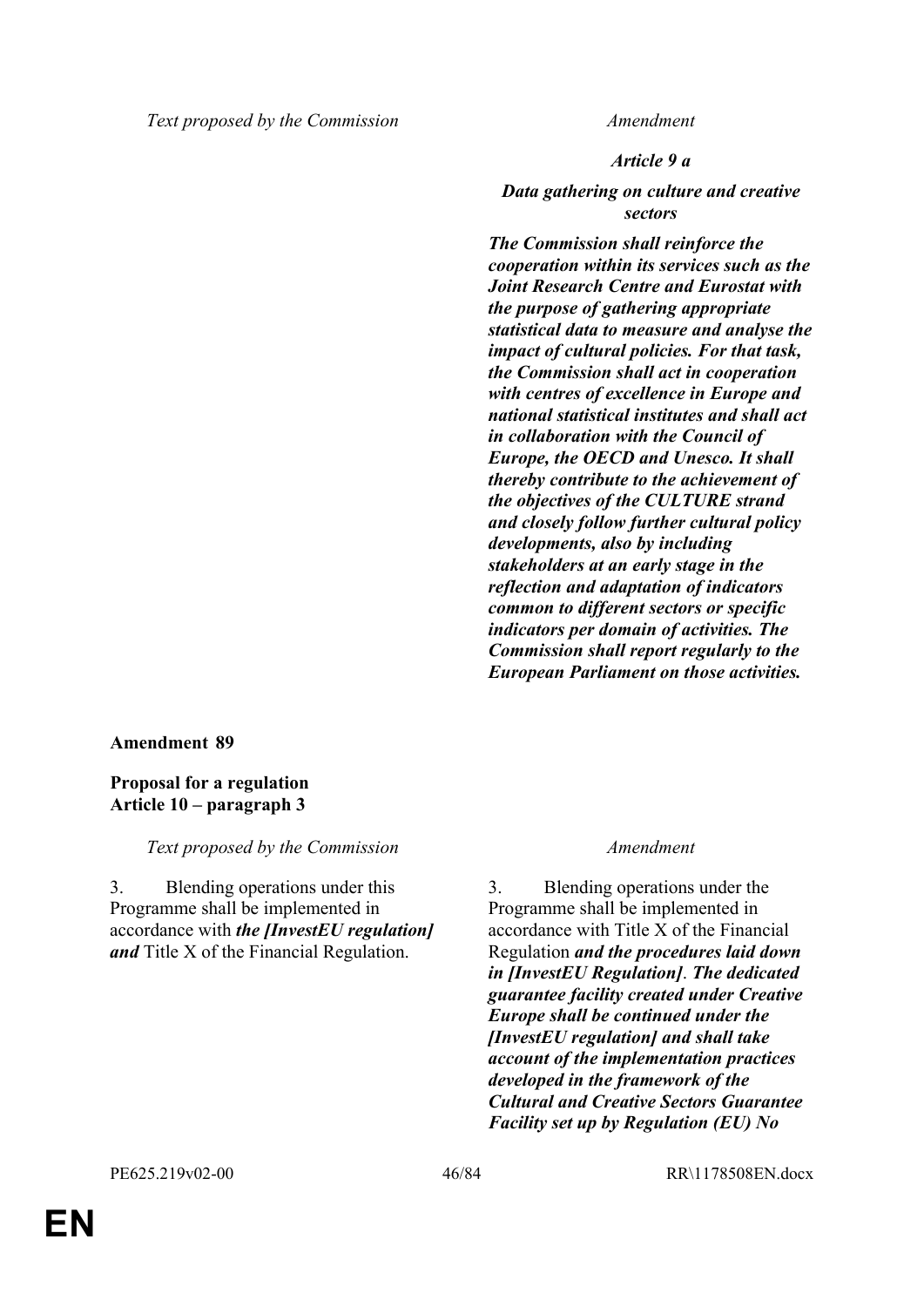## **Proposal for a regulation Article 10 – paragraph 4**

# *Text proposed by the Commission Amendment*

4. Contributions to a mutual insurance mechanism may cover the risk associated with the recovery of funds due by recipients and shall be considered a sufficient guarantee under the Financial Regulation. The provisions laid down in [Article X of] Regulation XXX [successor of the Regulation on the Guarantee Fund] shall apply.

4. Contributions to a mutual insurance mechanism may cover the risk associated with the recovery of funds due by recipients and shall be considered a sufficient guarantee under the Financial Regulation. The provisions laid down in [Article X of] Regulation XXX [successor of the Regulation on the Guarantee Fund]*, built on, and taking into account, the implementation practices already developed,* shall apply.

## **Amendment 91**

# **Proposal for a regulation Article 10 – paragraph 4 a (new)**

*Text proposed by the Commission Amendment*

*4a. In order to promote the international dimension of the Programme, the programmes established by Regulation …/…[Neighbourhood Development and International Cooperation Instrument]and Regulation …/… [IPA III] shall financially contribute to actions established under this Regulation. This Regulation shall apply to the use of those programmes, while ensuring conformity with the Regulations respectively governing them.*

**Amendment 92**

**Proposal for a regulation Article 12 – paragraph 1**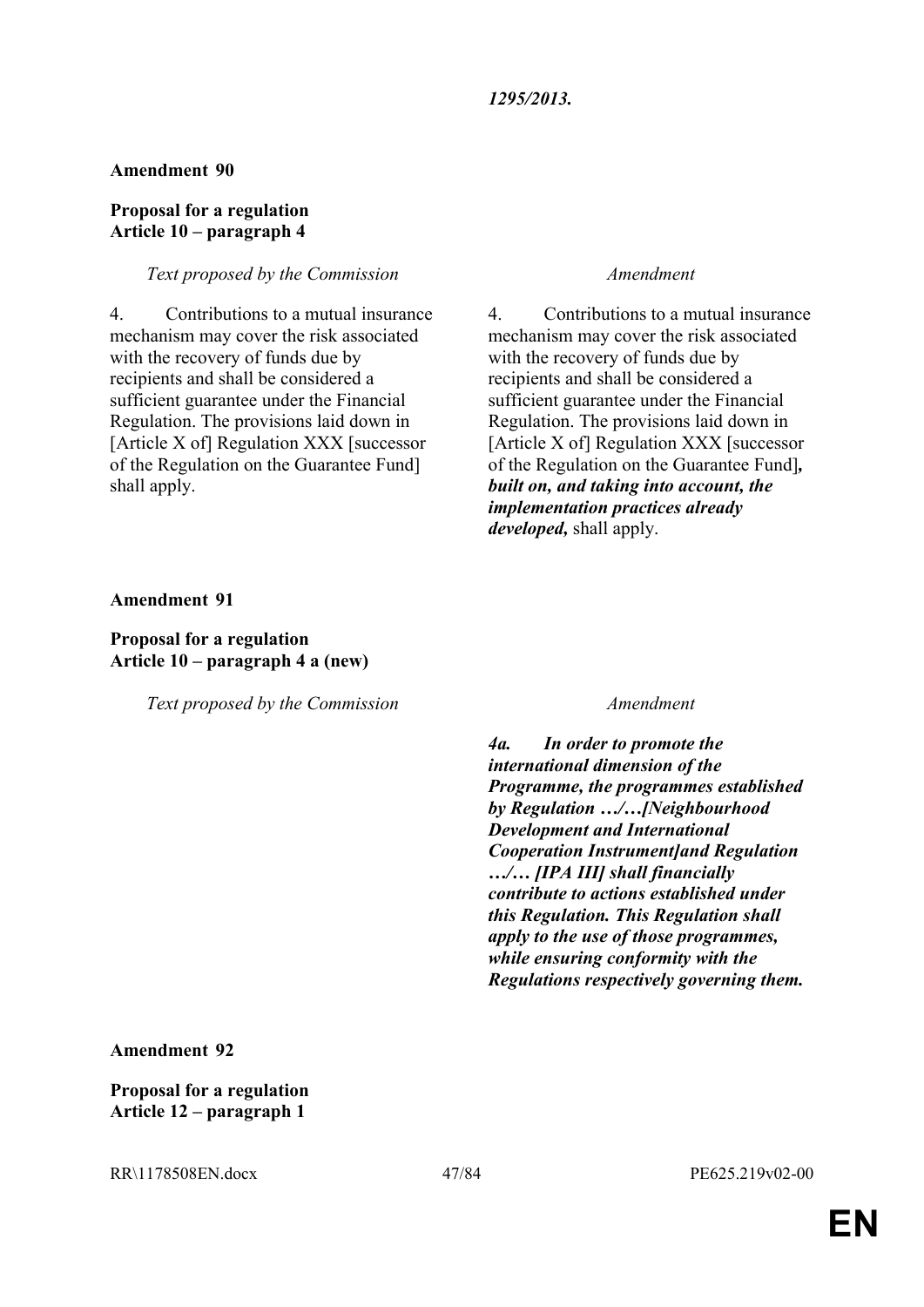1. The Programme shall be implemented by work programmes referred to in Article 110 of the Financial Regulation. Work programmes shall set out, where applicable, the overall amount reserved for blending operations.

1. The Programme shall be implemented by *annual* work programmes referred to in Article 110 of the Financial Regulation. *The adoption of work programmes shall be preceded by consultations with the various stakeholders in order to ensure that the actions planned will support the different sectors involved in the best way possible*. Work programmes shall set out, where applicable, the overall amount reserved for blending operations*, which shall not supplant direct funding in the form of grants*.

*The general and specific objectives and corresponding policy priorities and actions of the Programme, as well as the allocated budget per action, shall be specified in detail in the annual work programmes. The annual work programme shall also contain an indicative implementation timetable.*

**Amendment 93**

**Proposal for a regulation Article 12 – paragraph 2**

*Text proposed by the Commission Amendment*

2. The work *programme* shall be adopted by the Commission by means of *an implementing act*.

2. The *Commission shall adopt delegated acts in accordance with Article 19 supplementing this Regulation by establishing annual* work *programmes*.

*Justification*

*To make clear that the annual work programme is important in establishing actual budgetary priorities.*

**Amendment 94**

**Proposal for a regulation Article 13 – paragraph 1 a (new)**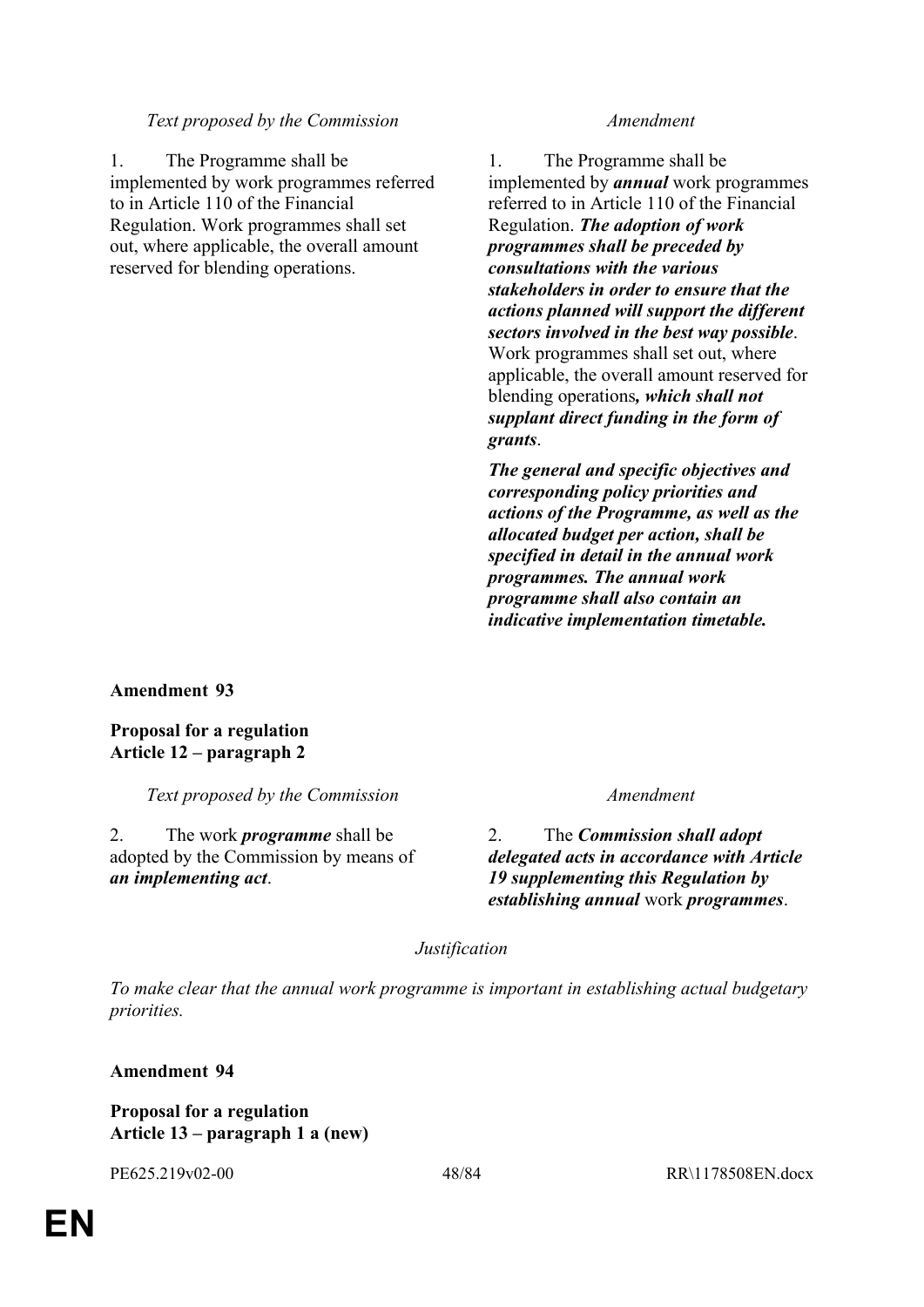*1a. The calls for proposal may take into account the necessity of ensuring appropriate support to small-scale projects under the CULTURE strand through measures that may include higher co-financing rates.*

**Amendment 95**

## **Proposal for a regulation Article 13 – paragraph 1 b (new)**

*Text proposed by the Commission Amendment*

*1b. The grants shall be awarded taking into account the following features of the project concerned:*

- *(a) quality of the project;*
- *(b) impact;*

*(c) quality and efficiency in its implementation.*

# **Amendment 96**

**Proposal for a regulation Article 13 – paragraph 2**

*Text proposed by the Commission Amendment*

2. The evaluation committee may be composed of external experts.

2. The evaluation committee may be composed of external experts. *It shall meet in the physical presence of its members or remotely.*

*The experts shall have a professional background related to the field assessed. The evaluation committee may request the opinion of experts from the country of application.*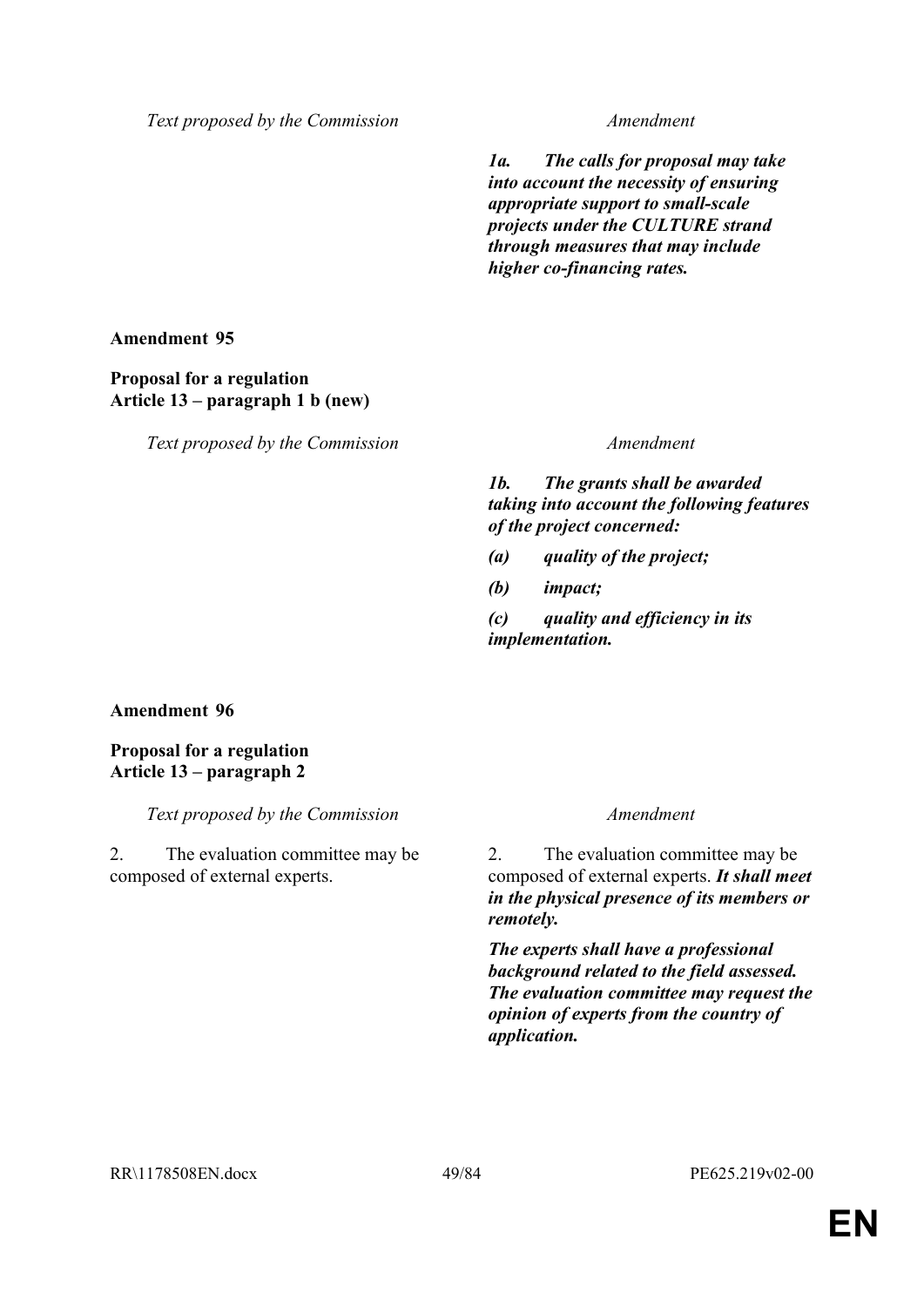### **Proposal for a regulation Article 13 – paragraph 3**

### *Text proposed by the Commission Amendment*

3. By way of derogation from Article [130(2)] of the Financial Regulation, and in duly justified cases, costs incurred by the beneficiary before the submission of the grant application, *may* be considered eligible, provided that they are directly linked to the implementation of the supported actions and activities.

3. By way of derogation from Article [130(2)] of the Financial Regulation, and in duly justified cases, costs incurred by the beneficiary before the submission of the grant application, *shall* be considered eligible, provided that they are directly linked to the implementation of the supported actions and activities.

### **Amendment 98**

**Proposal for a regulation Article 14 – paragraph 5 – introductory part**

## *Text proposed by the Commission Amendment*

5. The following entities may be awarded grants without a call for proposal*:*

5. The following entities may *exceptionally* be awarded grants without a call for proposal*, on the basis of specific missions and objectives to be defined by the Commission and assessed regularly in line with the objectives of the Programme:*

### **Amendment 99**

# **Proposal for a regulation Article 14 – paragraph 5 – point a**

*Text proposed by the Commission Amendment*

(a) The European Film Academy; (a) The European Film Academy *in the context of cooperation with the European Parliament on the LUX Film Prize, following a cooperation agreement negotiated between and signed by the parties and in collaboration with Europa Cinemas*; *until such time as the cooperation agreement has been concluded, the relevant appropriations shall be placed in the reserve;*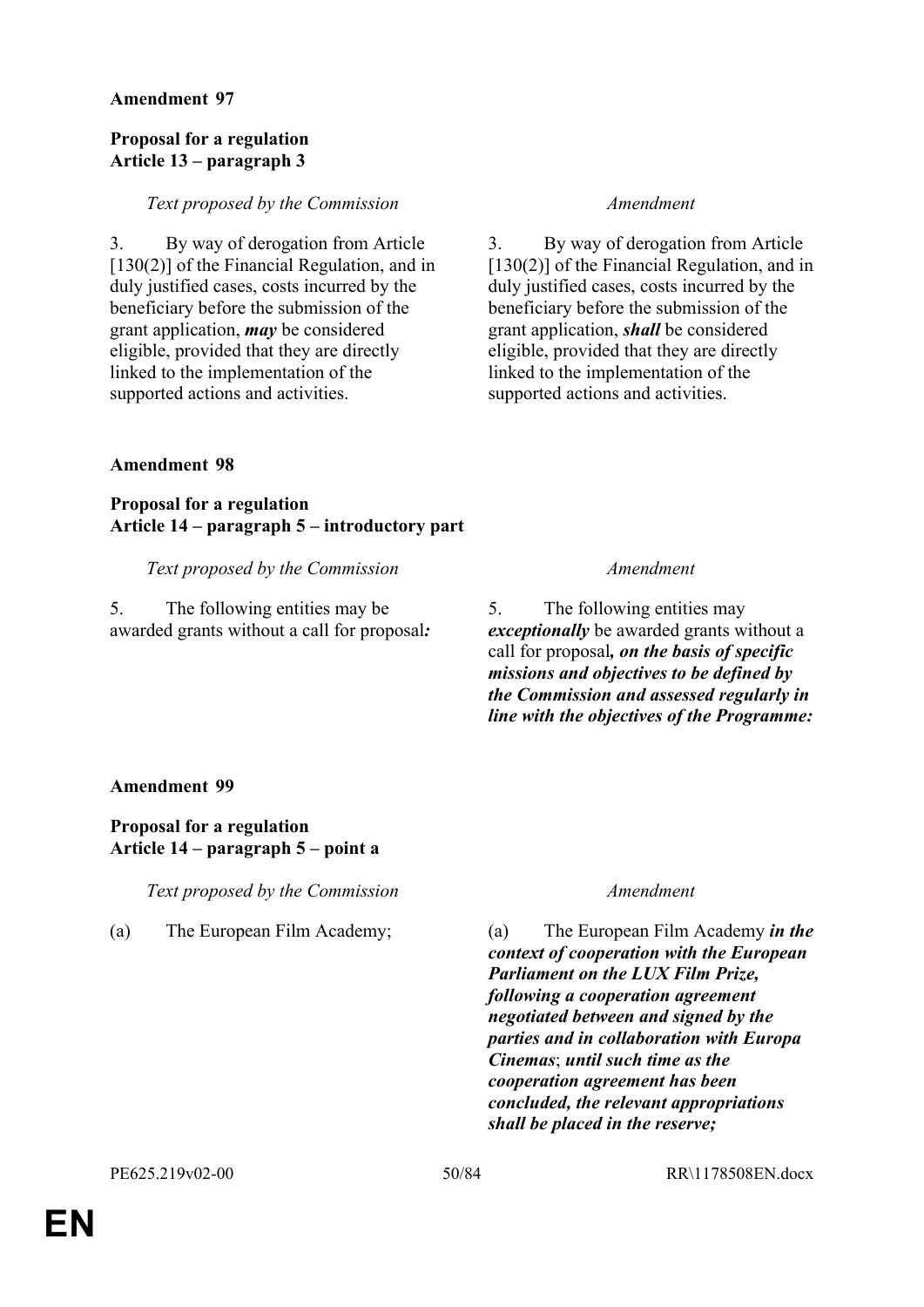## **Proposal for a regulation Article 14 – paragraph 5 – point b**

### *Text proposed by the Commission Amendment*

(b) The European Union Youth Orchestra.

(b) The European Union Youth Orchestra *for its activities, including the regular selection of, and training for, young musicians from all Member States through residence programmes that offer mobility and the opportunity to perform in festivals and tours within the Union and at the international level and that contribute to the circulation of European culture across borders and to the internationalisation of young musicians' careers, aiming at a geographical balance of participants; the European Union Youth Orchestra shall continuously diversify its revenues by actively seeking financial support from new sources, reducing its dependence on Union funding; the activities of the European Union Youth Orchestra shall be in line with the Programme and the CULTURE strand objectives and priorities, in particular audience engagement.*

### **Amendment 101**

### **Proposal for a regulation Article 15 – paragraph 1**

### *Text proposed by the Commission Amendment*

The Commission, in cooperation with the Member States, shall ensure the overall consistency and complementarity of the Programme with the relevant policies and programmes, in particular those relating to gender balance, education, youth and solidarity, employment and social inclusion, research and innovation, industry and enterprise, agriculture and

The Commission, in cooperation with the Member States, shall ensure the overall consistency and complementarity of the Programme with the relevant policies and programmes, in particular those relating to gender balance, education, *in particular digital education and media literacy,* youth and solidarity, employment and social inclusion, *in particular for* 

### RR\1178508EN.docx 51/84 PE625.219v02-00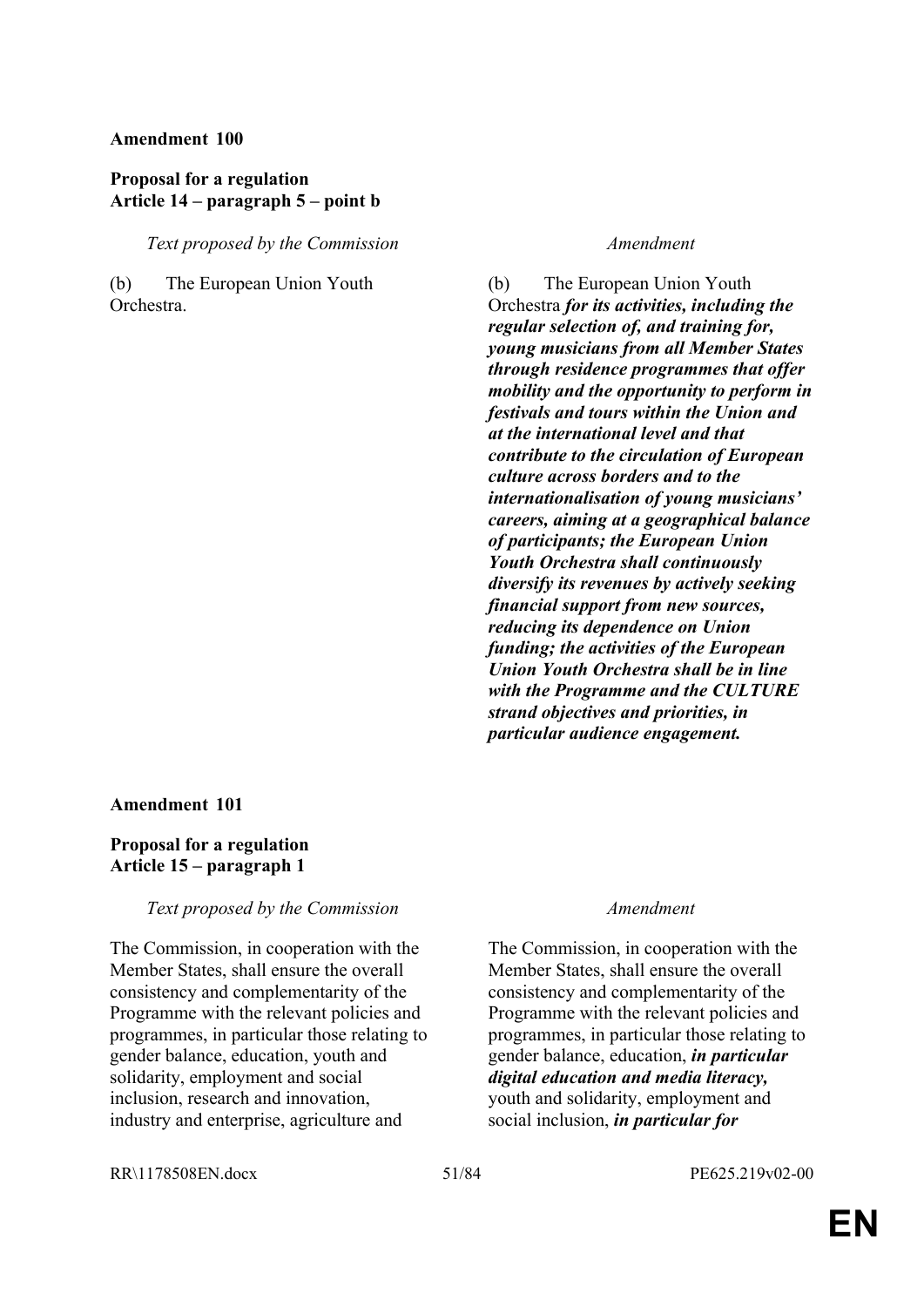rural development, environment and climate action, cohesion, regional and urban policy, State aid and international cooperation and development.

*marginalised groups and minorities,* research and *innovation, including social* innovation, industry and enterprise, agriculture and rural development, environment and climate action, cohesion, regional and urban policy, *sustainable tourism,* State aid*, mobility* and international cooperation and development*, also in order to promote effective use of public funds;*

*The Commission shall ensure that, when the procedures laid down in [InvestEU Programme] are applied for the purposes of the Programme, they take into account the practices developed in the framework of the Cultural and Creative Sectors Guarantee Facility set up by Regulation (EU) No 1295/2013*.

### **Amendment 102**

### **Proposal for a regulation Article 16 – paragraph 2 – point b**

*Text proposed by the Commission Amendment*

(b) it complies with the *minimum* quality requirements of that call for proposals;

# **Amendment 103**

## **Proposal for a regulation Article 16 – paragraph 2 a (new)**

*Text proposed by the Commission Amendment*

(b) it complies with the *high* quality requirements of that call for proposals;

*2a. Proposals that have been awarded a Seal of Excellence may receive funding directly from other programmes and from funds under Regulation [CPR Regulation COM(2018)0375] in accordance with Article 67(5) thereof, provided that such proposals are consistent with the objectives of the Programme. The Commission shall ensure that the*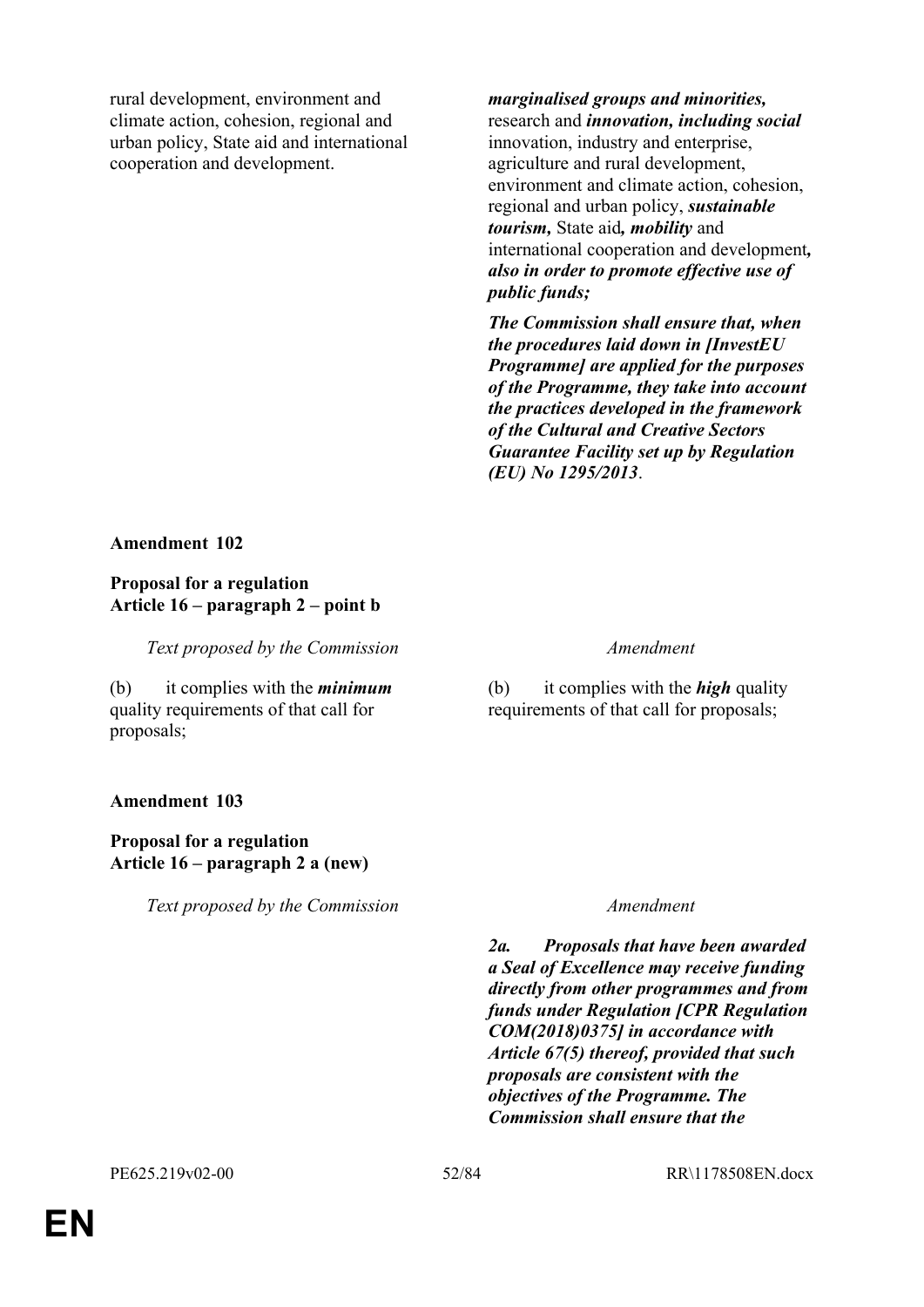*selection and award criteria for the projects to be awarded the Seal of Excellence are coherent, clear and transparent for the potential beneficiaries.*

**Amendment 104**

**Proposal for a regulation Article 16 a (new)**

*Text proposed by the Commission Amendment*

*Article 16 a*

*Cultural and Creative Sectors Guarantee Facility under InvestEU*

*1. Financial support through the new InvestEU Programme shall build on the objectives and the criteria of the Cultural and Creative Sectors Guarantee Facility taking into account the specificity of the sector.*

*2. The InvestEU Programme shall provide:*

*(a) SMEs and micro, small and medium-sized organisations in the cultural and creative sectors with access to finance;*

*(b) guarantees to participating financial intermediaries from any country participating in the Guarantee Facility;*

*(c) participating financial intermediaries with additional expertise to evaluate risks associated with SMEs and micro, small and medium-sized organisations and with cultural and creative projects;*

*(d) the volume of debt financing made available to SMEs and micro, small and medium-sized organisations;*

*(e) SMEs and micro, small and medium-sized organisations across regions and sectors with the ability to build a diversified loan portfolio and to propose a marketing and promotion plan;*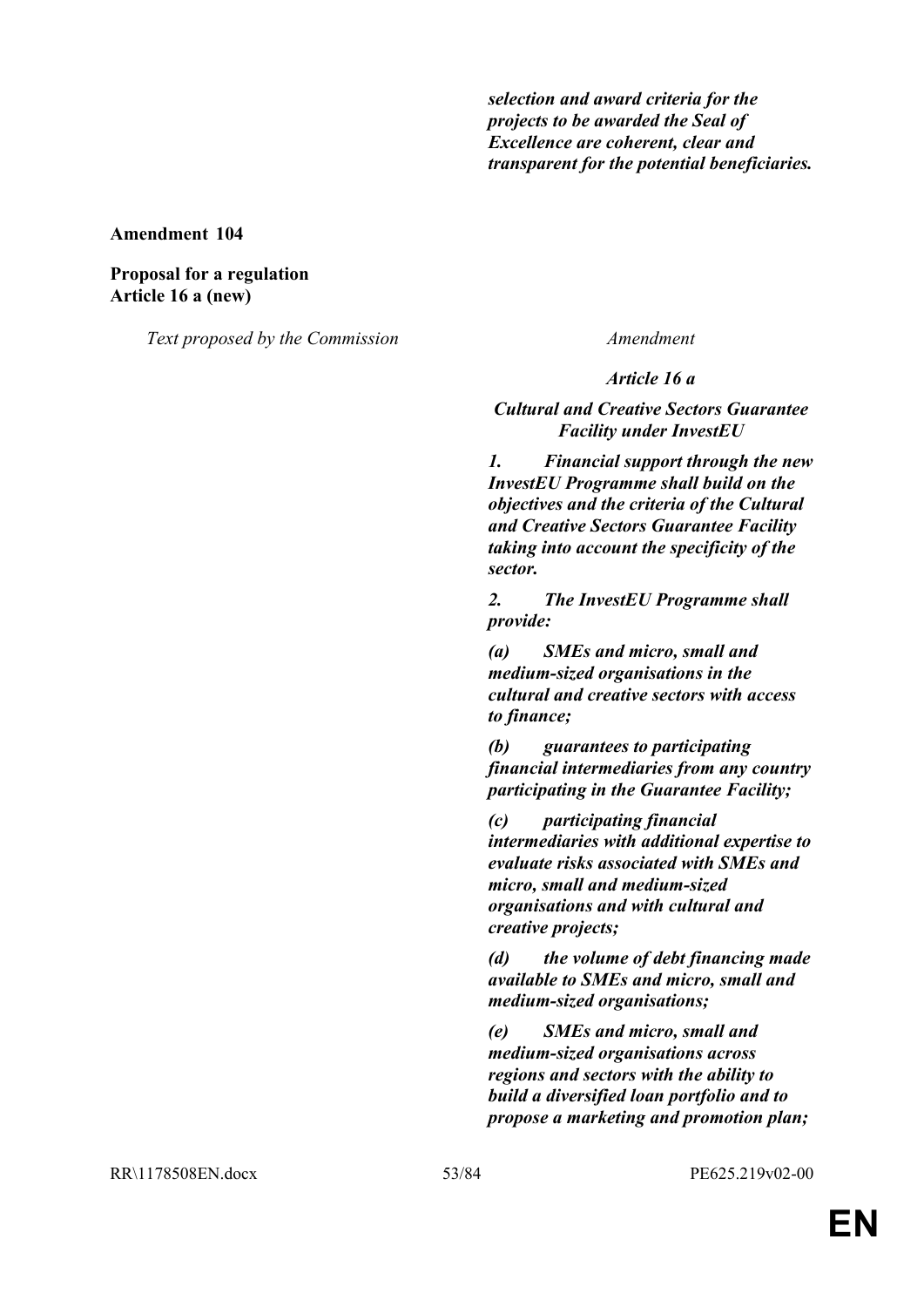*(f) the following types of loans: investment in tangible and intangible assets with the exclusion of personal collateral; business transfer; working capital, such as interim finance, gap finance, cash flow and credit lines.*

### *Justification*

*It is necessary to introduce reference to Cultural and creative Sectors Guarantee Facility in order to safeguards its principles and achievements.*

### **Amendment 105**

## **Proposal for a regulation Article 17 – paragraph 1 a (new)**

*Text proposed by the Commission Amendment*

*1a. The strands shall have a common set of qualitative indicators. Each strand shall have a dedicated set of indicators.*

### **Amendment 106**

### **Proposal for a regulation Article 17 – paragraph 2**

### *Text proposed by the Commission Amendment*

2. To ensure effective assessment of progress of the programme towards the achievement of its objectives, the Commission is empowered to adopt delegated acts in accordance with Article 19 to develop the provisions for a monitoring and evaluation framework, including amendments to Annex II in order to review or supplement the indicators *where necessary for monitoring and evaluation*.

2. To ensure effective assessment of progress of the programme towards the achievement of its objectives, the Commission is empowered to adopt delegated acts in accordance with Article 19 to develop the provisions for a monitoring and evaluation framework, including amendments to Annex II in order to review or supplement the indicators*. The Commission shall adopt a delegated act on indicators by 31 December 2022*.

**Amendment 107**

**Proposal for a regulation Article 18 – paragraph 1 a (new)**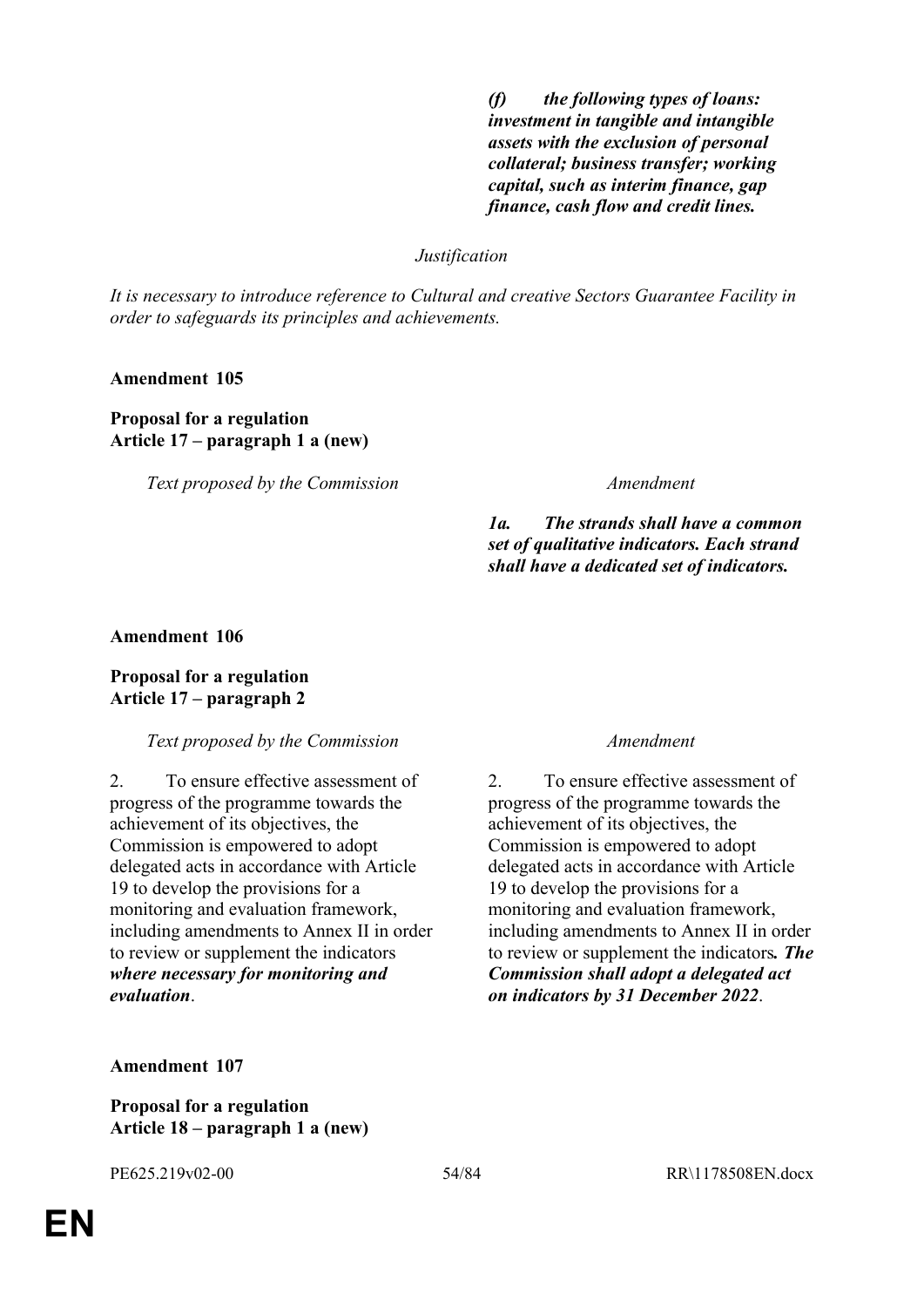*1a. The available figures on the amount of commitment and payment appropriations that would have been needed to finance the projects awarded with the Seal of Excellence shall be communicated every year to the two branches of the budgetary authority, at least 3 months prior to the date of the publication of their respective positions on the Union budget for the following year, according to the commonly agreed calendar for the annual budgetary procedure.*

**Amendment 108**

**Proposal for a regulation Article 18 – paragraph 2**

*Text proposed by the Commission Amendment*

2. The *interim evaluation* of the Programme shall be performed *once there is sufficient information available about the implementation of the Programme, but no* later *than four years after the start of the programme implementation*.

2. The *mid-term review* of the Programme shall be performed *by 30 June 2024.*

*The Commission shall submit the midterm evaluation report to the European Parliament and to the Council by 31 December 2024*.

*The Commission shall submit, where necessary and on the basis of the midterm review, a legislative proposal to revise this Regulation.*

*Justification*

*To provide for a proper and timely mid term review.*

### **Amendment 109**

### **Proposal for a regulation**

RR\1178508EN.docx 55/84 PE625.219v02-00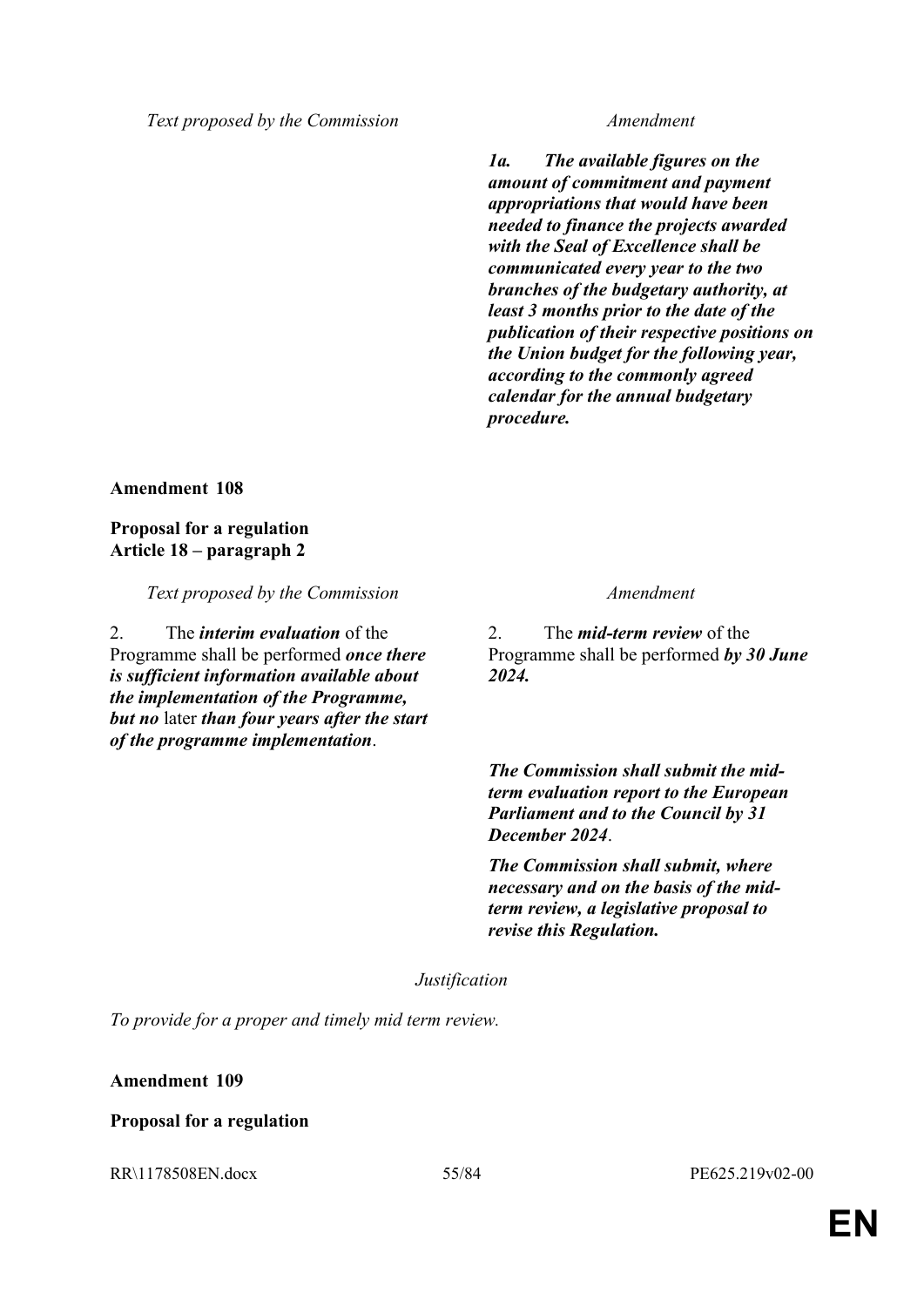# **Article 18 – paragraph 3**

## *Text proposed by the Commission Amendment*

3. At the end of the implementation of the Programme, but no later than two years after the end of the period specified in Article 1, a final evaluation of the Programme shall be *carried out* by the **Commission** 

## **Amendment 110**

## **Proposal for a regulation Article 20 – paragraph 1**

## *Text proposed by the Commission Amendment*

1. The recipients of Union funding shall acknowledge the origin and ensure the visibility of the Union funding (in particular when promoting the actions and their results) by providing coherent, effective and proportionate targeted information to multiple audiences, including the media and the public.

3. At the end of the implementation of the Programme, but no later than two years after the end of the period specified in Article 1, a final evaluation of the Programme shall be *submitted* by the Commission.

1. The recipients of Union funding shall acknowledge the origin and ensure the visibility of the Union funding (in particular when promoting the actions and their results) by providing coherent, effective and proportionate targeted information to multiple audiences, including the media and the public*, in particular the name of the Programme and, for actions funded under the MEDIA strand, the MEDIA logo*. *The Commission shall develop a CULTURE logo which shall be used for actions funded under the CULTURE strand.*

### **Amendment 111**

## **Proposal for a regulation Annex I – point 1 – paragraph 1 – subparagraph 1 – point a**

*Text proposed by the Commission Amendment*

(a) Cooperation projects; (a) *Transnational* cooperation projects *with a clear distinction between small, medium and large scale projects and with special attention to micro and small-sized cultural organisations*;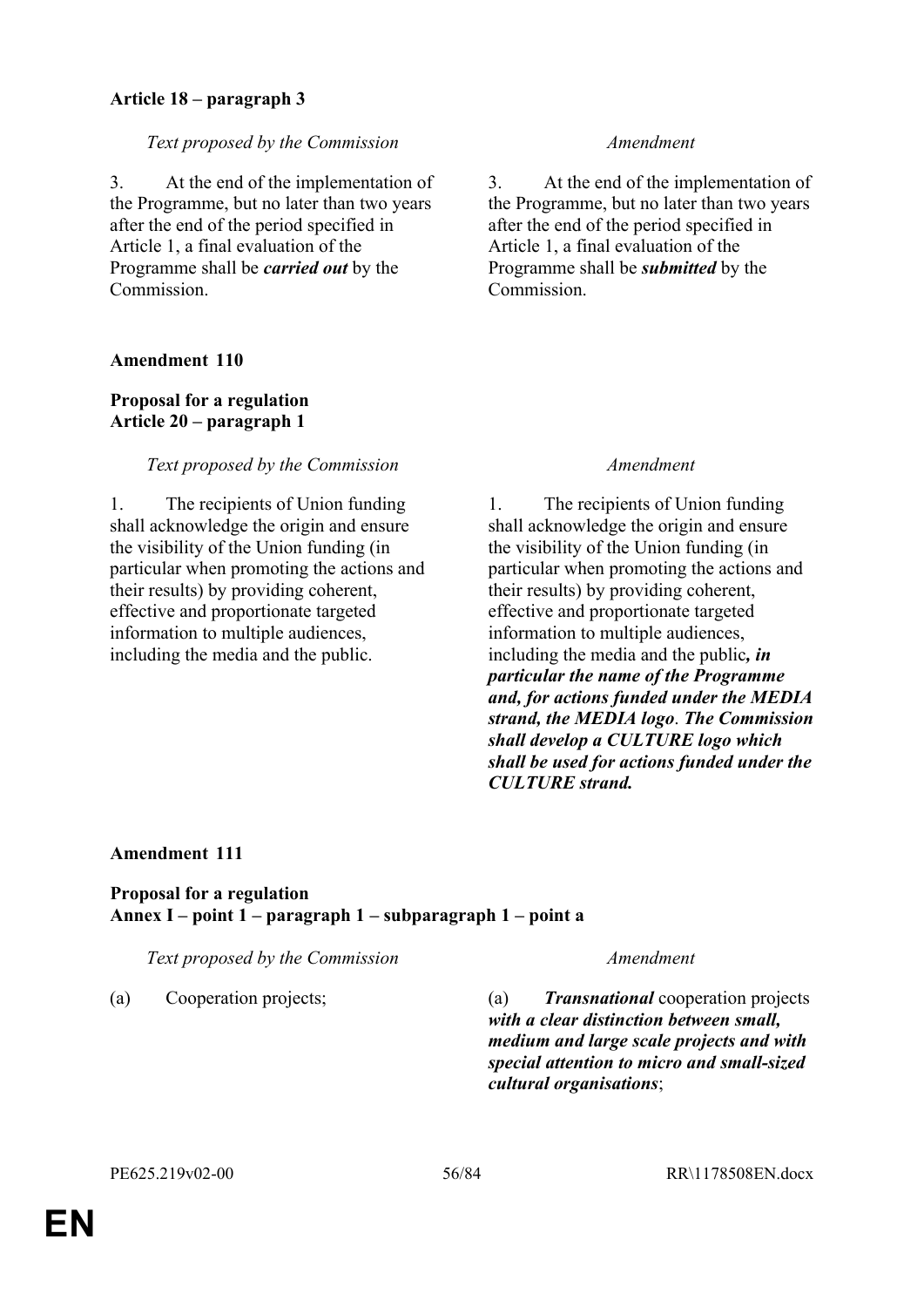### **Proposal for a regulation Annex I – point 1 – paragraph 1 – subparagraph 1 – point d**

*Text proposed by the Commission Amendment*

(d) Mobility of artists and cultural and creative operators;

(d) Mobility of artists*, artisans* and cultural and creative operators *in their transnational activity including covering costs related to artistic activity, circulation of artistic and cultural works*;

### **Amendment 113**

### **Proposal for a regulation Annex I – point 1 – paragraph 1 – subparagraph 1 – point e**

*Text proposed by the Commission Amendment*

(e) Support to cultural and creative organisations to operate at international level;

(e) Support to cultural and creative organisations to operate at international level *and to develop their capacity building*;

# **Amendment 114**

### **Proposal for a regulation Annex I – point 1 – paragraph 1 – subparagraph 2 – point a**

*Text proposed by the Commission Amendment*

(a) Support to the music sector: promoting diversity, creativity and innovation in the field of music, in particular the distribution *of* musical repertoire in Europe and beyond, training *actions and* audience development *for European repertoire*, as well as support for data gathering and analysis;

(a) Support to the music sector: promoting diversity, creativity and innovation in the field of music, in particular *live music sector, also through networking,* the distribution *and promotion of a diverse European* musical *works and* repertoire in Europe and beyond, training*, participation in and access to, music,* audience development*, the visibility and recognition of creators, promoters and artists, in particular young and emerging ones*, as well as support for data gathering and analysis;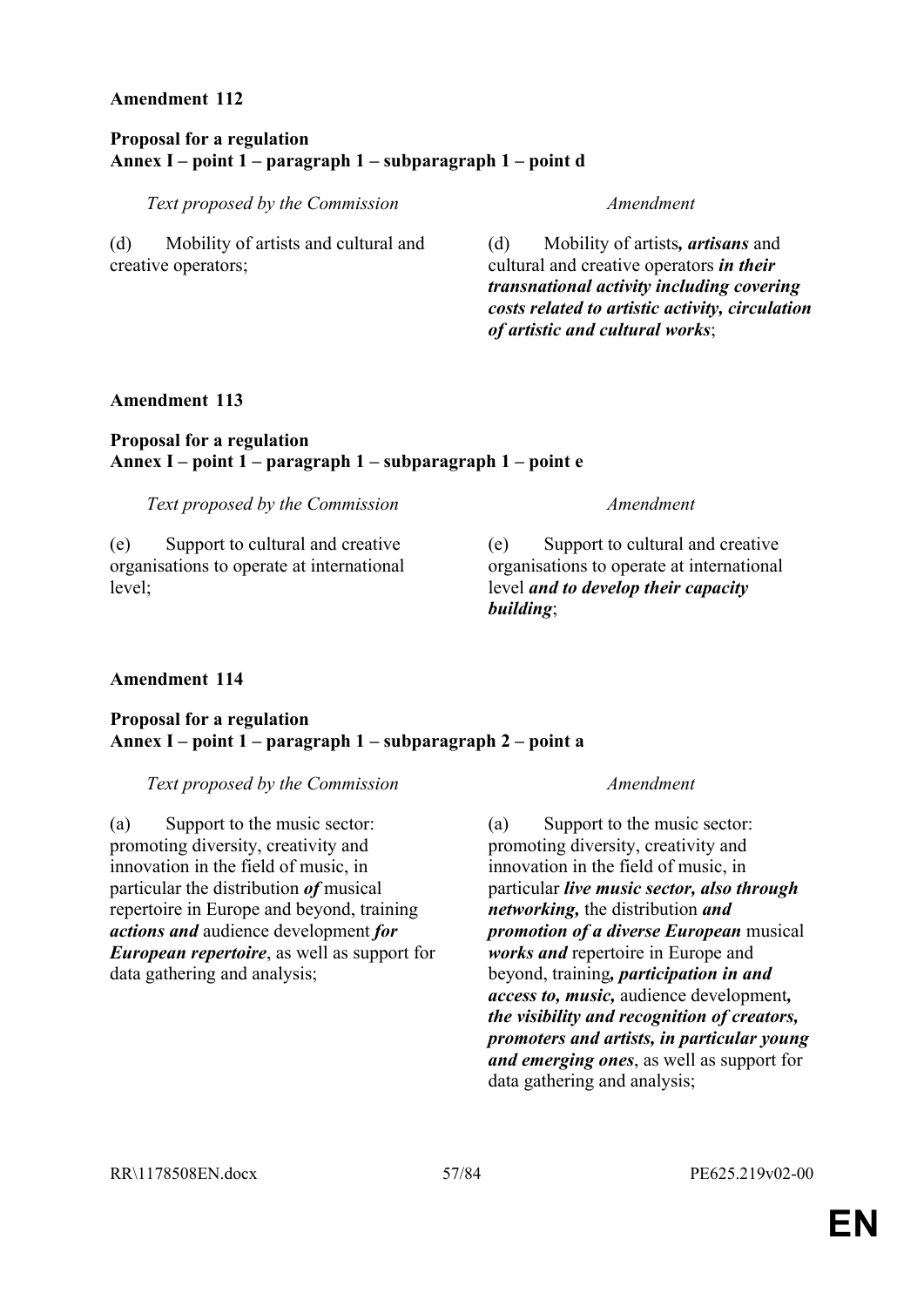### **Proposal for a regulation Annex I – point 1 – paragraph 1 – subparagraph 2 – point b**

### *Text proposed by the Commission Amendment*

(b) Support to the book and publishing sector: targeted actions promoting diversity, creativity *and* innovation, in particular the translation *and* promotion of European literature across borders in Europe and beyond, training and exchanges for sector professionals, authors and translators as well as transnational projects for collaboration, innovation and development in the sector;

(b) Support to the book and publishing sector: targeted actions promoting diversity, creativity*,* innovation, in particular the translation*, the adaptation in accessible formats for people with disabilities,* promotion of European literature across borders in Europe and beyond*, also through libraries*, training and exchanges for sector professionals, authors and translators as well as transnational projects for collaboration, innovation and development in the sector;

### **Amendment 116**

# **Proposal for a regulation Annex I – point 1 – paragraph 1 – subparagraph 2 – point c**

## *Text proposed by the Commission Amendment*

(c) Support to *architecture and* cultural heritage sectors: targeted actions for the mobility of operators, capacitybuilding, audience *development and internationalization of the cultural heritage and architecture sectors, promotion of Baukultur*, support to the safeguarding, conservation *and* enhancement of cultural heritage and its values through awareness-raising, networking *and* peer-to-peer learning activities;

(c) Support to cultural heritage sectors *and architecture*: targeted actions for the mobility of operators, *research, establishment of high quality standards,* capacity-building, *sharing of the professional knowledge and skills for artisans,* audience *engagement*, support to the safeguarding, conservation*, regeneration of life space, adaptive re-use, promotion of Baukultur, sustainability, dissemination,* enhancement *and internationalization* of cultural heritage and its values through awareness-raising, networking*,* peer-to-peer learning activities;

### **Amendment 117**

**Proposal for a regulation Annex I – point 1 – paragraph 1 – subparagraph 2 – point d**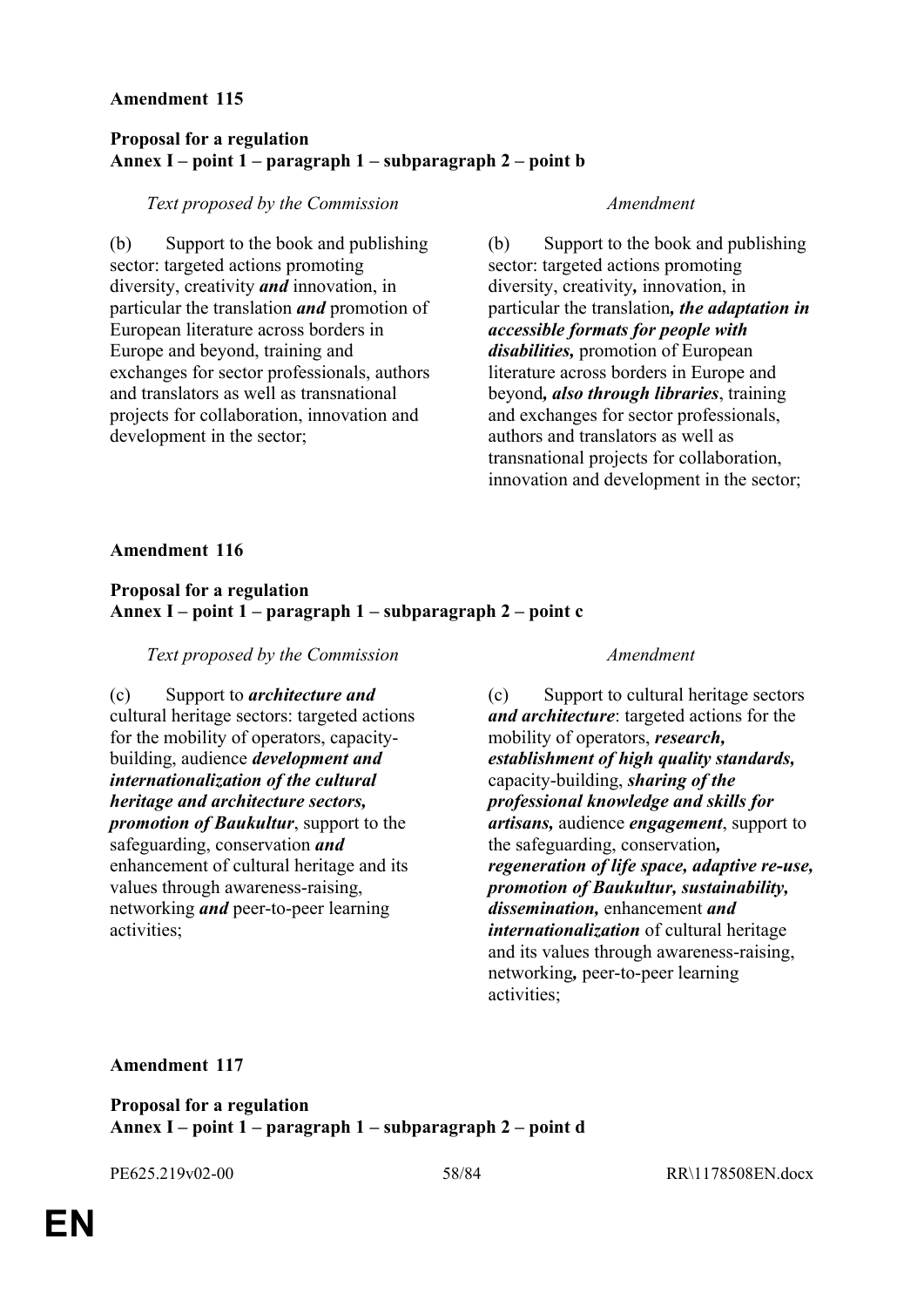(d) Support to other sectors: targeted actions in favour of the development of the creative aspects of the design and fashion sectors and cultural tourism as well as to their promotion and representation outside the European Union.

(d) Support to other sectors: targeted *promotion* actions in favour of the development of the creative aspects of *other sectors, including* the design and fashion sectors and *a sustainable* cultural tourism as well as to their promotion and representation outside the European Union.

### **Amendment 118**

### **Proposal for a regulation Annex I – point 1 – paragraph 1 – subparagraph 2 a (new)**

*Text proposed by the Commission Amendment*

*Support to all cultural and creative sectors in areas of common need, whereas a sectoral action may be developed as appropriate in cases where the specificities of a sub-sector justify a targeted approach. A horizontal approach shall be taken for transnational projects for collaboration, mobility and internationalisation, including through residency programmes, touring, events, live performances, exhibitions and festivals, as well as for the promotion of diversity, creativity and innovation, training and exchanges for sector professionals, capacity building, networking, skills, audience development and data gathering and analysis. Sectoral actions shall benefit from budgets which are proportionate to the sectors identified as priorities. Sectoral actions should help address the specific challenges faced by the different priority sectors identified in this Annex, building on existing pilot projects, and preparatory actions.*

### **Amendment 119**

**Proposal for a regulation Annex I – point 1 – paragraph 1 – subparagraph 3 – introductory part**

RR\1178508EN.docx 59/84 PE625.219v02-00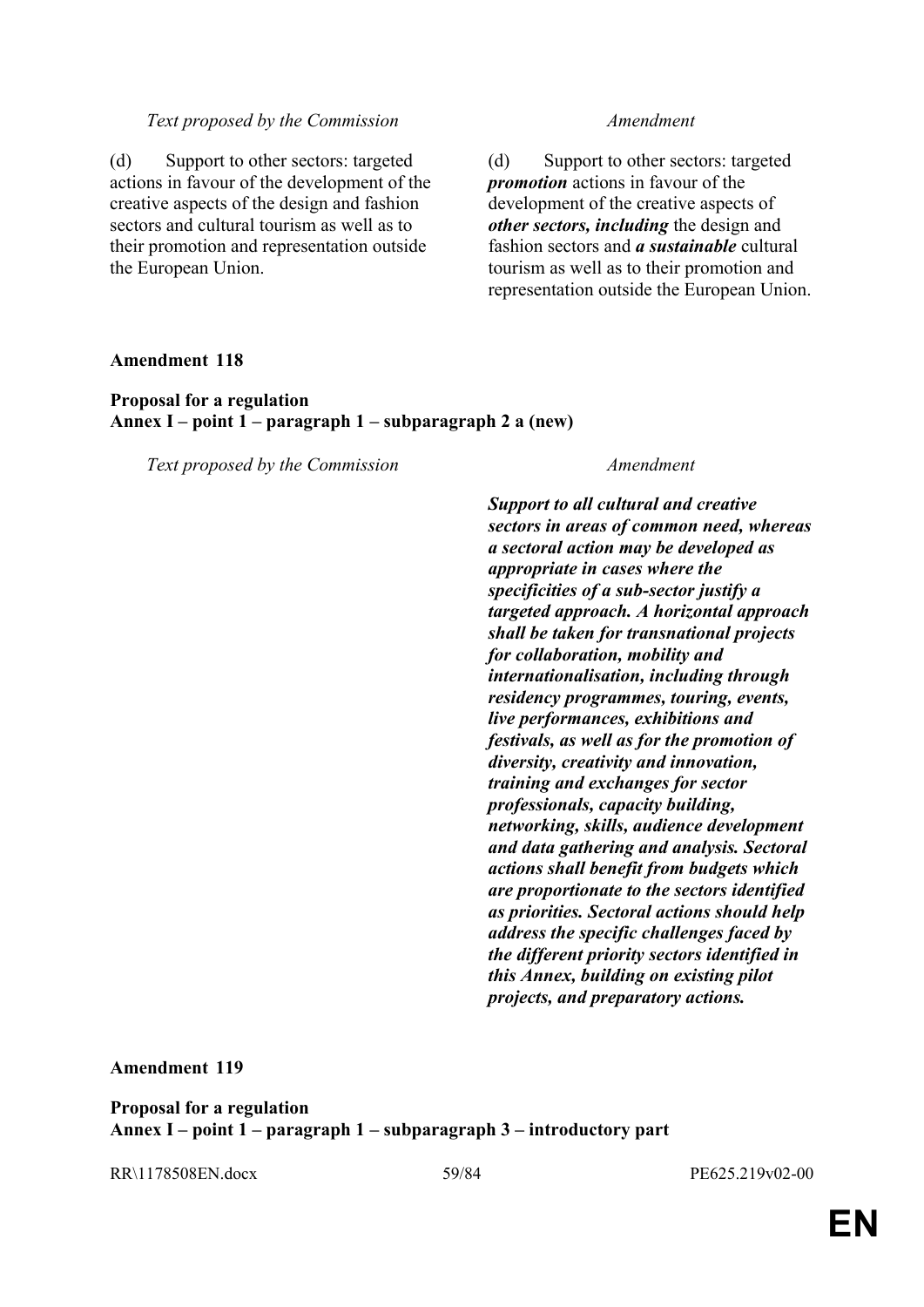Special actions aiming at rendering visible and tangible European cultural diversity and heritage and nurturing intercultural dialogue:

## **Amendment 120**

### **Proposal for a regulation Annex I – point 1 – paragraph 1 – subparagraph 3 – point b**

 $\mathcal{L}_\text{max}$  , and the contract of the contract of the contract of the contract of the contract of the contract of

## *Text proposed by the Commission Amendment*

(b) European Heritage Label ensuring financial support to Decision No 1194/2011/EU of the European Parliament and of the Council<sup>34</sup>;

<sup>34</sup> Decision No 1194/2011/EU of the European Parliament and of the Council of 16 November 2011 establishing a European Union action for the European Heritage Label (OJ L 303, 22.11.2011, p. 1).

Special actions aiming at rendering visible and tangible European *identity and its* cultural diversity and heritage and nurturing intercultural dialogue:

(b) European Heritage Label ensuring financial support to Decision No 1194/2011/EU of the European Parliament and of the Council<sup>34</sup>*and network of the European Heritage Label sites*;

<sup>34</sup> Decision No 1194/2011/EU of the European Parliament and of the Council of 16 November 2011 establishing a European Union action for the European Heritage Label (OJ L 303, 22.11.2011, p. 1).

# **Amendment 121**

# **Proposal for a regulation Annex I – point 1 – paragraph 1 – subparagraph 3 – point c**

*Text proposed by the Commission Amendment*

(c) EU cultural prizes; (c) EU cultural prizes*, including the European Theatre Prize*;

# **Amendment 122**

**Proposal for a regulation Annex I – point 1 – paragraph 1 – subparagraph 3 – point d a (new)**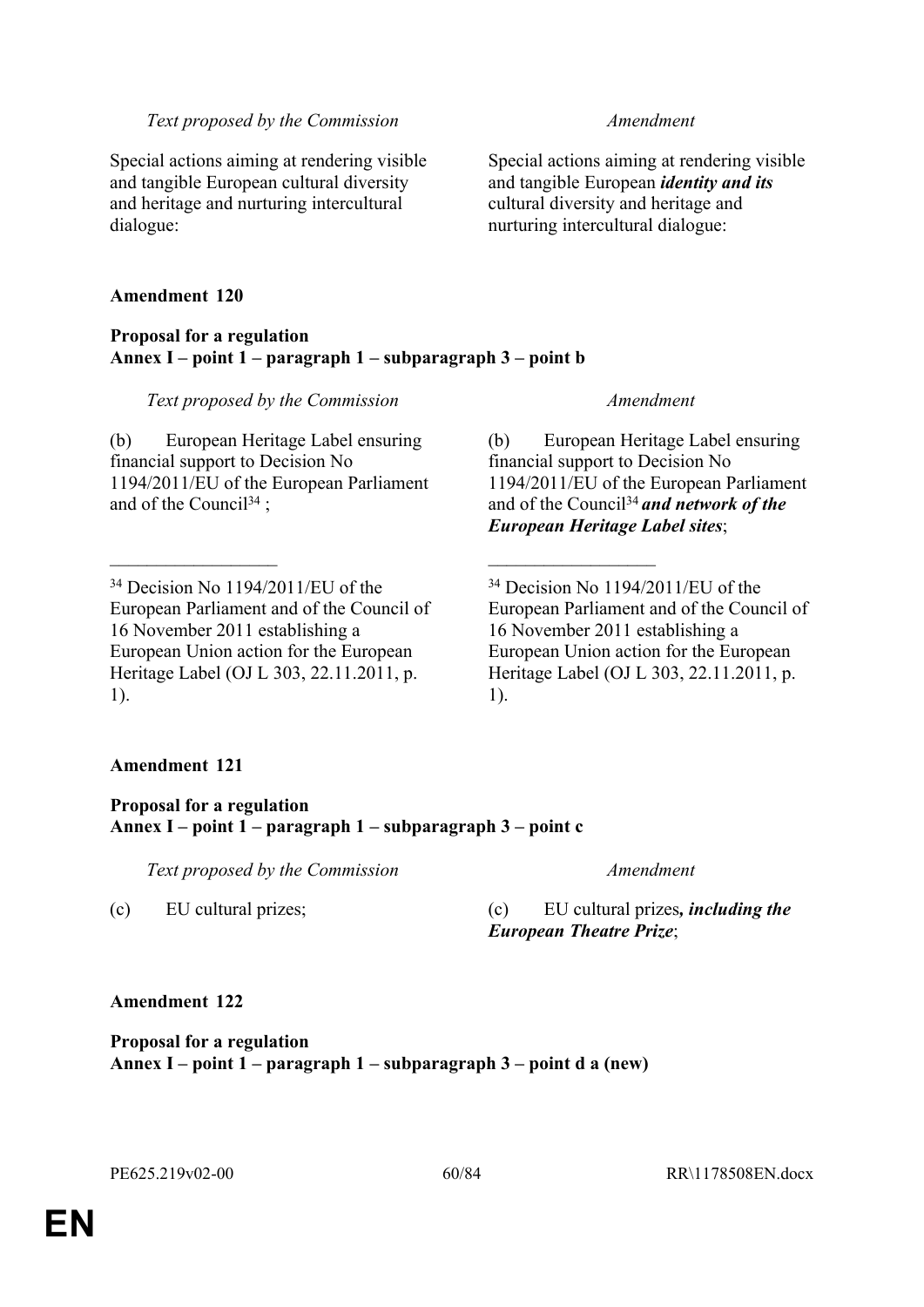*(da) actions aiming at interdisciplinary productions relating to Europe and its values;*

## **Amendment 123**

## **Proposal for a regulation Annex I – point 2 – paragraph 1 – introductory part**

### *Text proposed by the Commission Amendment*

The priorities of the MEDIA strand of the Programme referred to in Article 5 shall take into account the differences across countries regarding audiovisual content production, distribution, and access, as well as the size and specificities of the respective markets and shall be pursued through, inter alia:

The priorities of the MEDIA strand of the Programme referred to in Article 5 shall take into account *the requirements of Directive 2010/13/EU and* the differences across countries regarding audiovisual content production, distribution, and access, as well as the size and specificities of the respective markets and shall be pursued through, inter alia:

## **Amendment 124**

## **Proposal for a regulation Annex I – point 2 – paragraph 1 – point a**

*Text proposed by the Commission Amendment*

(a) Development of audiovisual works; (a) Development of *European*

audiovisual works*, in particular films and television works such as fiction, short films, documentaries, children's films and animated films, and interactive works such as quality and narrative video games and multimedia, with enhanced crossborder circulation potential by European independent production companies*;

### **Amendment 125**

**Proposal for a regulation Annex I – point 2 – paragraph 1 – point b**

RR\1178508EN.docx 61/84 PE625.219v02-00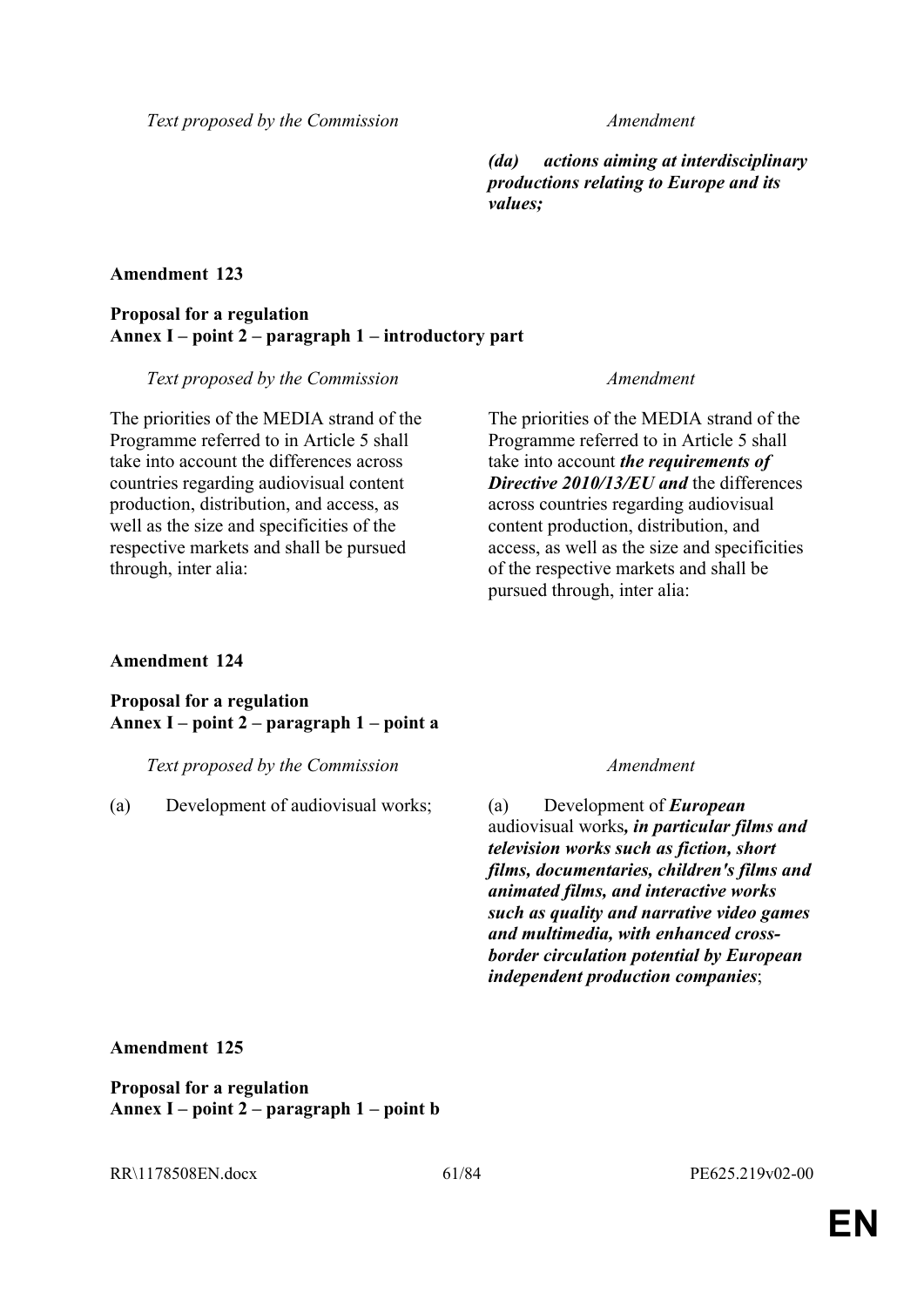(b) Production of innovative TV content and serial storytelling;

(b) Production of innovative *and quality* TV content and serial storytelling*, for all ages, by supporting European independent production companies*;

### **Amendment 126**

**Proposal for a regulation Annex I – point 2 – paragraph 1 – point b a (new)**

*Text proposed by the Commission Amendment*

*(ba) Support to initiatives dedicated to the creation and promotion of works related to the history of European integration and to European stories.*

### **Amendment 127**

## **Proposal for a regulation Annex I – point 2 – paragraph 1 – point c**

*Text proposed by the Commission Amendment*

(c) Advertising and marketing tools, including on line and through the use of data analytics, to increase the prominence, visibility, cross-border access, and audience reach of European works;

(c) *Promotion,* advertising and marketing tools, including on line and through the use of data analytics, to increase the prominence, visibility, crossborder access, and audience reach of European works;

# **Amendment 128**

**Proposal for a regulation Annex I – point 2 – paragraph 1 – point d**

*Text proposed by the Commission Amendment*

(d) Support to international sales and circulation of non-national European works on all platforms, including through coordinated distribution strategies covering

(d) Support to international sales and circulation of non-national European works *on all platforms targeting both small and large-sized productions* on all platforms, including through coordinated distribution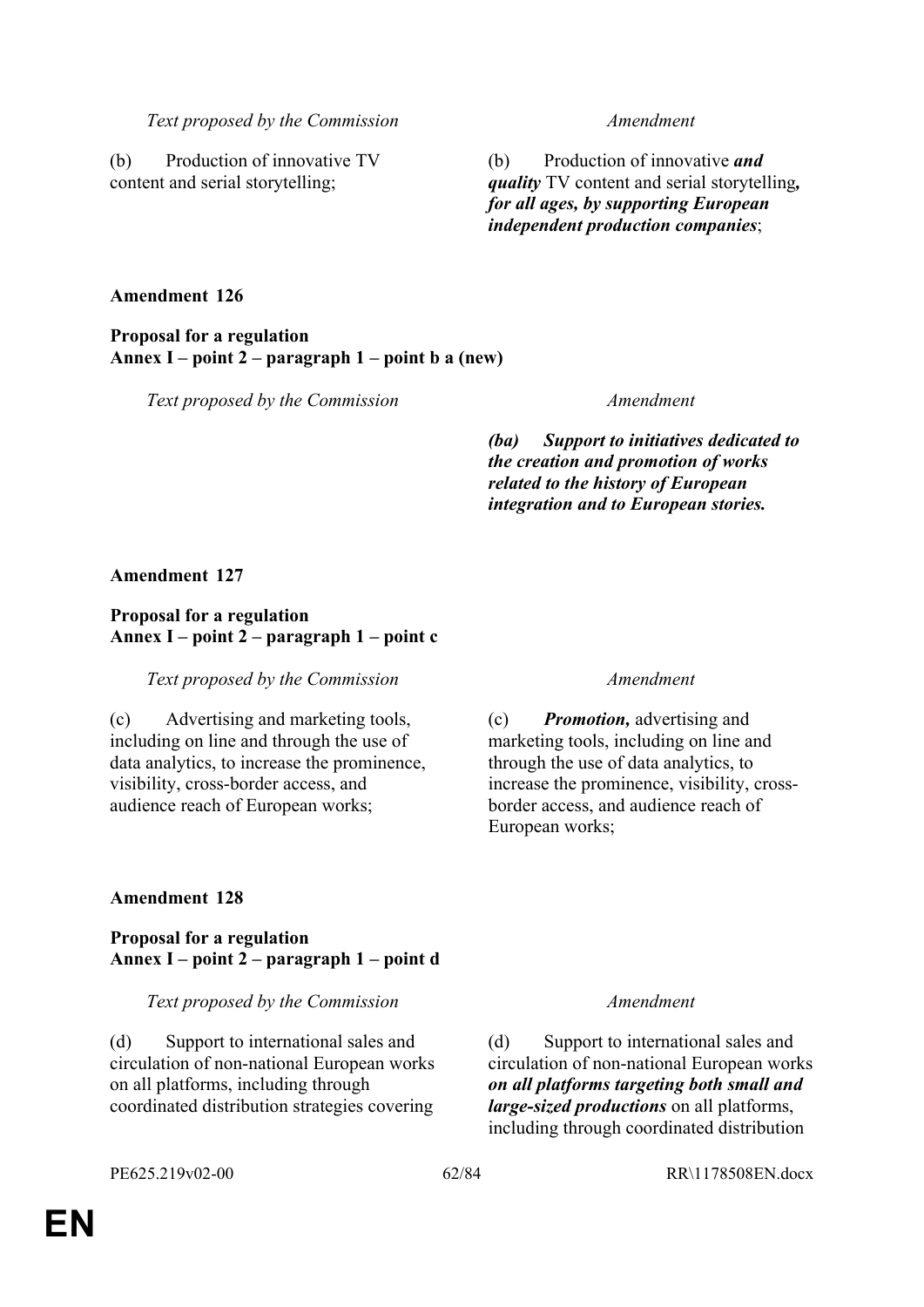several countries; strategies covering several countries *and* **strategies** covering several countries *and subtitling, dubbing and audio description*;

### **Amendment 129**

# **Proposal for a regulation Annex I – point 2 – paragraph 1 – point d a (new)**

*Text proposed by the Commission Amendment*

*(da) Actions aimed at supporting low capacity countries to improve their respective identified shortcomings;*

**Amendment 130**

## **Proposal for a regulation Annex I – point 2 – paragraph 1 – point e**

*Text proposed by the Commission Amendment*

(e) Support to business to business exchanges and networking activities to facilitate European and international coproductions;

(e) Support to business to business exchanges and networking activities to facilitate European and international coproductions *and the circulation of European works*;

### **Amendment 131**

**Proposal for a regulation Annex I – point 2 – paragraph 1 – point e a (new)**

*Text proposed by the Commission Amendment*

*(ea) Support to European networks of audiovisual creators from different countries aiming at nurturing creative talents in the audiovisual sector;*

### **Amendment 132**

**Proposal for a regulation Annex I – point 2 – paragraph 1 – point e b (new)**

RR\1178508EN.docx 63/84 PE625.219v02-00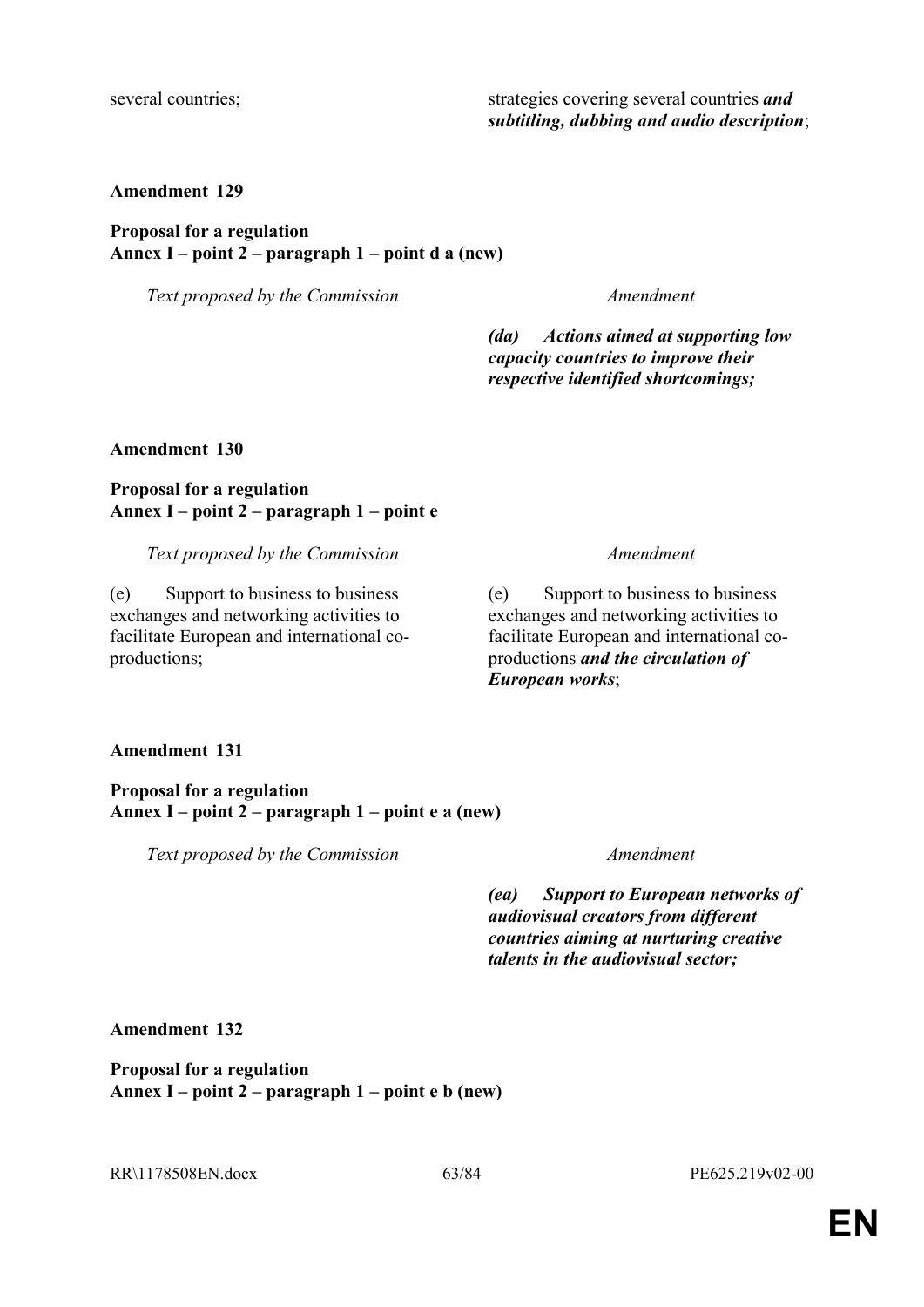*(eb) Specific measures to contribute to the fair treatment of creative talent in the audiovisual sector;*

## **Amendment 133**

# **Proposal for a regulation Annex I – point 2 – paragraph 1 – point g**

*Text proposed by the Commission Amendment*

(g) Initiatives promoting audience development and *film* education addressing in particular young audiences;

(g) Initiatives promoting audience development and *engagement, in particular in cinemas and film and audiovisual* education addressing*,* in particular*,* young audiences;

### **Amendment 134**

## **Proposal for a regulation Annex I – point 2 – paragraph 1 – point h**

### *Text proposed by the Commission Amendment*

(h) Training and mentoring activities to enhance the capacity of audiovisual operators to adapt to new market developments and digital technologies;

(h) Training and mentoring activities to enhance the capacity of audiovisual operators*, including artisans and craftspeople,* to adapt to new market developments and digital technologies;

# **Amendment 135**

# **Proposal for a regulation Annex I – point 2 – paragraph 1 – point i**

### *Text proposed by the Commission Amendment*

(i) *A* European Video on Demand (VOD) operators*' network*, screening a significant proportion of non-national European works;

(i) *One or more* European Video on Demand (VOD) *networks of* operators, screening a significant proportion of nonnational European works;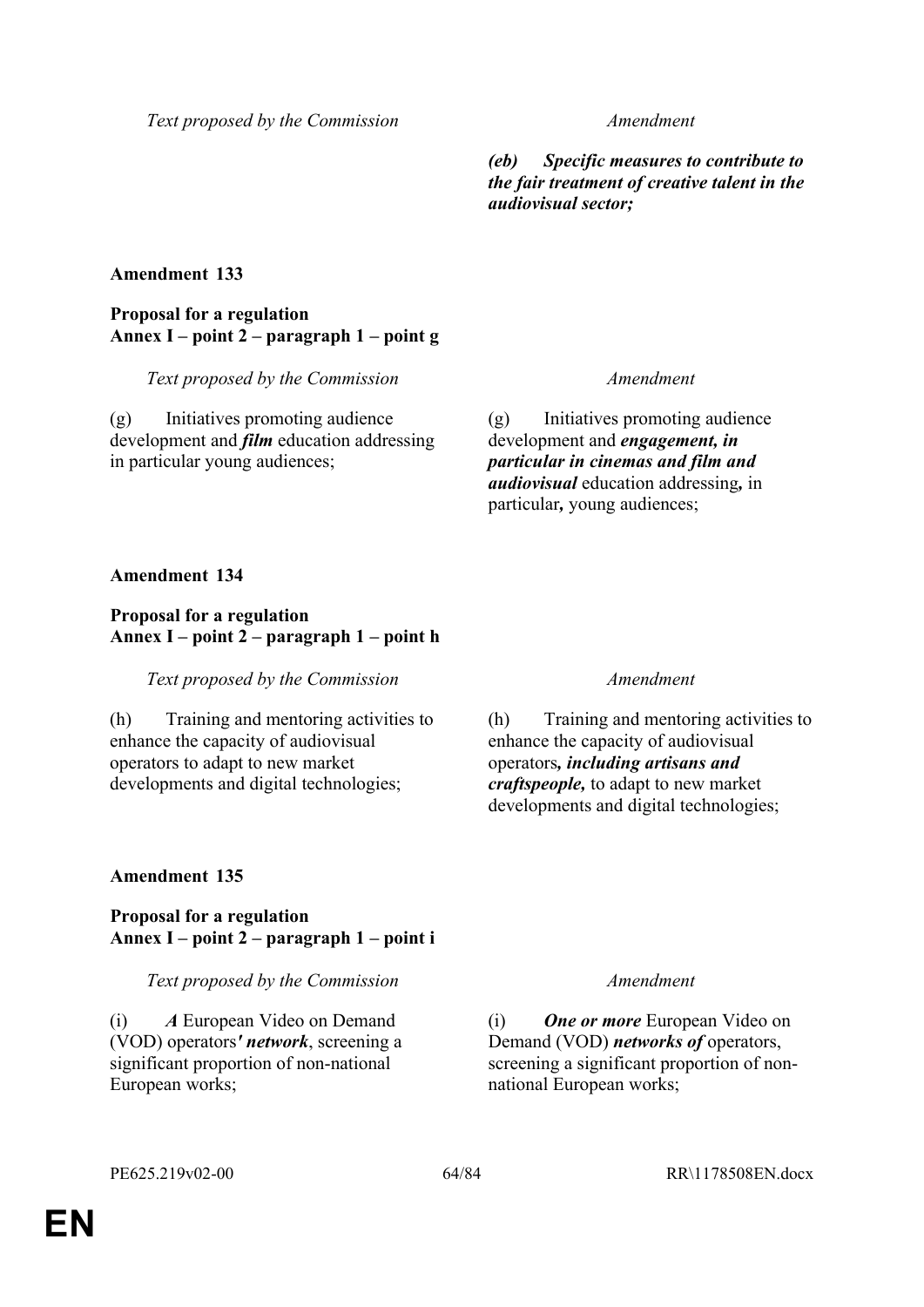### **Proposal for a regulation Annex I – point 2 – paragraph 1 – point j**

*Text proposed by the Commission Amendment*

(j) European festivals*' network(s)* screening a significant proportion of nonnational European works;

(j) European festivals *and festivals networks* screening *and promoting a variety of European audiovisual works, with* a significant proportion of nonnational European works;

## **Amendment 137**

# **Proposal for a regulation Annex I – point 2 – paragraph 1 – point k**

*Text proposed by the Commission Amendment*

(k) A European cinema operators' network, screening a significant proportion of non-national European films;

(k) A European cinema operators' network, screening a significant proportion of non-national European films*, contributing to reinforce the role of cinema theatres in the value chain and highlighting public screenings as a social experience*;

### **Amendment 138**

## **Proposal for a regulation Annex I – point 2 – paragraph 1 – point l**

*Text proposed by the Commission Amendment*

(l) Specific measures to contribute to a more balanced gender participation in the audiovisual sector;

(l) Specific measures*, including mentoring and networking activities,* to contribute to a more balanced gender participation in the audiovisual sector;

### **Amendment 139**

**Proposal for a regulation Annex I – point 2 – paragraph 1 – point n a (new)**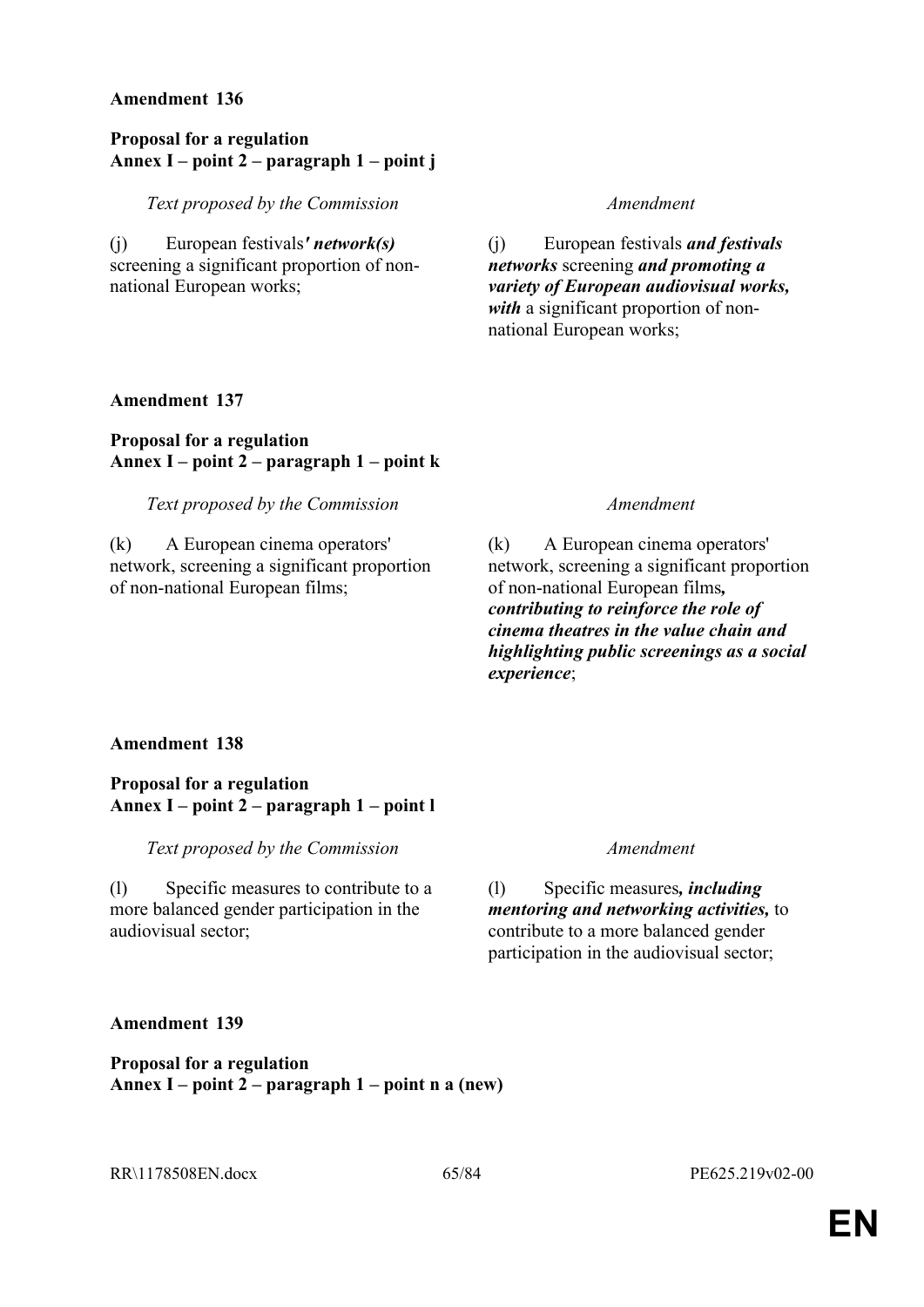*(na) Support to the circulation of, and multilingual access to, cultural television content online and offline, including through subtitling, in order to promote the richness and diversity of European cultural heritage, contemporary creations and languages.*

## **Amendment 140**

## **Proposal for a regulation Annex I – point 3 – paragraph 1 – subparagraph 1 – point a**

## *Text proposed by the Commission Amendment*

(a) Policy development, transnational exchange of experiences and know-how, peer learning activities and networking among cultural and creative organisations and policy makers*,* of a cross-sectoral nature;

(a) Policy development, transnational exchange of experiences and know-how, peer learning activities*, including peer mentoring for newcomers to the Programme, awareness raising* and networking among cultural and creative organisations and policy makers of a crosssectoral nature *also through a permanent structural dialogue with stakeholders, and with a Forum of Culture and Creative Sectors for strengthening dialogue and the orientation of sector policies*;

# **Amendment 141**

# **Proposal for a regulation Annex I – point 3 – paragraph 1 – subparagraph 2 – point a**

# *Text proposed by the Commission Amendment*

(a) Encourage new forms of creation at the cross roads between different cultural and creative sectors, for instance through the use of innovative technologies;

(a) Encourage new forms of creation at the cross roads between different cultural and creative sectors, *and with operators of other sectors,* for instance through the use of, *and mentoring in the use of,* innovative technologies *within cultural organisations and collaboration through digital hubs*;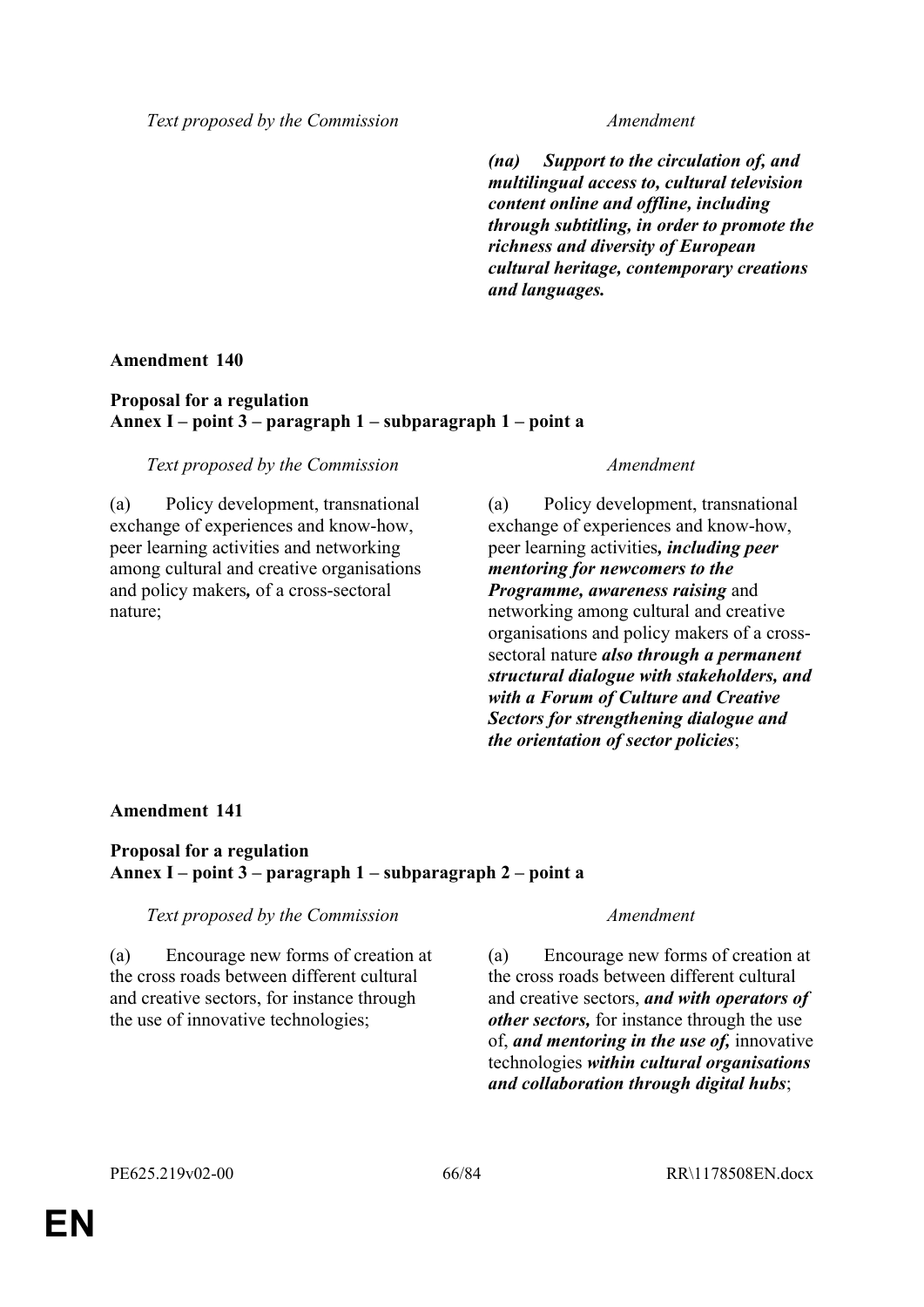## **Proposal for a regulation Annex I – point 3 – paragraph 1 – subparagraph 2 – point b a (new)**

*Text proposed by the Commission Amendment*

*(ba) Actions aiming at interdisciplinary productions relating to Europe and its values;*

## **Amendment 143**

## **Proposal for a regulation Annex I – point 3 – paragraph 1 – subparagraph 3 – point a**

*Text proposed by the Commission Amendment*

(a) Promote the programme at national level and provide information on the various types of financial support available under union policy;

(a) Promote the programme at national level and provide *relevant* information on the various types of financial support available under union policy *and on the evaluation criteria, procedure and results*;

Amendment 144

# **Proposal for a regulation Annex I – point 3 – paragraph 1 – subparagraph 3 – point b**

*Text proposed by the Commission Amendment*

(b) Stimulate cross border cooperation between professionals, institutions, platforms and networks within and across the policy areas and sectors covered by the programme;

(b) *Support potential beneficiaries in application processes,* stimulate cross border cooperation *and the exchange of best practices* between professionals, institutions, platforms and networks within and across the policy areas and sectors covered by the programme;

# **Amendment 145**

**Proposal for a regulation Annex I – point 3 – paragraph 1 – subparagraph 3 – point c**

RR\1178508EN.docx 67/84 PE625.219v02-00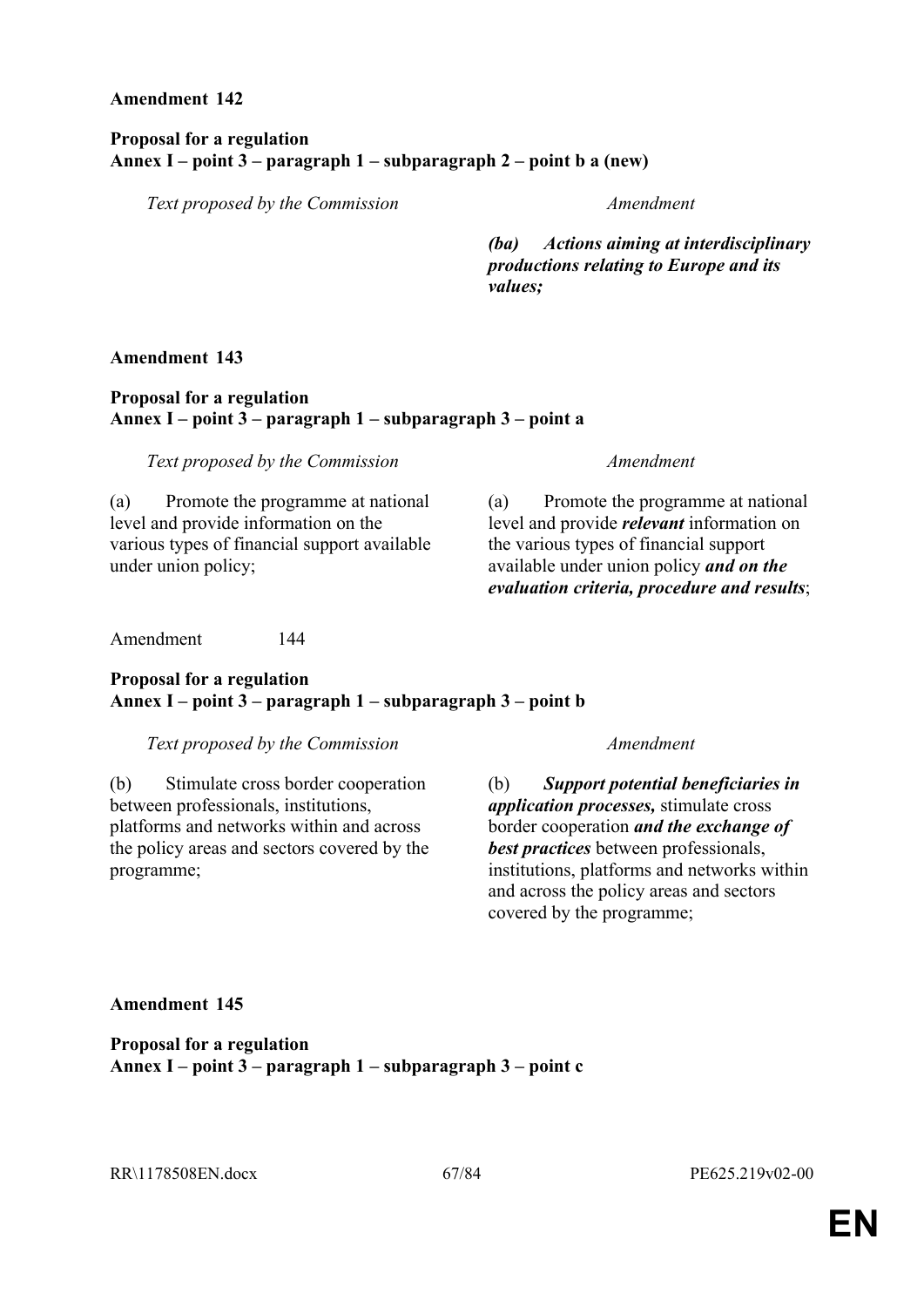(c) Support the Commission in ensuring a proper communication and dissemination of the results of the programme to the citizens.

(c) Support the Commission in ensuring a *bottom-up and top-down* proper communication and dissemination of the results of the programme to the citizens *and to the operators*.

### **Amendment 146**

### **Proposal for a regulation Annex I – point 3 – paragraph 1 – subparagraph 4 – point a**

*Text proposed by the Commission Amendment*

(a) Addressing the structural changes faced by the media sector by promoting *and monitoring a diverse* and pluralistic media environment;

(a) Addressing the structural *and technological* changes faced by the *news* media sector by promoting *an independent* and pluralistic media environment *and supporting independent monitoring for assessing risks and challenges to media pluralism and freedom*;

### **Amendment 147**

### **Proposal for a regulation Annex I – point 3 – paragraph 1 – subparagraph 4 – point b**

*Text proposed by the Commission Amendment*

(b) Supporting high media production standards by fostering cooperation, crossborder collaborative journalism, and quality content;

(b) Supporting high media production standards by fostering cooperation, *digital skills,* cross-border collaborative journalism, and quality content *and sustainable media economic models to ensure professional ethics in journalism*;

### **Amendment 148**

**Proposal for a regulation Annex I – point 3 – paragraph 1 – subparagraph 4 – point c**

*Text proposed by the Commission Amendment*

(c) Promoting media literacy to allow (c) Promoting media literacy to allow

PE625.219v02-00 68/84 RR\1178508EN.docx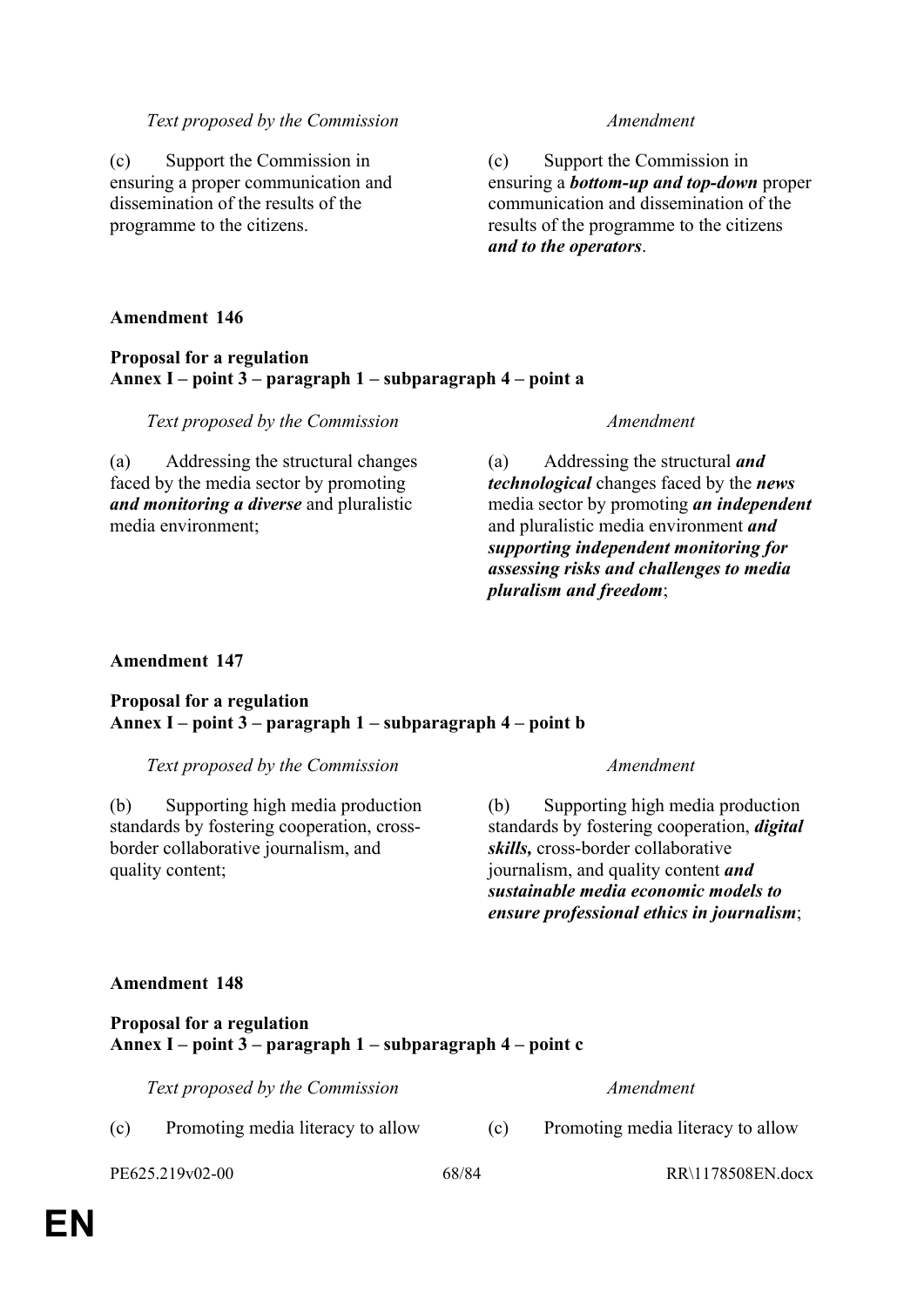citizens to develop a critical understanding of the media.

citizens*, in particular young people,* to develop a critical understanding of the media *and supporting the creation of a Union platform to share media literacy practices and policies among all the Member States, including through university networks of radio and media which deal with Europe and providing news media professionals with training programmes in order to recognise and tackle disinformation*.

**Amendment 149**

**Proposal for a regulation Annex I – point 3 – paragraph 1 – subparagraph 4 – point c a (new)**

*Text proposed by the Commission Amendment*

*(ca) Fostering and safeguarding political and civil society dialogue on threats to media freedom and media pluralism in Europe;*

**Amendment 150**

**Proposal for a regulation Annex II – paragraph -1 (new)**

*Text proposed by the Commission Amendment*

### *-1. COMMON QUALITATIVE AND QUANTITATIVE IMPACT INDICATORS OF THE PROGRAMME*

*(1) Benefit for citizens and communities;*

*(2) Benefit for the strengthening of European cultural diversity and cultural heritage;*

*(3) Benefit for the Union economy and jobs, in particular cultural and creative sectors and SMEs;*

*(4) Mainstreaming of Union policies, including international cultural relations;*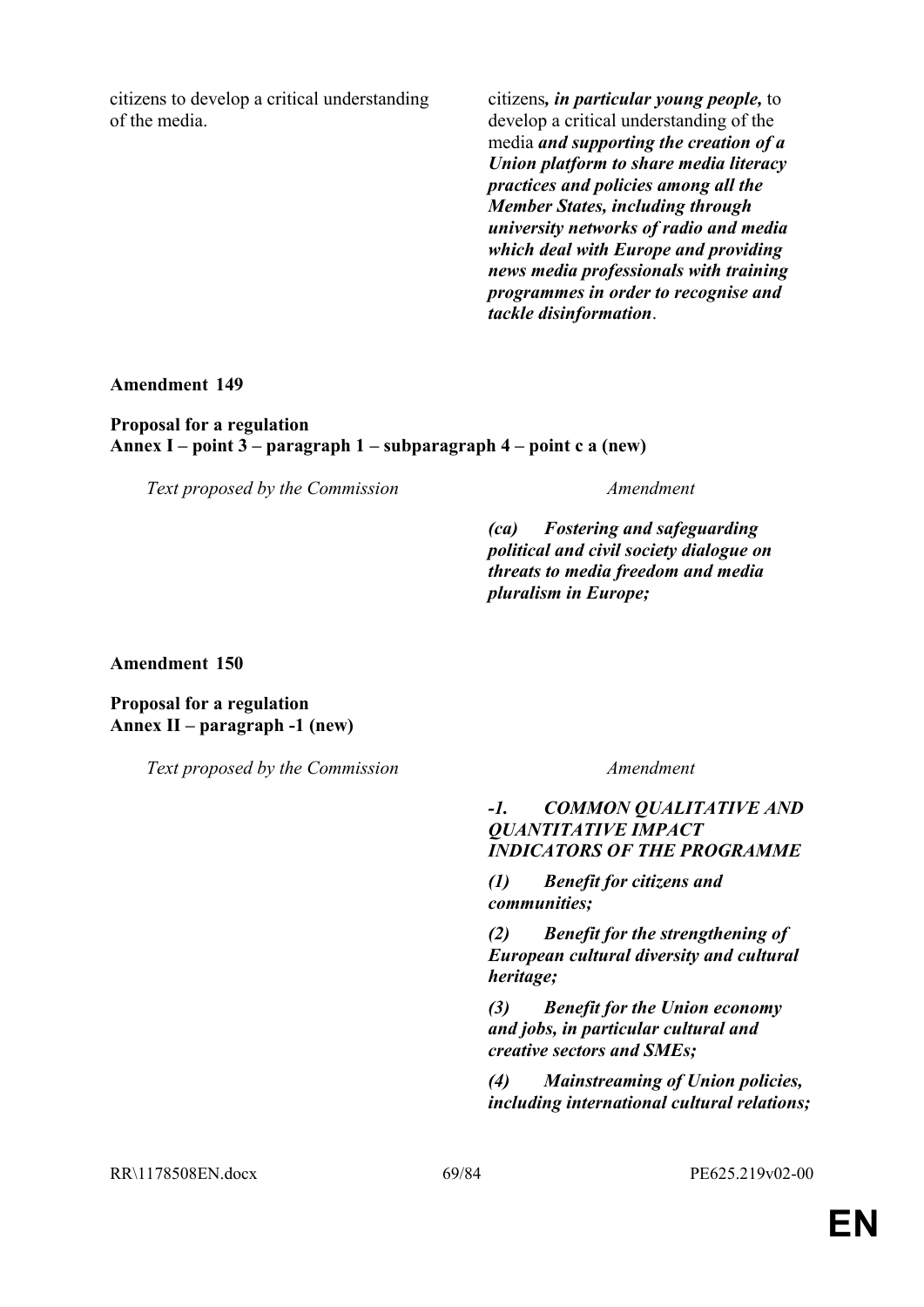*(5) European added value of projects;*

*(6) Quality of partnerships and cultural projects;*

*(7) Number of people accessing European cultural and creative works supported by the Programme;*

*(8) Number of employment positions linked to the funded projects;*

*(9) Gender balance, where needed, mobility and empowerment of the operators in the cultural and creative sectors.*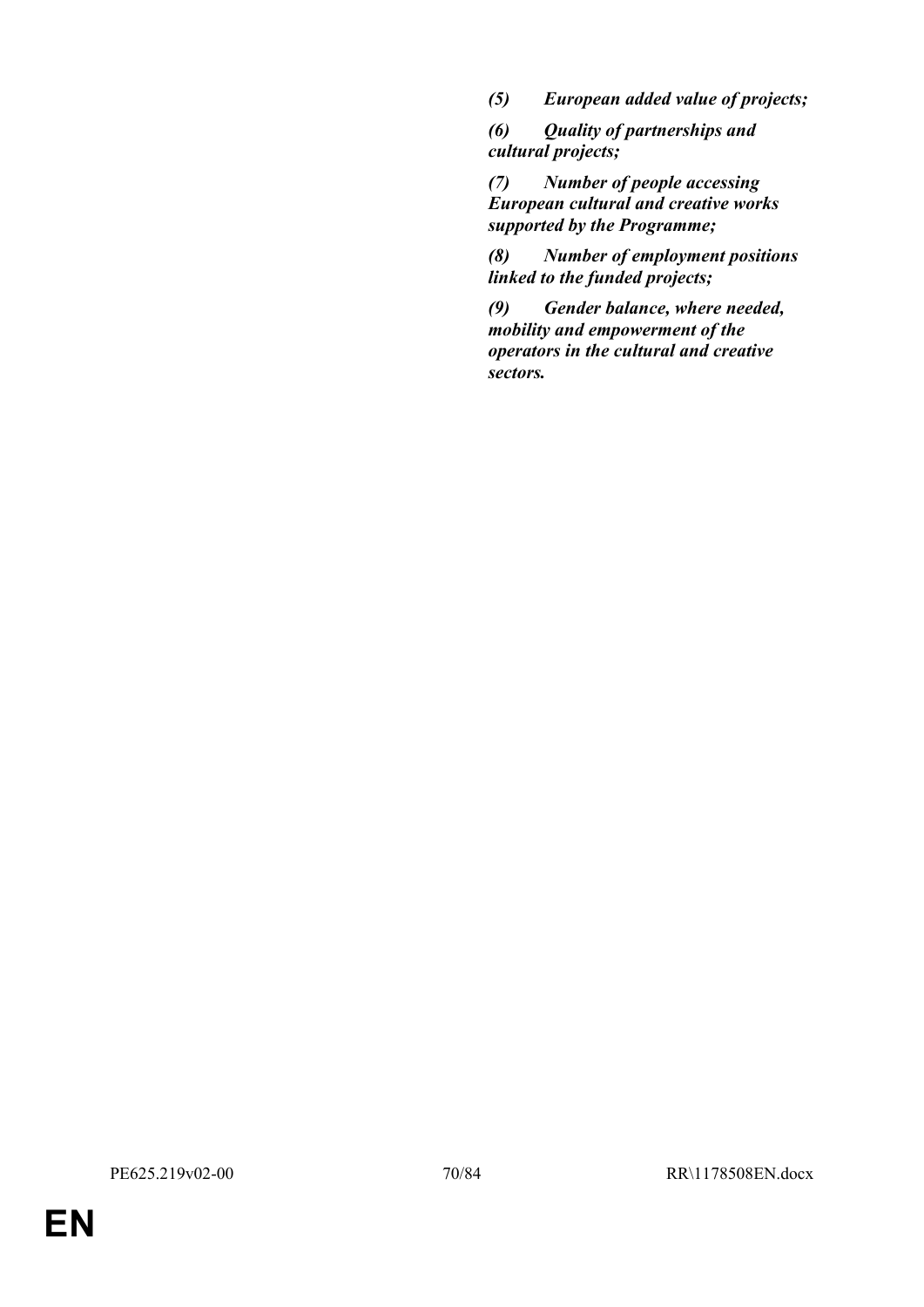# **EXPLANATORY STATEMENT**

# **Introduction – Rapporteur assessment of the Commission proposal**

Creative Europe is the only EU direct programme for the cultural, creative and audiovisual sectors and has reinforced its role in this respect - in continuity with previous programmes, and especially with the practice of exchanges and dialogue in the artists' and cultural institutions professionals of the Member States. Creative Europe 2021-2027 kept the name and the autonomy of the programme, its main structure, objectives and philosophy. The Rapporteur acknowledges its maturity and continuity with the previous programme but also welcomes some novelties, such as dedicated actions for mobility of artists, heritage and architecture, music sector, pluralistic media. However, she underlines that integrating new priorities entails increasing the financial envelope.

The Rapporteur welcomes the integration of several suggestions from the Parliament Implementation Report on the Creative Europe Programme, adopted in 2017 but regrets that the proposal do not define actions more precisely. In general, the Rapporteur finds the proposal not sufficiently detailed or precise. This leaves a too large room for interpretation and application in the hands of the CE, in terms that the Rapporteur considers not acceptable for the Parliament as co-legislator, but this also creates uncertainty to beneficiaries. Therefore, several amendments have been proposed to better define priorities and actions in the strands. The present explanatory statement overview main issues addressed in the amendments.

## **Budget**

The Creative Europe Programme is seriously underfunded and with extremely low success rates, which act as a dissuasive factor, generating frustration towards the programme and prevents many actors from applying. The rapporteur urges therefore to substantially increase the budget from the suggested 1.85 Billion to 2.806 Billion, which would double the current budget of 1,46 Billion, as asked during the launch of the EYCH in Milan in December 2017. Moreover, splits of the budget between strands should be executed in percentage, rather than in figures with special allocation guaranteed for Cooperation projects in Culture, where the success rate stayed the lowest.

# **Definitions and objectives**

The Commission introduced a new possibility for creative and cultural projects, which obtained a high evaluation score, to benefit from the Seal of Excellence certification. However, without a cross-reference in other programmes, the Rapporteur finds this provision fragile. Moreover, the access to this type of financing should be clearly facilitated. The Rapporteur would like to ensure also that the programme is addressed to both profit and nonprofit cultural operators.

A new general objective has been introduced to recognise the intrinsic value of culture, and promote artists and cultural operators, and the culture's contribution to the citizens' personal and social development.

RR\1178508EN.docx 71/84 PE625.219v02-00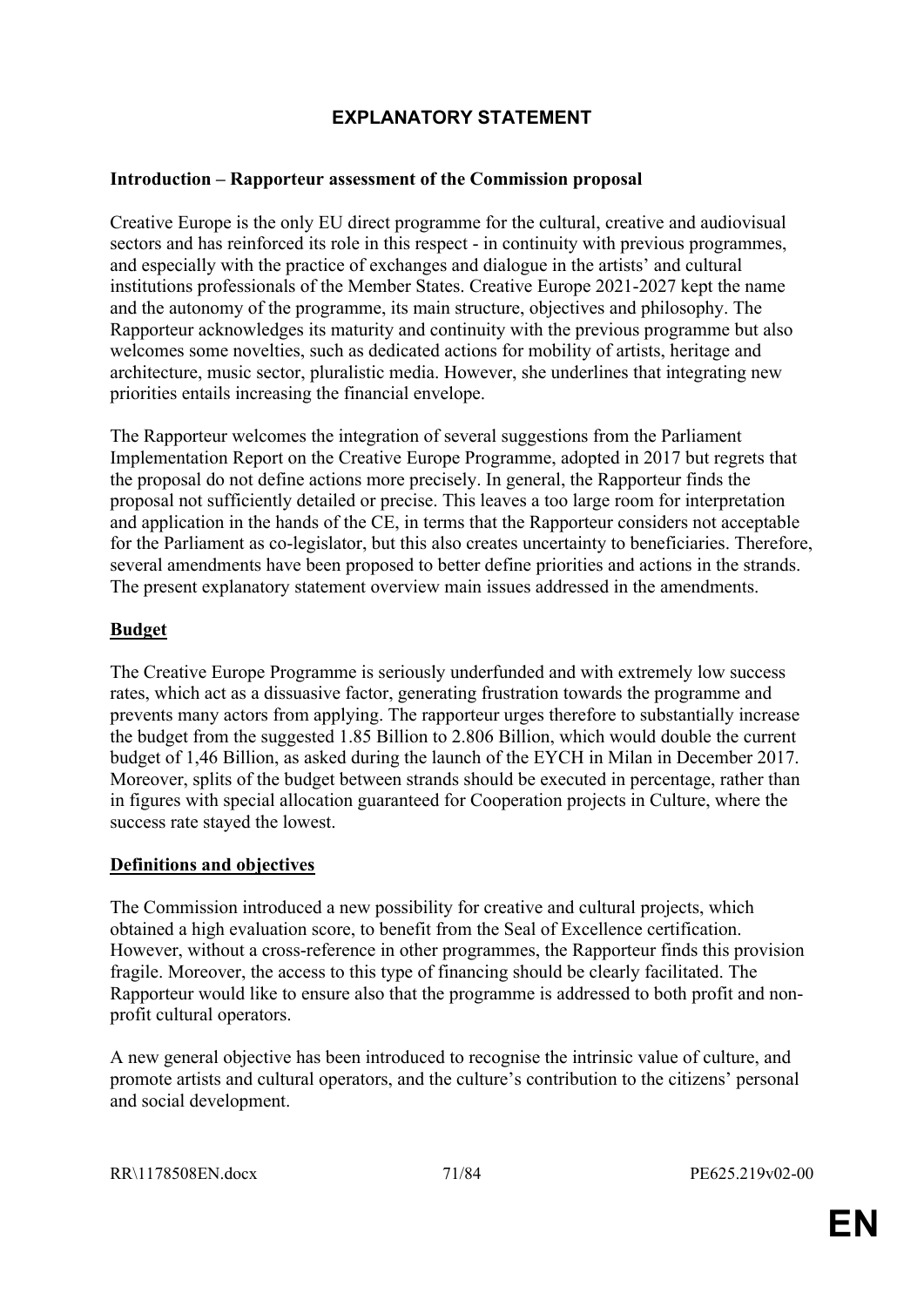# **Reintroduction of the EU added value**

The Rapporteur reintroduces the article on EU added value, not present in the new Commission proposal, as the pre-condition to receive support from the programme, stressing in particular the sense of belonging that culture brings to citizens and encouraging the narrative of the common roots and unity in diversity.

# **Priorities and actions of the strand Culture**

The Rapporteur welcomes the new structure of the Culture Strand, introducing horizontal, sectoral and specific actions and, in particular the new horizontal actions on music and **mobility of artists and cultural professionals.** It has to be underlined that more efforts are needed at the Member States level in order to overcome obstacles to artists' mobility, such as the lack of legal status, the visa issuance, the duration of permits and the risk of double taxation, to allow the scheme having a real impact in the upcoming years. The Rapporteur wishes to clarify that with the new Music Moves Europe, cooperation projects on music will not be excluded from the transnational cooperation projects.

Concerning the grants, the Rapporteur introduces three criteria, according to which they will be awarded: high cultural quality, impact and quality and efficiency in the implementation.

Concerning the **cooperation projects**, which are core action of the programme and built its success over the years, they must be reinforced. The budget must be increased and special attention should be given to small size projects by adapting the co-financing rate and introducing a category of micro size projects.

**Platforms and networks** are performing well and should continue, covering as much sectors as possible. The Rapporteur reiterates its wish, already expressed in the Implementation Report to reintroduce among European Prizes, **a European Theatre Prize**, taking stock of the experience of the Europa Theatre Prize, created in 1986 by the European Commission and financed by previous programmes until 2014.

In special actions, the Rapporteur introduces a new category: actions aiming at interdisciplinary productions relating to Europe and its values.

# **Priorities and actions in MEDIA strand**

In general, the Rapporteur welcomes the Commission proposal concerning MEDIA strand and its activities but points that some aspects should be clarified. In the action for the development of audiovisual works, the Rapporteur emphasise the genres to be supported with explicit mentioning of fiction, documentaries, children and animated films, interactive works such as video games and multimedia with enhanced cross border circulation potential. The MEDIA programme had always supported independent European production companies and this condition should continue, especially in the light of the challenging competition with giant production companies and broadcasters. The Rapporteur is not convinced about the proposal to support the film festivals only through one or more networks, while is highly appreciating the inclusion of a gender focus.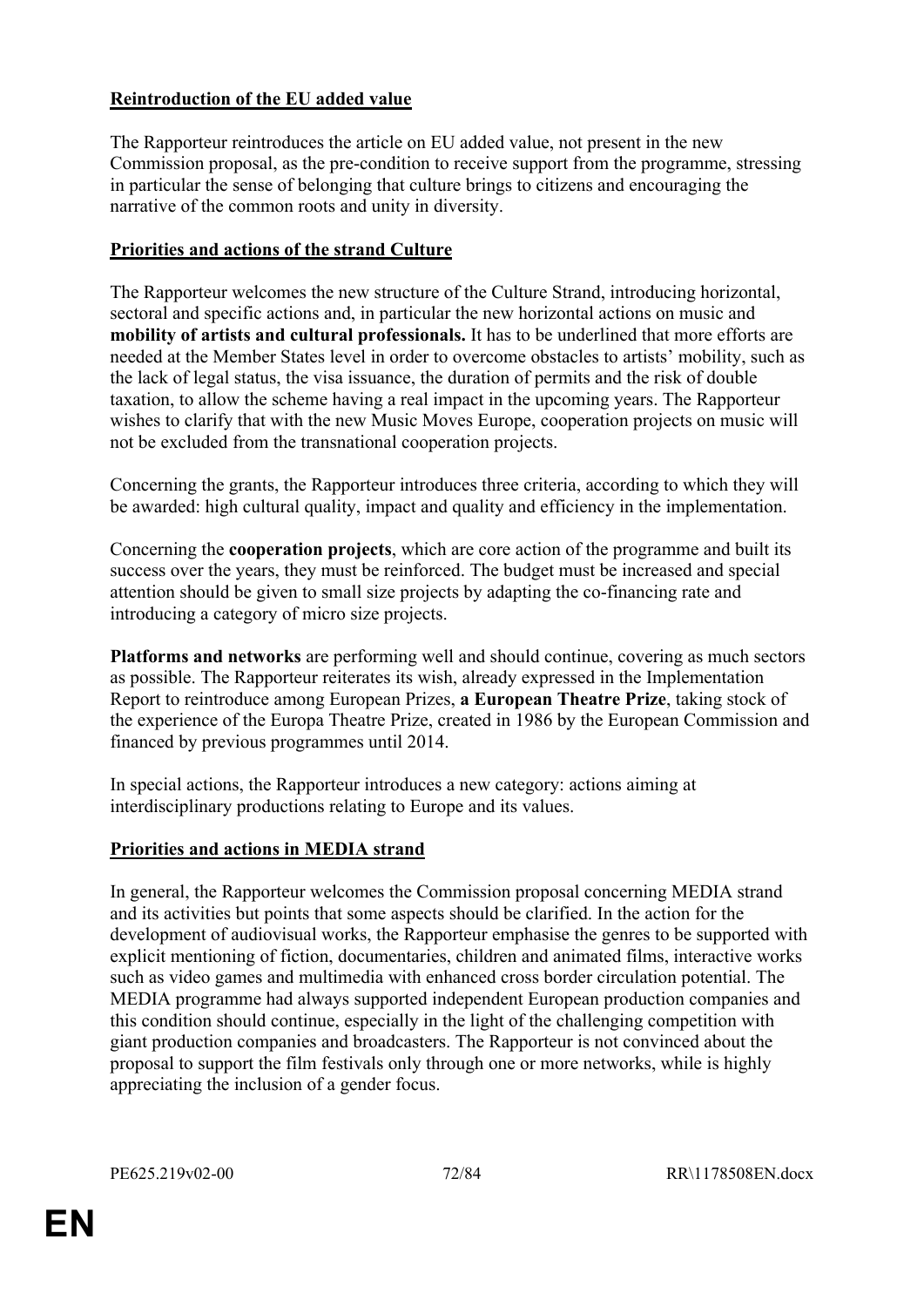# **Priorities and actions in Cross-sectoral strand**

The Cross sectoral Strand finally seems to be enhanced with its original aim of cradle of interaction between the sectors, with creative labs, policy making and data collection.

The Rapporteur welcomes the initiative on the promotion of a **diverse and pluralistic media** environment and asks for a strong vision and a shared governance by the Commission services. Main objectives of this action would be to ensure professional ethics in journalism by supporting digital skills but also enhancing development of critical thinking and media literacy among citizens.

One of the biggest challenges of the present proposal is to preserve the **Guarantee Facility for Cultural and Creative Sectors,** established by the Regulation 1295/2013. The Guarantee proved to be one of the best performing financial instruments.

Within the current MFF proposals, the Guarantee has been moved to the InvestEU Regulation. It is imperative to ensure that the specificity and the expertise (capacity building) is not lost and that creative and cultural sectors are not obliged to compete for financing with other sectors. Therefore, cross-references to the InvestEU Regulation are being added.

# **European Observatory for Culture and Creative Sectors**

Considering the complexity in measuring the impact of cultural policies and defining relevant qualitative and quantitative indicators, the Commission shall entrust this mission to an independent observatory, established with its own existing structures, such as JRC, acting in network with European centres of excellence, and in collaboration with Council of Europe, OECD and UNESCO, in order to benefit from existing expertise.

The Rapporteur wishes to reinforce the dialogue between the cultural and creative organisations and the policy makers through a permanent structural dialogue with stakeholders and annual Forum of Culture and Creative Sectors for dialogue and orientation of sectors' policies, allowing genuine cross-sectorial exchanges between all sectors, including audiovisual. This should be based on the positive experience of involving stakeholders and civil society in the EYCH.

# **International dimension and third countries associated**

The Rapporteur is of the view, that the agreements with the third countries already associated to the Creative Europe, under the Regulation 1295/2013, should be facilitated and accelerated in order to include those countries from the very beginning of the implementation of the new programme. More should be done to encourage new countries joining the programme. The Commission shall adopt a proactive approach for the admission of new countries through bilateral agreements.

The Rapporteur is of the view that activities with international dimension should be performed under the name **Creative Europe Mundus**.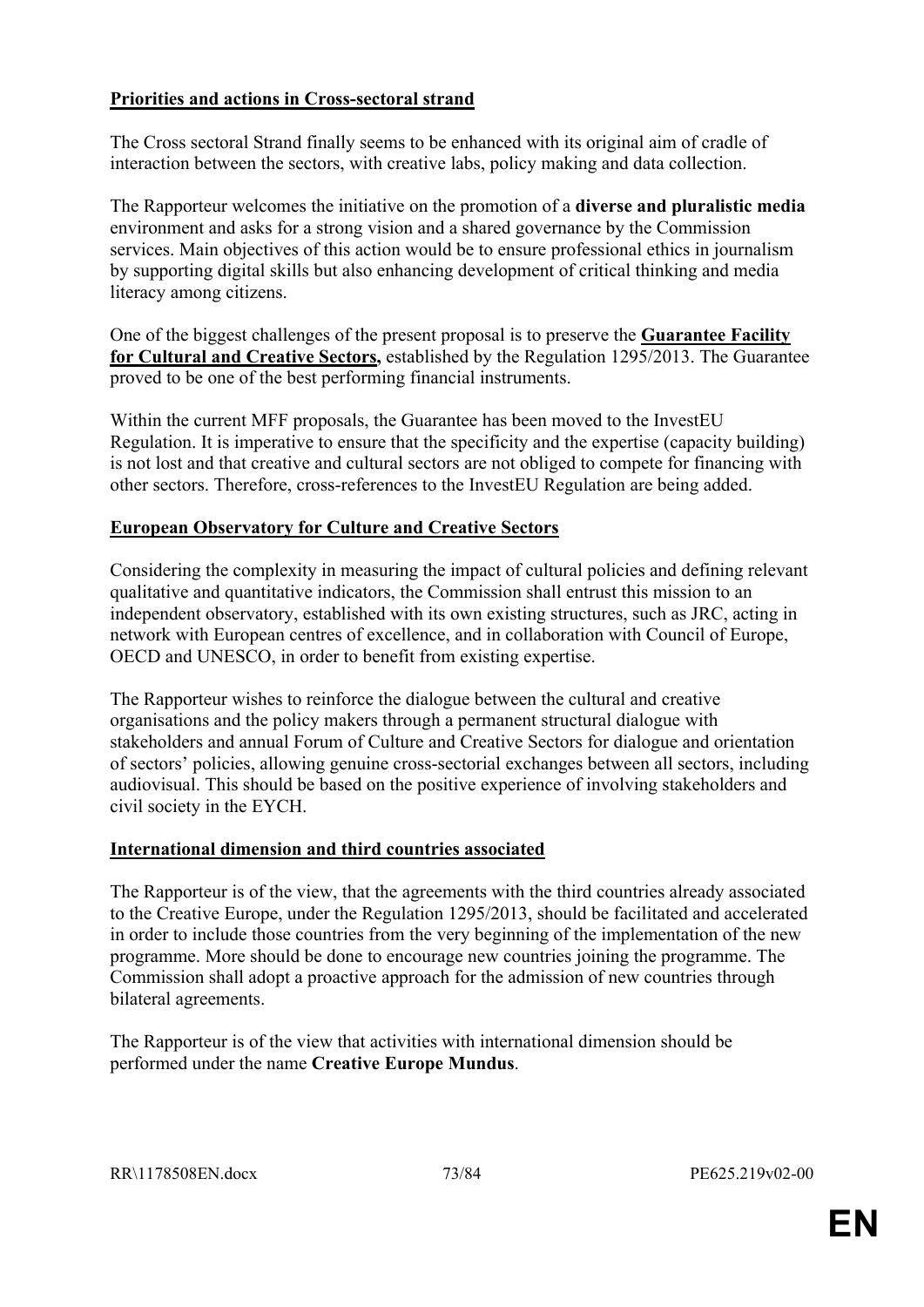# **Parliament scrutiny and work programmes**

The Rapporteur agrees with the Commission on the fact that the Programme requires flexibility in its implementation period of 7 years. The proposed regulation styles a concise structure that is well received in its simplification effort. Nevertheless, programme flexibility is not about fundamental policy choices. Under the regulation proposal, new policy priorities, included the shift of the Guarantee Facility to the new instrument InvestEU, and corresponding budgetary allocations are left to the work programmes. For these reasons, it is necessary that these work programmes are adopted through delegated acts, rather than implementing acts. This approach is conceived to allow programme flexibility and to ensure that the Parliament exercises in full its right of scrutiny and holds the executive properly to account. The only alternative to this approach would be to regulate in detail, which would be in contradiction to the spirit of flexibility that inspire the text.

# **Monitoring, evaluation and indicators**

The Commission should perform a **mid-term review** as earliest as possible, in order to submit the mid-term evaluation report to the Parliament and the Council in due time (31 December 2024) to allow meaningful preparation of the subsequent programme.

The Commission shall also regularly evaluate the efficiency of impact indicators established in Annex II and is empowered to adopt a delegated act in order to review or supplement them. The Rapporteur insists that the programme should include both quantitative and qualitative impact indicators and that the strands should have a common set of qualitative indicators and dedicated sets of the quantitative indicators. The Rapporteur proposes the guidelines for establishments of those qualitative indicators. All indicators will be assessed and if necessary,amended by a delegated act by 31 December 2022.

The Rapporteur agrees with the inclusion of the **European Union Youth Orchestra** and **European Film Academy** as beneficiaries, who may be awarded a grant without a call for proposal but prefers to introduce additional information concerning their mission and evaluation by the Commission. The EUYO would receive a grant for the activities that contribute to the mobility of young musicians and internationalisation of their careers and the circulation of European works across borders. EFA would receive a grant for the activities contributing to the promotion of the European cinematographic production and in particular the Lux Film Prize. Fulfilling missions and realising objectives by both organisations should be regularly assessed by the Commission.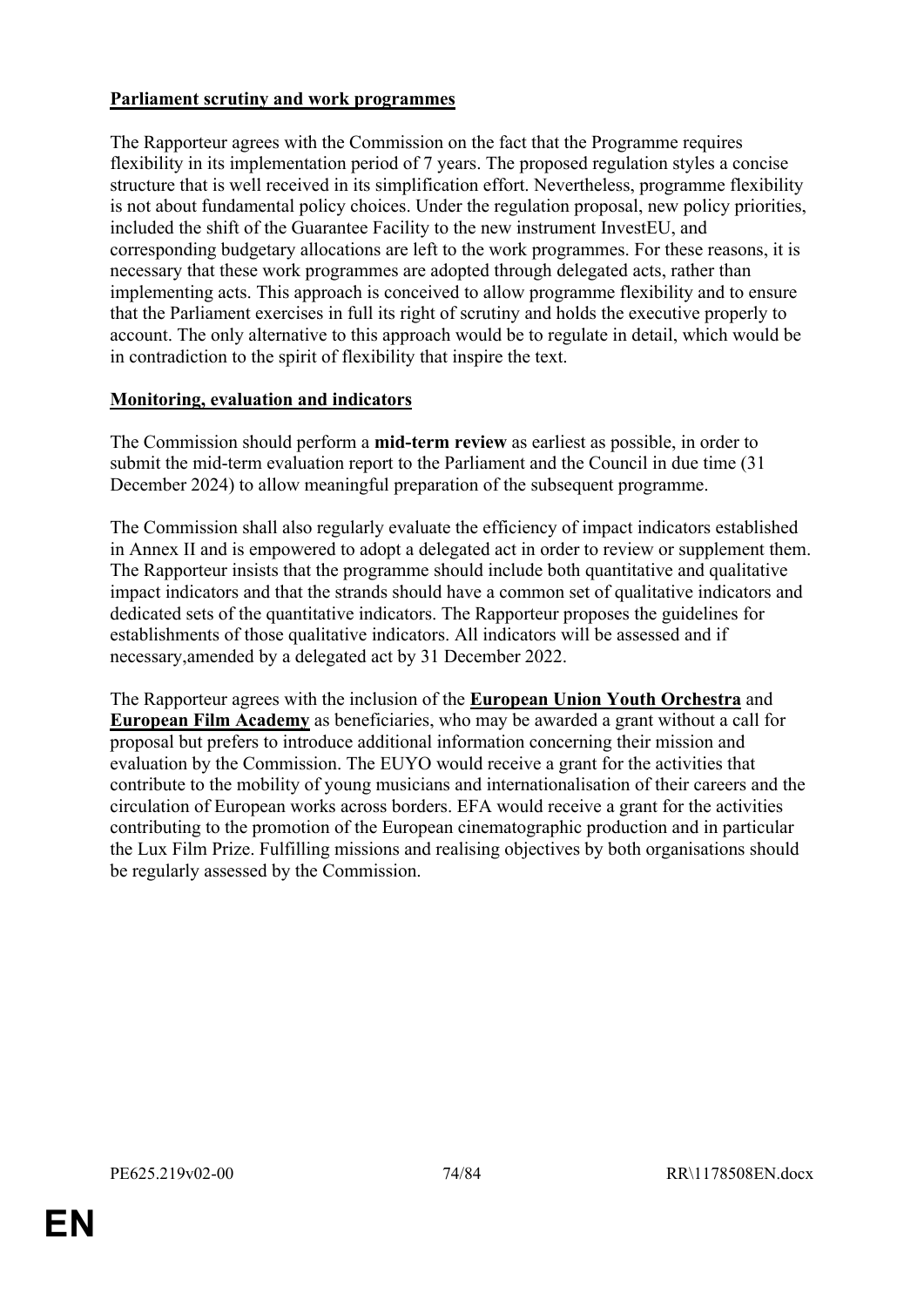# **OPINION OF THE COMMITTEE ON BUDGETS**

for the Committee on Culture and Education

on the proposal for a regulation of the European Parliament and of the Council establishing the Creative Europe programme (2021 to 2027) and repealing Regulation (EU) No 1295/2013  $(COM(2018)0366 - C8-0237/2018 - 2018/0190(COD))$ 

Rapporteur for opinion: John Howarth

# **SHORT JUSTIFICATION**

The Creative Industries in the European Union are a growth sector but also face substantial challenges. The Creative Europe programme is intended to enable the creative, cultural and media sectors better to meet these challenges and to support and contribute to the development of European culture reflecting the values of the Union.

The Commission has proposed that Creative Europe be funded to  $\epsilon$ 1,642m in 2018 (constant) prices ( $\epsilon$ 1,850m in current prices) within the MFF 2021-27, broken down into programmes as follows:  $\epsilon$ 541m ( $\epsilon$ 609m) Culture,  $\epsilon$ 959m ( $\epsilon$ 1,081m) Media and  $\epsilon$ 142m ( $\epsilon$ 142m) for Cross Sectoral projects. All figures must be regarded as indicative until the conclusion of the MFF process and are expressed here in constant prices to enable direct comparison with the previous MFF period.

During the current MFF Creative Europe's programmes have been substantially oversubscribed, with many more project applications made than could be funded within the budgets allocated. It is highly likely that, whatever the final MFF settlement, this will continue to be the case and projects that meet all the criteria for funding will not be funded for purely budgetary reasons. To help these projects seek alternative funding the Commission has introduced the concept of a 'Seal of Excellence' which is to be welcomed. Analysis of the projects awarded a EU 'Seal of Excellence' will enable future evaluations of Creative Europe better to assess the qualitative level of oversubscription of the programmes and should therefore be included in future budgetary reporting of the programme.

Creative Europe also receives funding from other EU financing instruments (the Neighbourhood, Development and International Co-operation, Pre-accession Assistance). The current programme also has Creative Europe Desks in 12 third countries and receives contributions. The reporting of contributions to Creative Europe from other EU financing instruments and from third countries should be reported to the budgetary authority.

```
RR\1178508EN.docx 75/84 PE625.219v02-00
```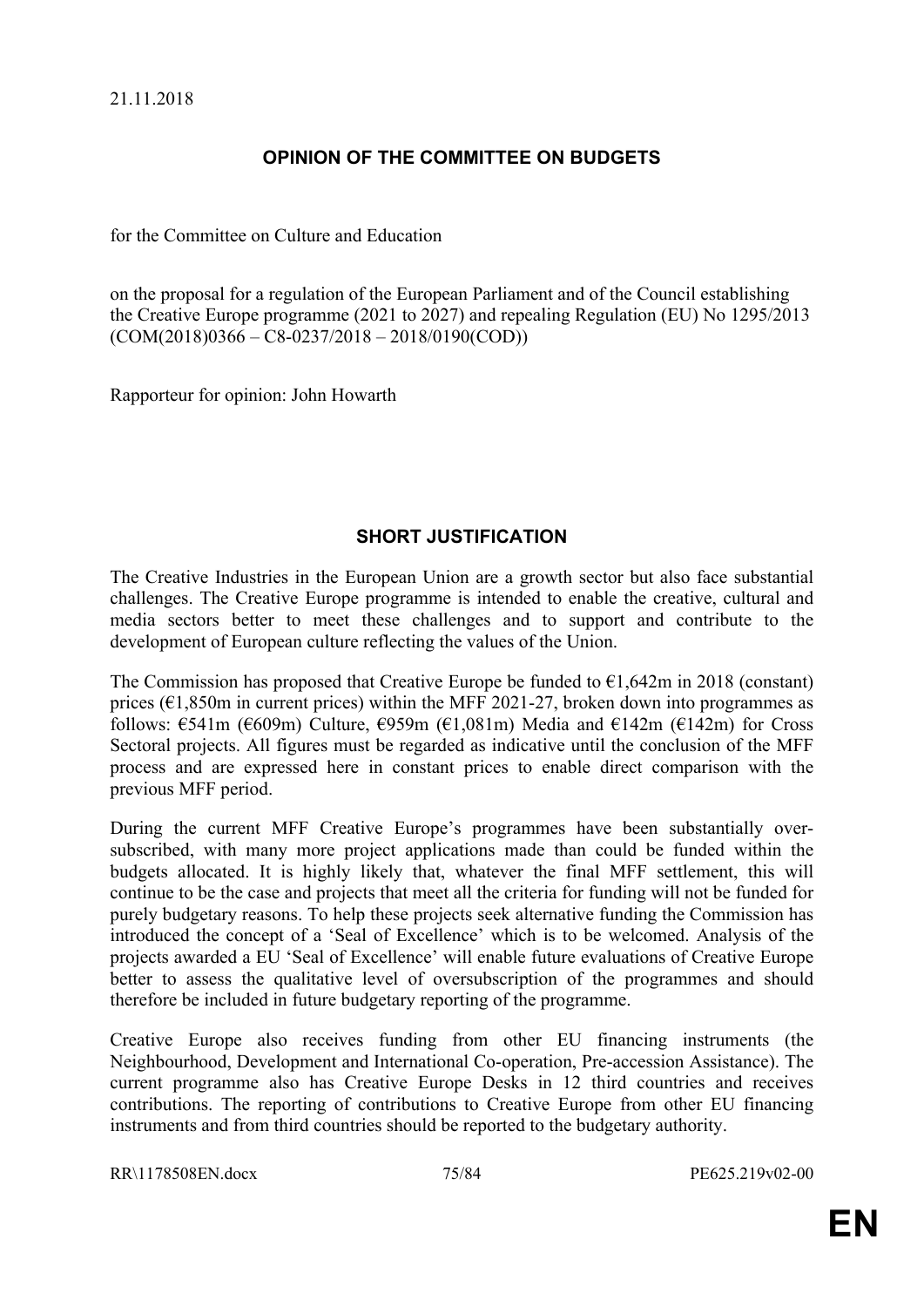Both the European Film Academy and the European Union Youth Orchestra have developed unique roles in European culture, thus the proposal for direct funding of these institutions is welcomed.

# **AMENDMENTS**

The Committee on Budgets calls on the Committee on Culture and Education, as the committee responsible, to take into account the following amendments:

## **Amendment 1**

# **Proposal for a regulation Recital 11 a (new)**

*Text proposed by the Commission Amendment*

*(11a) The New European Agenda for Culture should aim at preserving, expanding and disseminating a vibrant and diverse cultural scene fostering the participation of all.*

## **Amendment 2**

## **Proposal for a regulation Recital 12**

## *Text proposed by the Commission Amendment*

(12) Artistic freedom is at the core of vibrant cultural and creative industries, including the news media sector. The programme should promote cross-overs and collaboration between the audiovisual sector and the publishing sector to promote *a* pluralistic media environment.

(12) Artistic freedom is at the core of vibrant cultural and creative industries, including the news media sector. The programme should promote cross-overs and collaboration between the audiovisual sector and the publishing sector to promote*, support and help maintain a more* pluralistic media environment.

## **Amendment 3**

**Proposal for a regulation Recital 13**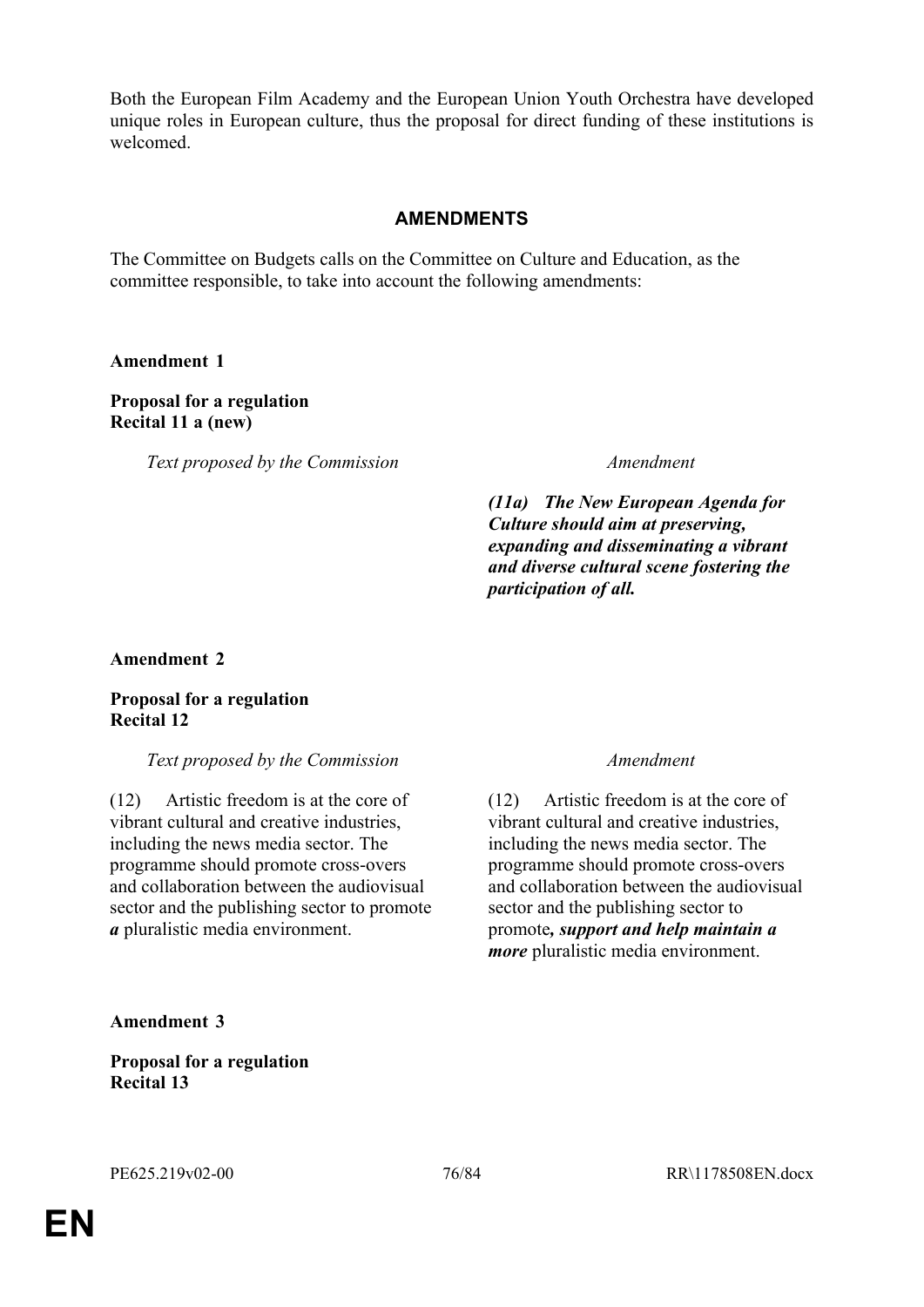## *Text proposed by the Commission Amendment*

(13) In line with Articles 8 and 10 of the Treaty on the Functioning of the European Union (TFEU), the Programme in all its activities should support gender mainstreaming and the mainstreaming of non-discrimination objectives and, where applicable, should define appropriate gender balance criteria.

(13) In line with Articles 8 and 10 of the Treaty on the Functioning of the European Union (TFEU), the Programme in all its activities should support gender mainstreaming and the mainstreaming of non-discrimination objectives and, where applicable, should define appropriate gender balance criteria. *Participation in and projects of the Programme should seek to reach and to reflect the diversity of European Society and the activities of the Programme should be monitored and reported upon, in order to ascertain the performance of the Programme in this respect and enable policy makers to make better informed decisions over future programmes.*

## **Amendment 4**

# **Proposal for a regulation Recital 18**

## *Text proposed by the Commission Amendment*

(18) Third countries which are members of the European Economic Area (EEA) may participate in Union programmes in the framework of the cooperation established under the EEA agreement, which provides for the implementation of the programmes by a decision under that agreement. Third countries may also participate on the basis of other legal instruments. A specific provision should be introduced in this Regulation to grant the necessary rights for and access to the authorizing officer responsible, the European Anti-Fraud Office (OLAF) as well as the European Court of Auditors to comprehensively exert their respective competences.

(18) Third countries which are members of the European Economic Area (EEA) may participate in Union programmes in the framework of the cooperation established under the EEA agreement, which provides for the implementation of the programmes by a decision under that agreement. Third countries may also participate on the basis of other legal instruments. A specific provision should be introduced in this Regulation to grant the necessary rights for and access to the authorizing officer responsible, the European Anti-Fraud Office (OLAF) as well as the European Court of Auditors to comprehensively exert their respective competences. *The contributions of third countries to the Creative Europe programme should be reported on an annual basis to the budgetary authority.*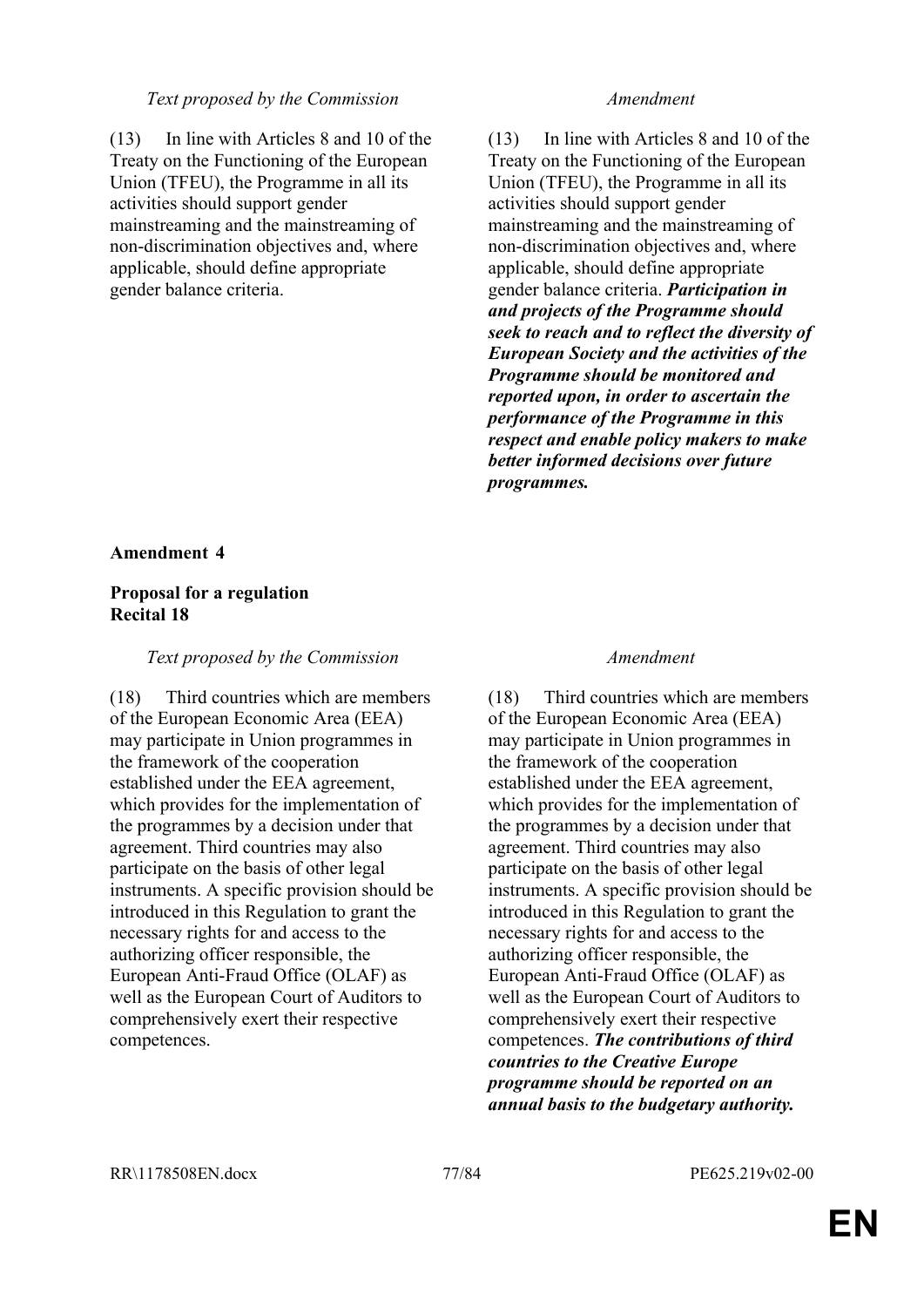# **Amendment 5**

# **Proposal for a regulation Recital 20**

# *Text proposed by the Commission Amendment*

(20) Reflecting the importance of tackling climate change in line with the Union's commitments to implement the Paris Agreement and the United Nations Sustainable Development Goals, this Programme will contribute to mainstream climate actions and to the achievement of an overall target of 25 % of the Union budget expenditures supporting climate objectives. Relevant actions will be identified during the Programme's preparation and implementation, and reassessed in the context of the relevant evaluations and review processes.

(20) Reflecting the importance of tackling climate change in line with the Union's commitments to implement the Paris Agreement and the United Nations Sustainable Development Goals *as a frontrunner*, this Programme will contribute to mainstream climate actions and to the achievement of an overall target of 25 % of the Union budget expenditures supporting climate objectives *over the MFF 2021-2027 period, and an annual target of 30 % as soon as possible and at the latest by 2027, as well as to the mainstreaming of the Sustainable Development Goals into all Union policies*. Relevant actions will be identified during the Programme's preparation and implementation, and reassessed in the context of the relevant evaluations and review processes.

## **Amendment 6**

# **Proposal for a regulation Article 7 – paragraph 1 – subparagraph 1**

*Text proposed by the Commission Amendment*

The financial envelope for the implementation of the Programme for the period 2021 – 2027 shall be EUR *1 850 000 000* in current prices.

The financial envelope for the implementation of the Programme for the period 2021 – 2027 shall be EUR *2 806 000 000 in 2018 prices (EUR 3 566 000 000* in current prices*)*.

*Justification*

*Amendments to the envelope reflect MFF*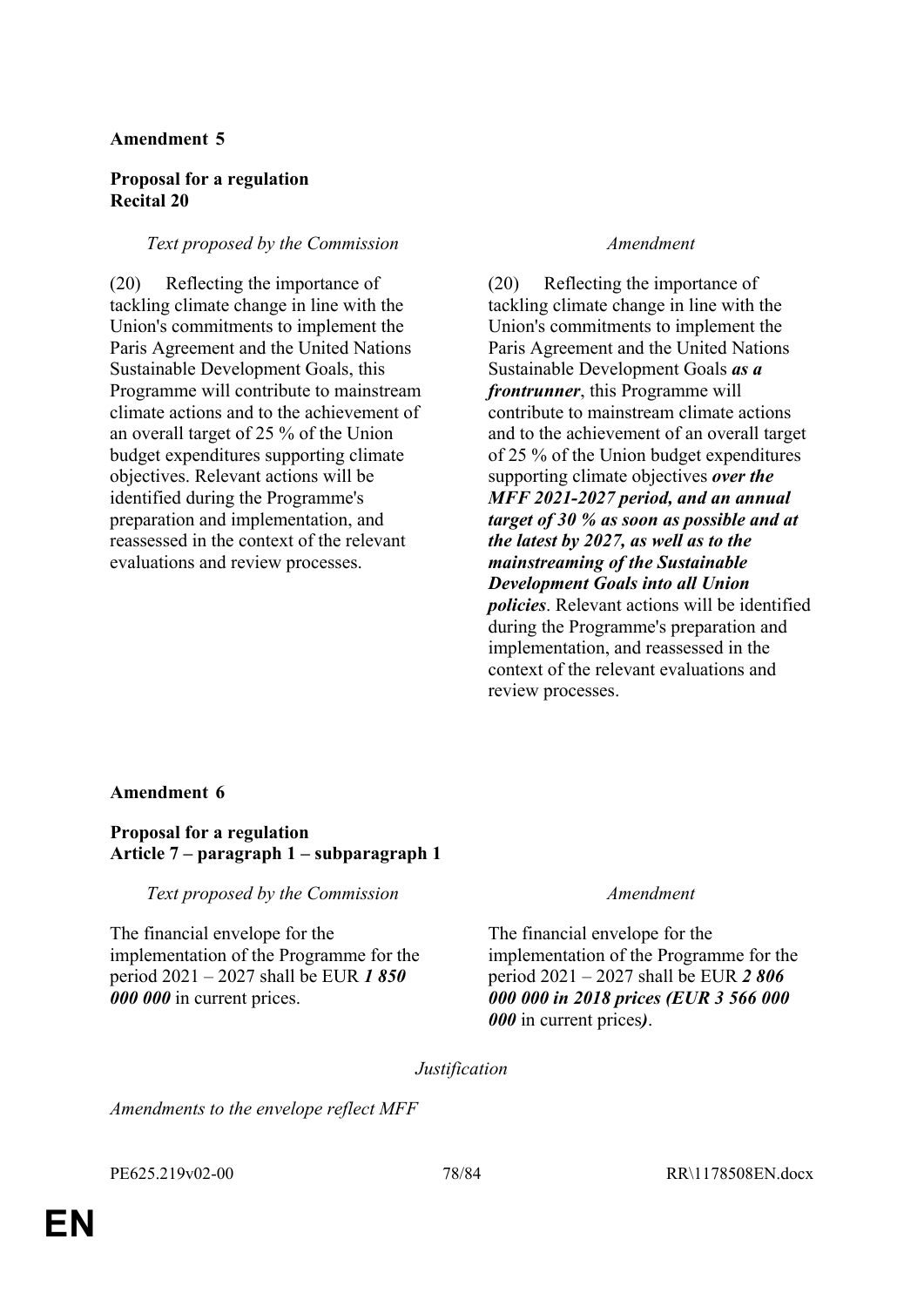## **Amendment 7**

### **Proposal for a regulation Article 7 – paragraph 1 – subparagraph 2 – indent 1**

*Text proposed by the Commission Amendment*

– up to *EUR 609 000 000* for the objective referred to in Article 3 (2)(a) (strand CULTURE);

– up to *32.92% of the amount referred to in paragraph 1, subparagraph 1* for the objective referred to in Article 3 (2)(a) (strand CULTURE);

*Justification*

*Amendments to the envelope reflect MFF*

**Amendment 8**

**Proposal for a regulation Article 7 – paragraph 1 – subparagraph 2 – indent 2**

*Text proposed by the Commission Amendment*

– up to *EUR 1 081 000 000* for the objective referred to in Article 3(2)(b) (strand MEDIA);

– up to *58.43% of the amount referred to in paragraph 1,subparagraph 1* for the objective referred to in Article 3(2)(b) (strand MEDIA);

*Justification*

*Amendments to the envelope reflect MFF*

**Amendment 9**

**Proposal for a regulation Article 7 – paragraph 1 – subparagraph 2 – indent 3**

*Text proposed by the Commission Amendment*

– up to *EUR 160 000 000* for the activities referred to in Article 3(2)(c) (CROSS SECTORAL strand).

– up to *8.65% of the amount referred to in paragraph 1, subparagraph 1* for the activities referred to in Article 3(2)(c) (CROSS SECTORAL strand).

*Justification*

*Amendments to the envelope reflect MFF*

RR\1178508EN.docx 79/84 PE625.219v02-00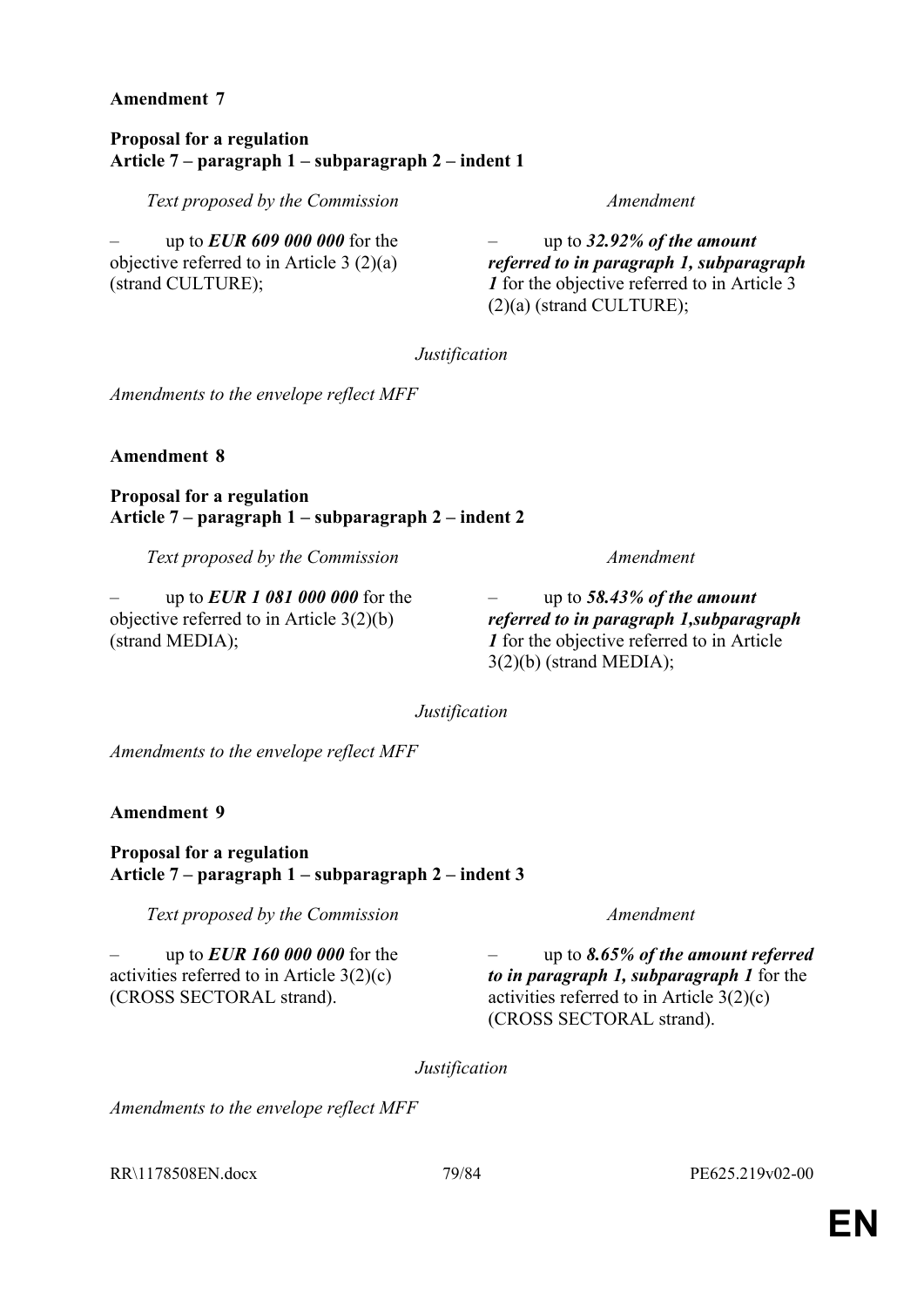## **Amendment 10**

# **Proposal for a regulation Article 7 – paragraph 3**

## *Text proposed by the Commission Amendment*

3. In addition to the financial envelope as indicated in paragraph 1, and in order to promote the international dimension of the Programme, additional financial contributions may be made available from the external financing instruments [Neighbourhood, Development and International Cooperation Instrument, the Instrument for Pre-accession Assistance (IPA III)], to support actions implemented and managed in accordance with this Regulation. This contribution shall be financed in accordance with the Regulations establishing those instruments.

3. In addition to the financial envelope as indicated in paragraph 1, and in order to promote the international dimension of the Programme, additional financial contributions may be made available from the external financing instruments [Neighbourhood, Development and International Cooperation Instrument, the Instrument for Pre-accession Assistance (IPA III)], to support actions implemented and managed in accordance with this Regulation. This contribution shall be financed in accordance with the Regulations establishing those instruments *and reported every year to the budgetary authority, along with the contributions of third countries to the programme*.

**Amendment 11**

**Proposal for a regulation Article 18 – paragraph 1 a (new)**

*Text proposed by the Commission Amendment*

*1 a. The available figures on the amount of commitment and payment appropriations that would have been needed to finance the projects awarded with the 'Seal of Excellence' label shall be communicated every year to the two branches of the budgetary authority, at least 3 months prior to the date of the publication of their respective positions on the Union budget for the following year, according to the commonly agreed calendar for the annual budgetary procedure.*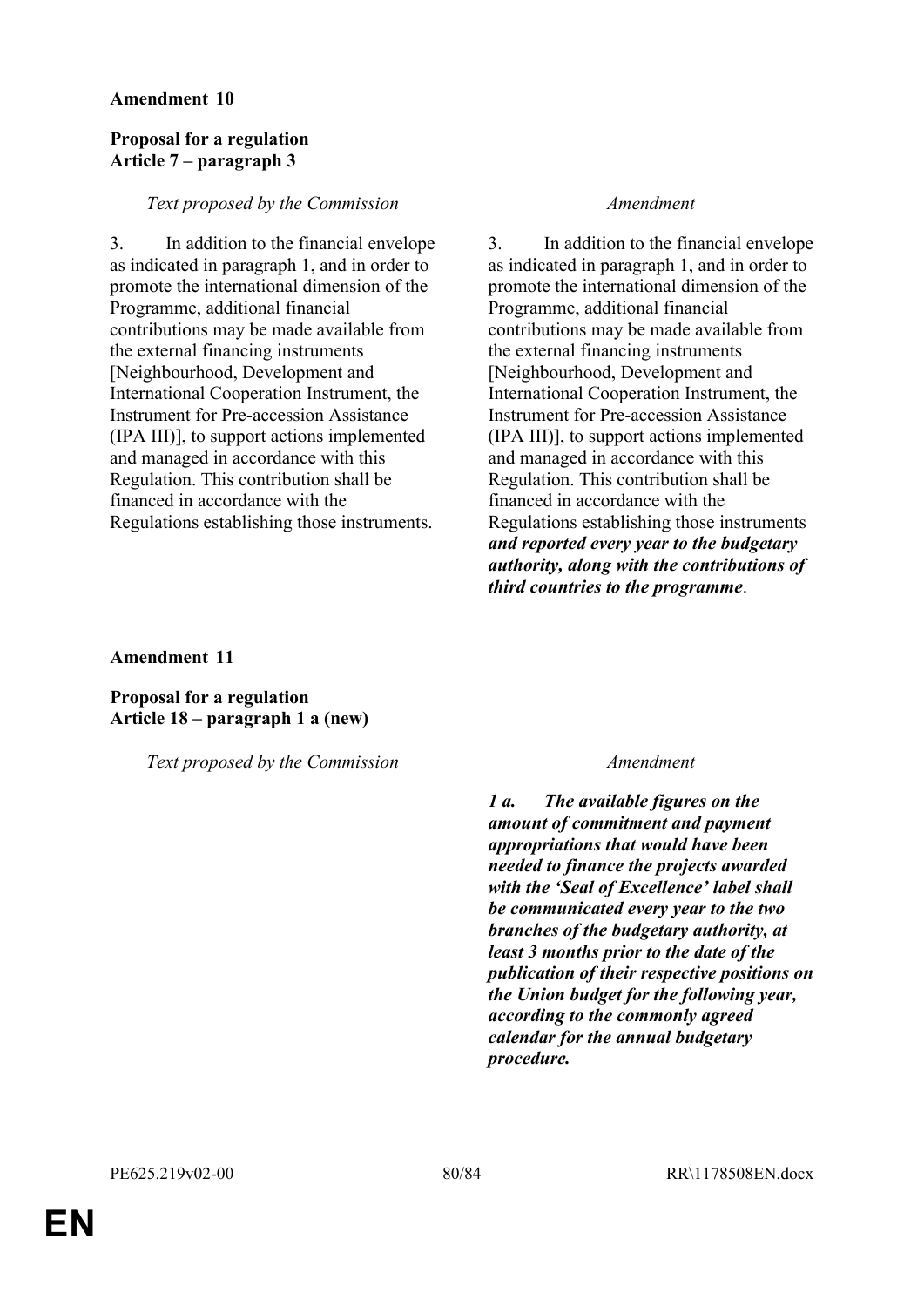| <b>Title</b>                                              | Establishing the Creative Europe programme (2021 to 2027)                                                                                                                                                                                                                                                                                                                                                                                          |  |
|-----------------------------------------------------------|----------------------------------------------------------------------------------------------------------------------------------------------------------------------------------------------------------------------------------------------------------------------------------------------------------------------------------------------------------------------------------------------------------------------------------------------------|--|
| <b>References</b>                                         | $COM(2018)0366 - C8 - 0237/2018 - 2018/0190(COD)$                                                                                                                                                                                                                                                                                                                                                                                                  |  |
| <b>Committee responsible</b><br>Date announced in plenary | <b>CULT</b><br>14.6.2018                                                                                                                                                                                                                                                                                                                                                                                                                           |  |
| <b>Opinion by</b><br>Date announced in plenary            | <b>BUDG</b><br>14.6.2018                                                                                                                                                                                                                                                                                                                                                                                                                           |  |
| Rapporteur<br>Date appointed                              | John Howarth<br>28.6.2018                                                                                                                                                                                                                                                                                                                                                                                                                          |  |
| <b>Discussed in committee</b>                             | 26.9.2018                                                                                                                                                                                                                                                                                                                                                                                                                                          |  |
| Date adopted                                              | 21.11.2018                                                                                                                                                                                                                                                                                                                                                                                                                                         |  |
| <b>Result of final vote</b>                               | 24<br>$+$ :<br>4<br>$-$ :<br>0:<br>0                                                                                                                                                                                                                                                                                                                                                                                                               |  |
| Members present for the final vote                        | Nedzhmi Ali, Jean Arthuis, Richard Ashworth, Gérard Deprez, Manuel<br>dos Santos, André Elissen, José Manuel Fernandes, Eider Gardiazabal<br>Rubial, Jens Geier, John Howarth, Bernd Kölmel, Zbigniew Kuźmiuk,<br>Vladimír Maňka, Siegfried Mureșan, Jan Olbrycht, Urmas Paet, Răzvan<br>Popa, Paul Rübig, Petri Sarvamaa, Jordi Solé, Patricija Šulin,<br>Eleftherios Synadinos, Inese Vaidere, Daniele Viotti, Tiemo Wölken,<br>Stanisław Żółtek |  |
| Substitutes present for the final vote                    | Karine Gloanec Maurin, Tomáš Zdechovský                                                                                                                                                                                                                                                                                                                                                                                                            |  |

# **PROCEDURE – COMMITTEE ASKED FOR OPINION**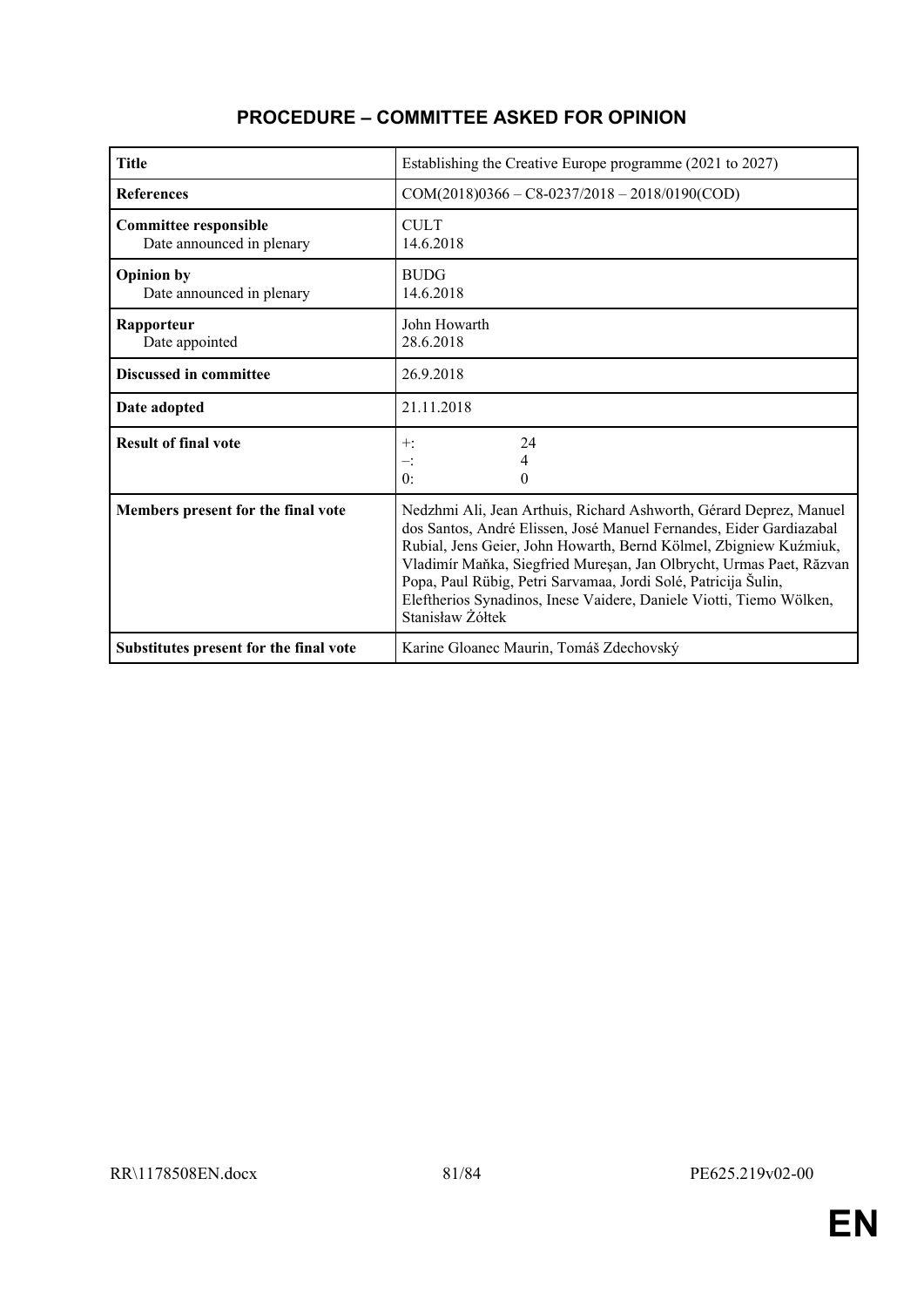# **FINAL VOTE BY ROLL CALL IN COMMITTEE ASKED FOR OPINION**

| 24          |                                                                                                                                                            |
|-------------|------------------------------------------------------------------------------------------------------------------------------------------------------------|
| <b>ALDE</b> | Nedzhmi Ali, Jean Arthuis, Gérard Deprez, Urmas Paet                                                                                                       |
| <b>ECR</b>  | Zbigniew Kuźmiuk                                                                                                                                           |
| <b>PPE</b>  | Richard Ashworth, José Manuel Fernandes, Siegfried Muresan, Jan Olbrycht, Paul<br>Rübig, Petri Sarvamaa, Patricija Šulin, Inese Vaidere, Tomáš Zdechovský  |
| S&D         | Eider Gardiazabal Rubial, Jens Geier, Karine Gloanec Maurin, John Howarth, Vladimír<br>Maňka, Răzvan Popa, Manuel dos Santos, Daniele Viotti, Tiemo Wölken |
| VERTS/ALE   | Jordi Solé                                                                                                                                                 |

| $\overline{\mathbf{4}}$ |                                 |
|-------------------------|---------------------------------|
| <b>ECR</b>              | Bernd Kölmel                    |
| <b>ENF</b>              | André Elissen, Stanisław Żółtek |
| NI                      | Eleftherios Synadinos           |

Key to symbols:

- + : in favour
- : against
- 0 : abstention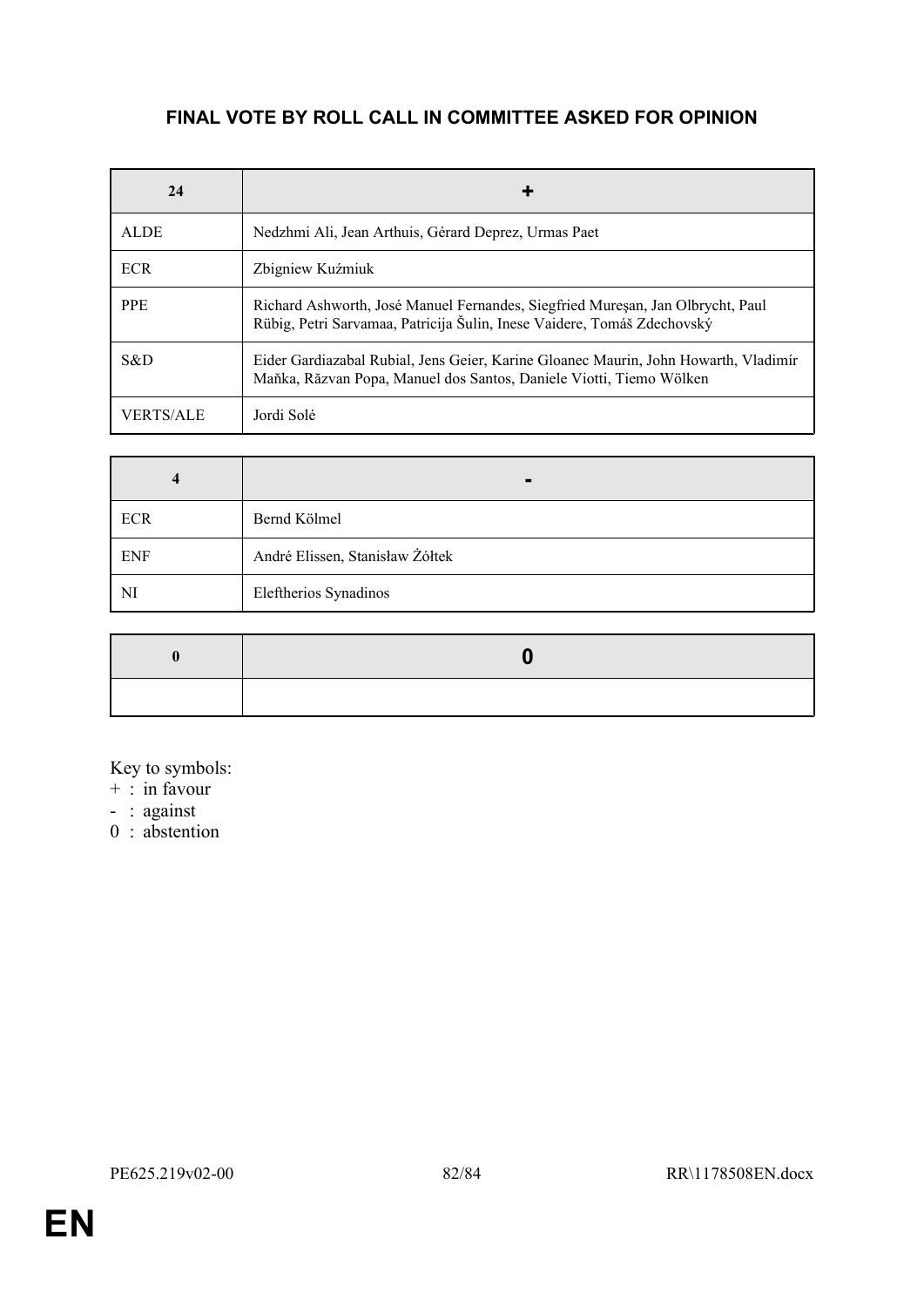| <b>Title</b>                                                      | Establishing the Creative Europe programme (2021 to 2027)                                                                                                                                                                                                                                                                                                                                               |                          |                          |                          |
|-------------------------------------------------------------------|---------------------------------------------------------------------------------------------------------------------------------------------------------------------------------------------------------------------------------------------------------------------------------------------------------------------------------------------------------------------------------------------------------|--------------------------|--------------------------|--------------------------|
| <b>References</b>                                                 | $COM(2018)0366 - C8 - 0237/2018 - 2018/0190(COD)$                                                                                                                                                                                                                                                                                                                                                       |                          |                          |                          |
| <b>Date submitted to Parliament</b>                               | 30.5.2018                                                                                                                                                                                                                                                                                                                                                                                               |                          |                          |                          |
| <b>Committee responsible</b><br>Date announced in plenary         | <b>CULT</b><br>14.6.2018                                                                                                                                                                                                                                                                                                                                                                                |                          |                          |                          |
| <b>Committees asked for opinions</b><br>Date announced in plenary | <b>BUDG</b><br>14.6.2018                                                                                                                                                                                                                                                                                                                                                                                | <b>EMPL</b><br>14.6.2018 | <b>ITRE</b><br>14.6.2018 | <b>JURI</b><br>14.6.2018 |
| Not delivering opinions<br>Date of decision                       | <b>EMPL</b><br>14.6.2018                                                                                                                                                                                                                                                                                                                                                                                | <b>ITRE</b><br>19.6.2018 |                          |                          |
| <b>Rapporteurs</b><br>Date appointed                              | Silvia Costa<br>29.5.2018                                                                                                                                                                                                                                                                                                                                                                               |                          |                          |                          |
| Date adopted                                                      | 20.2.2019                                                                                                                                                                                                                                                                                                                                                                                               |                          |                          |                          |
| <b>Result of final vote</b>                                       | $+$ :<br>$-$ :<br>0:                                                                                                                                                                                                                                                                                                                                                                                    | 28<br>$\theta$           |                          |                          |
| Members present for the final vote                                | Isabella Adinolfi, Dominique Bilde, Andrea Bocskor, Silvia Costa,<br>Mircea Diaconu, María Teresa Giménez Barbat, Giorgos<br>Grammatikakis, Petra Kammerevert, Svetoslav Hristov Malinov, Rupert<br>Matthews, Stefano Maullu, Morten Messerschmidt, Luigi Morgano,<br>John Procter, Michaela Šojdrová, Bogusław Sonik, Yana Toom, Sabine<br>Verheyen, Julie Ward, Bogdan Andrzej Zdrojewski, Milan Zver |                          |                          |                          |
| Substitutes present for the final vote                            | Romeo Franz, Liadh Ní Riada, Remo Sernagiotto, Monika Smolková,<br><b>Francis Zammit Dimech</b>                                                                                                                                                                                                                                                                                                         |                          |                          |                          |
| Substitutes under Rule 200(2) present<br>for the final vote       | Maria Heubuch, Răzvan Popa, Flavio Zanonato                                                                                                                                                                                                                                                                                                                                                             |                          |                          |                          |
| Date tabled                                                       | 4.3.2019                                                                                                                                                                                                                                                                                                                                                                                                |                          |                          |                          |

# **PROCEDURE – COMMITTEE RESPONSIBLE**